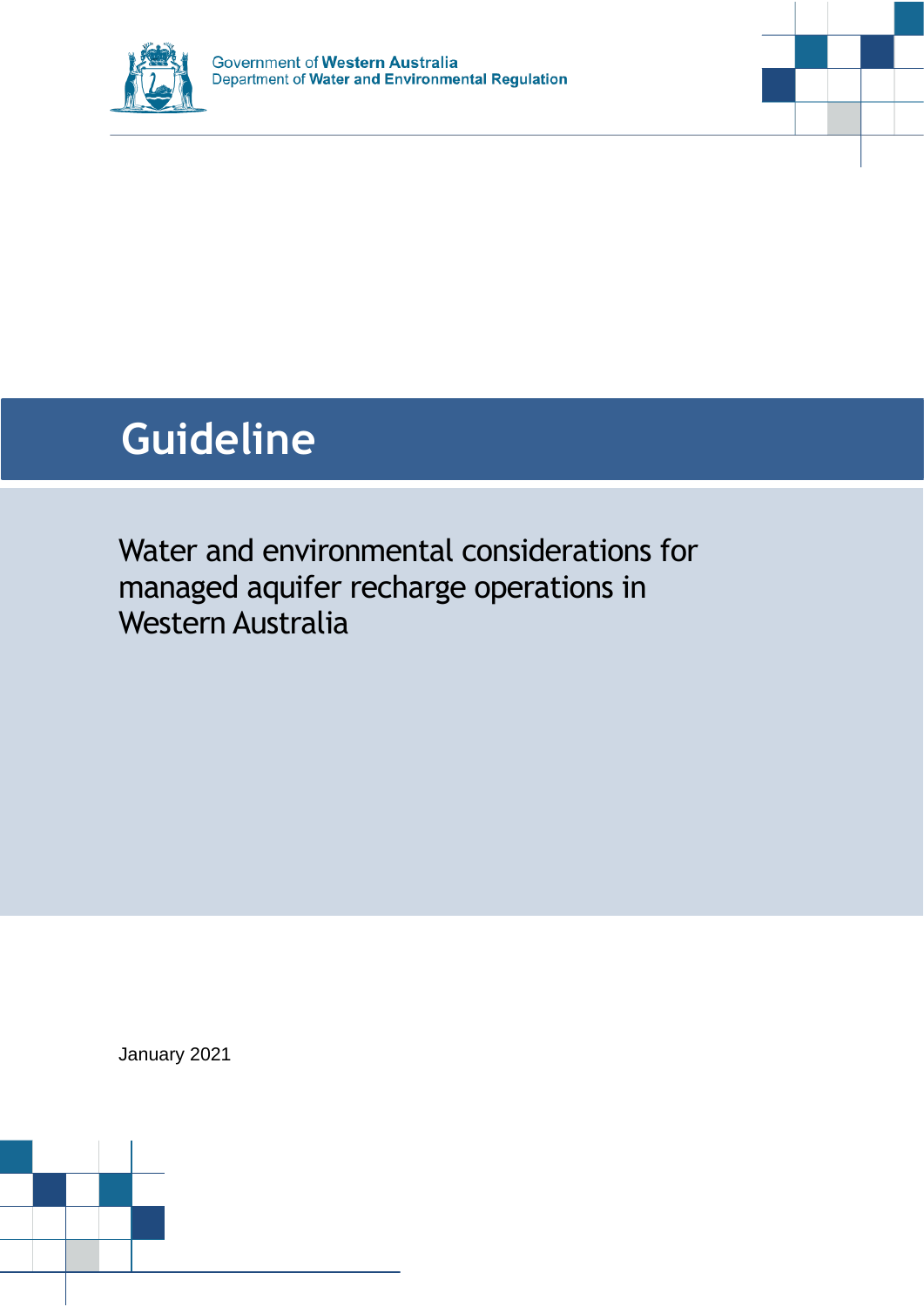Department of Water and Environmental Regulation 8 Davidson Terrace

Joondalup Western Australia 6027 Telephone +61 8 6364 7000

Facsimile +61 8 6364 7001

National Relay Service 13 36 77 www.dwer.wa.gov.au

© Government of Western Australia

January 2021

FIRST 115903

This work is copyright. You may download, display, print and reproduce this material in unaltered form only (retaining this notice) for your personal, non-commercial use or use within your organisation. Apart from any use as permitted under the *Copyright Act 1968*, all other rights are reserved. Requests and inquiries concerning reproduction and rights should be addressed to the Department of Water and Environmental Regulation.

For more information about this guideline, please contact: Strategic Policy, Yvonne Thomson (08 6364 7000).

#### **Disclaimer**

This document has been published by the Department of Water and Environmental Regulation. Any representation, statement, opinion or advice expressed or implied in this publication is made in good faith and on the basis that the Department of Water and Environmental Regulation and its employees are not liable for any damage or loss whatsoever which may occur as a result of action taken or not taken, as the case may be in respect of any representation, statement, opinion or advice referred to herein. Professional advice should be obtained before applying the information contained in this document to particular circumstances.

This publication is available at [www.dwer.wa.gov.au](http://www.dwer.wa.gov.au/) or for those with special needs it can be made available in alternative formats such as audio, large print, or Braille.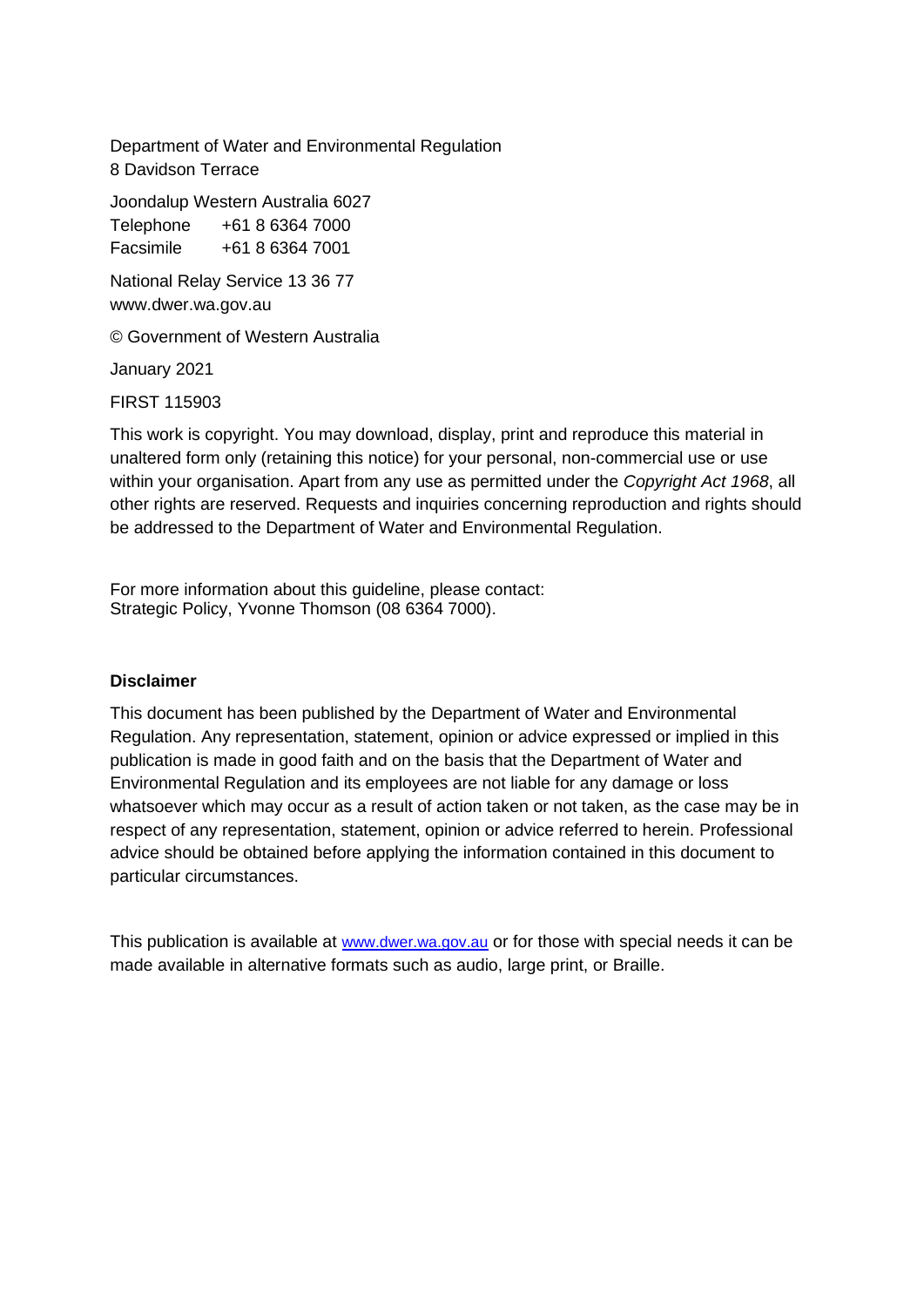### Contents

| 1.                                                        |                                                                          |                                                               |  |  |
|-----------------------------------------------------------|--------------------------------------------------------------------------|---------------------------------------------------------------|--|--|
|                                                           | 1.1                                                                      |                                                               |  |  |
|                                                           | 1.2                                                                      |                                                               |  |  |
| 2.                                                        |                                                                          |                                                               |  |  |
|                                                           | 2.1                                                                      |                                                               |  |  |
|                                                           | 2.2                                                                      |                                                               |  |  |
|                                                           | 2.3                                                                      |                                                               |  |  |
|                                                           | 2.4                                                                      |                                                               |  |  |
| 3.                                                        |                                                                          | What supporting information is needed for MAR applications?14 |  |  |
|                                                           | 3.1                                                                      |                                                               |  |  |
|                                                           | 3.2                                                                      |                                                               |  |  |
|                                                           | 3.3                                                                      |                                                               |  |  |
| 4.                                                        |                                                                          |                                                               |  |  |
|                                                           | 4.1                                                                      |                                                               |  |  |
|                                                           | 4.2                                                                      |                                                               |  |  |
|                                                           |                                                                          |                                                               |  |  |
|                                                           |                                                                          |                                                               |  |  |
|                                                           |                                                                          |                                                               |  |  |
|                                                           | Appendix B - Key documents and approvals for MAR in Western Australia 29 |                                                               |  |  |
|                                                           |                                                                          |                                                               |  |  |
| B.2 Summary of MAR approvals that may be required in WA33 |                                                                          |                                                               |  |  |
|                                                           | Appendix C — Legislation and requirements for each agency37              |                                                               |  |  |
|                                                           |                                                                          | Appendix D — Water quality testing for MAR operations45       |  |  |
|                                                           |                                                                          |                                                               |  |  |
|                                                           | Appendix F — Guidance for predicting iron and arsenic mobilisation 48    |                                                               |  |  |
|                                                           |                                                                          |                                                               |  |  |
|                                                           |                                                                          |                                                               |  |  |
|                                                           |                                                                          |                                                               |  |  |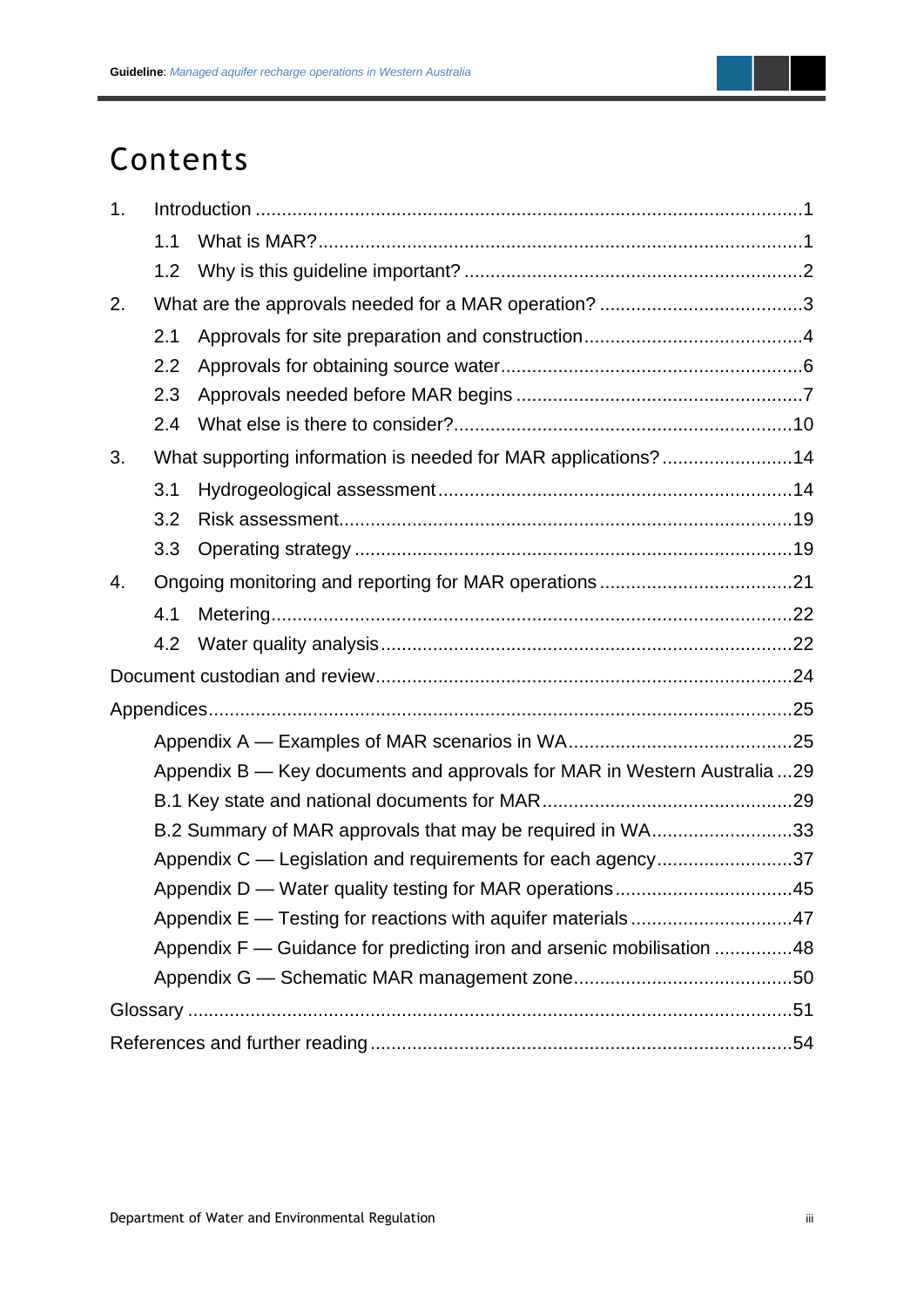

### <span id="page-3-0"></span>1. Introduction

This guideline assists with the implementation of the Department of Water and Environmental Regulation's (the department's) policy, *Managed aquifer recharge in Western Australia* (2020).

The managed aquifer recharge (MAR) policy outlines water and environmental considerations in the planning and development of MAR operations and the information required to support licence and permit applications. It also provides examples of some MAR scenarios in Western Australia (Appendix A).

MAR can be part of the solution to the challenge of meeting increasing demand for water by users and the environment. Our natural groundwater and surface water resources are becoming more limited as our population grows. At the same time, rainfall to our aquifers, watercourses and dams continues to decrease in some parts of the state as result of climate change, particularly in the south-west. MAR can help to optimise the use of our valuable water resources and supplement or even replace traditional water sources.

MAR can have many social, economic and environmental benefits where hydrogeological and environmental conditions are suitable, provided it is well managed to ensure that potential impacts on the environment, water users and public health are acceptable.

### <span id="page-3-1"></span>1.1 What is MAR?

As defined in the department's MAR policy, MAR is the intentional recharge of an aquifer under controlled conditions for subsequent recovery, demonstrable environmental benefit<sup>1</sup>, or mitigation of the impacts of abstraction<sup>2</sup>. MAR recharge must be an additional contribution to an aquifer, not a return of abstracted water.

Hydrogeological and environmental conditions need to be suitable to successfully undertake MAR. Cost effectiveness may also be a consideration for proponents.

Aquifers can be recharged by injection or infiltration. Water may be injected using one or more bores/wells, or infiltrated through works such as infiltration ponds or galleries. Abstraction or recovery of the recharge water is normally undertaken using one or more bores/wells. In some cases, recharge and recovery can be undertaken using the same bore/well. The MAR method adopted is largely governed by the hydrogeological setting and land availability.

<sup>&</sup>lt;sup>1</sup> Managed aquifer recharge that directly benefits groundwater-dependent ecosystems.

<sup>&</sup>lt;sup>2</sup> Managed aquifer recharge that directly counteracts the impacts of abstraction, such as creating a barrier that prevents movement of the saltwater interface.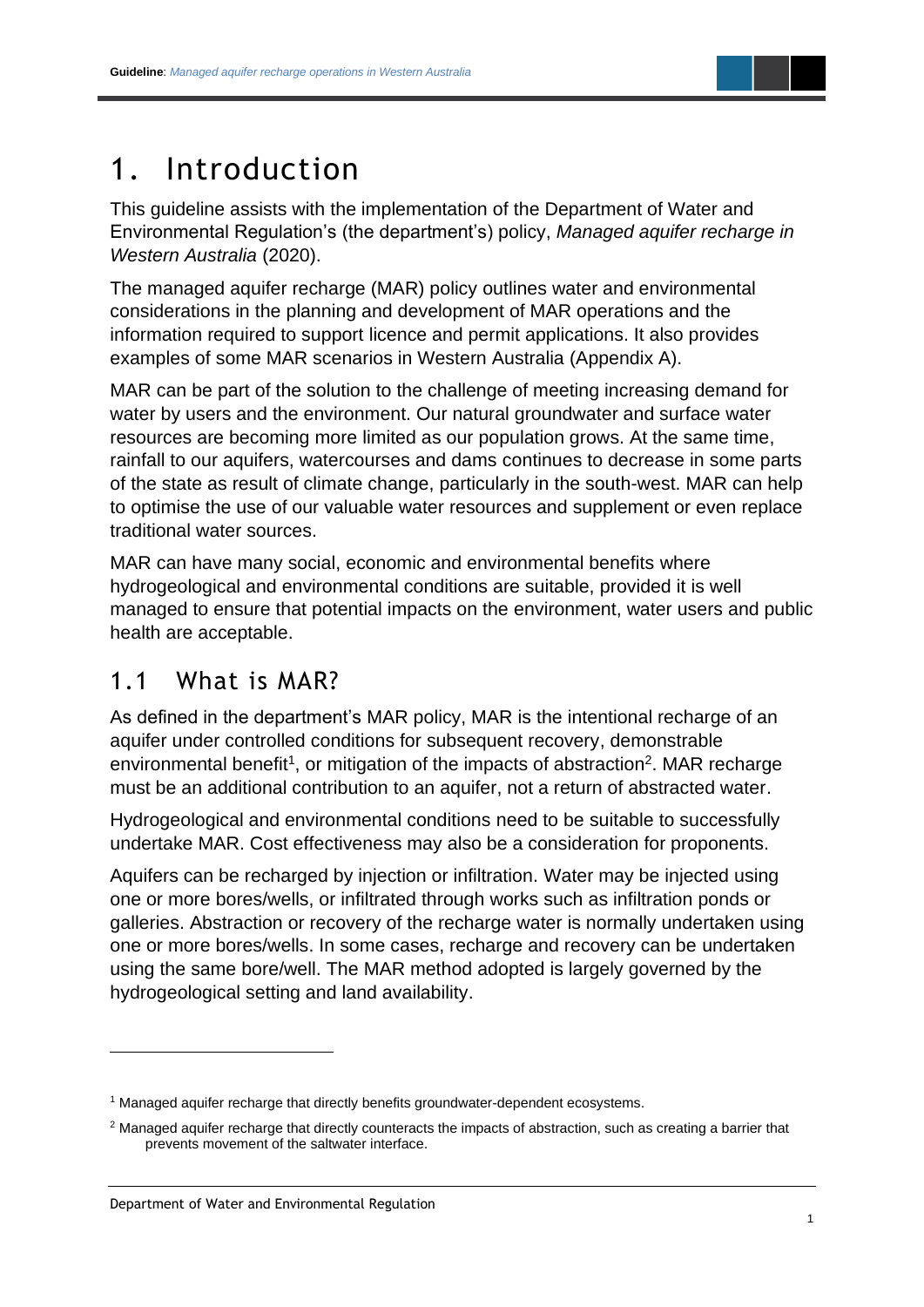

Any source of water can be used for MAR, provided the relevant approvals are obtained. Pre-treatment of source water may be required to ensure the quality is acceptable before recharging the aquifer.

The *Australian Guidelines for Water Recycling: Managing health and environmental risks (Phase 2), Managed Aquifer Recharge* (NRMMC, EPHC, NHMRC, 2009), outline the different types of MAR and provide more guidance on determining the feasibility of a MAR project.

Key state and national documents for MAR are outlined in Appendix B.

### <span id="page-4-0"></span>1.2 Why is this guideline important?

This guideline provides direction on how the department interprets and applies the legislation it administers.

Department guidelines are not mandatory considerations; rather, their purpose is to assist applicants to provide information in the best possible manner to ensure efficient and effective assessment of their application.

Applications that do not align with the appropriate guidelines may result in protracted assessment timeframes and, if the information provided is not sufficient for the department to complete an assessment, the application may be declined or refused.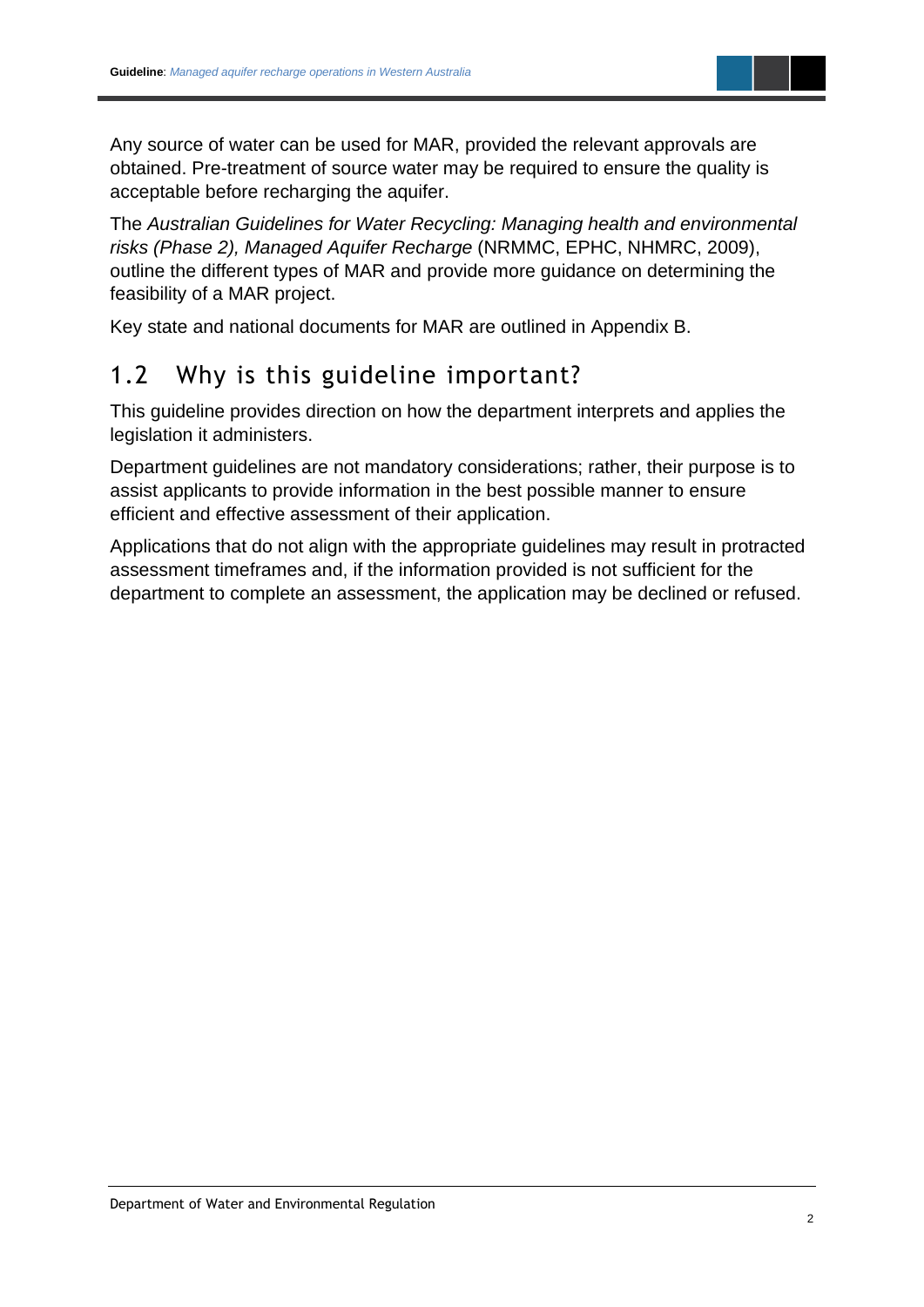

### <span id="page-5-0"></span>2. What are the approvals needed for a MAR operation?

The department issues licences and permits for water and environmental regulation in Western Australia. Applicants are encouraged to contact the department early in the planning phases of a MAR project for guidance on specific requirements for their proposal.

In some cases, regulation is required under both water and environment legislation. We aim to minimise duplication where possible and streamline assessment and licensing processes through a one-stop-shop approach to regulation [\(dwer.wa.gov.au/one-stop-shop\)](https://dwer.wa.gov.au/one-stop-shop). Our Application Coordination Framework allows us to coordinate multiple application assessments relating to Part IV and V of the *Environmental Protection Act 1986* (EP Act) and the *Rights in Water and Irrigation Act 1914* (RIWI Act) to ensure consistency of approach and decision making as far as the legislative requirements allow. The framework also allows us to coordinate on the timing of decisions where possible.

Applications submitted to the department must be supported by additional information to demonstrate that the operation's impacts on the environment, water users and public health will be acceptable and manageable. The potential impacts of MAR operations should be investigated by the proponent in line with the department's MAR policy, this guideline and related documents and legislation.

MAR proposals that are likely to have a significant effect on the environment should be referred to the Environmental Protection Authority (EPA) under Section 38 of the EP Act. The EPA will determine whether the proposal is likely to have a significant impact on the environment and therefore warrant formal assessment. If an assessment under Part IV of the EP Act occurs, Ministerial conditions may be applied to the proposed operation if it is approved, and the proponent must comply with these.

For proposals that are referred to the EPA, parallel assessments under Part V of the EP Act and/or under the RIWI Act may be undertaken, consistent with the one-stopshop approach to regulation. The department will not finalise its decision on water and environmental licence and permit applications until the EPA has completed its environmental impact assessment process of the proposal. Decisions on applications under Part V of the EP Act must be consistent with any decision made under Part IV of the EP Act.

The department may receive proposals for MAR operations by way of district and local water management strategies, in support of land planning decisions, as MAR may be one of the options for fit-for-purpose water supply in areas where water sources are limited. The department's role in the land planning process is to provide expertise and advice about water resource and environmental protection and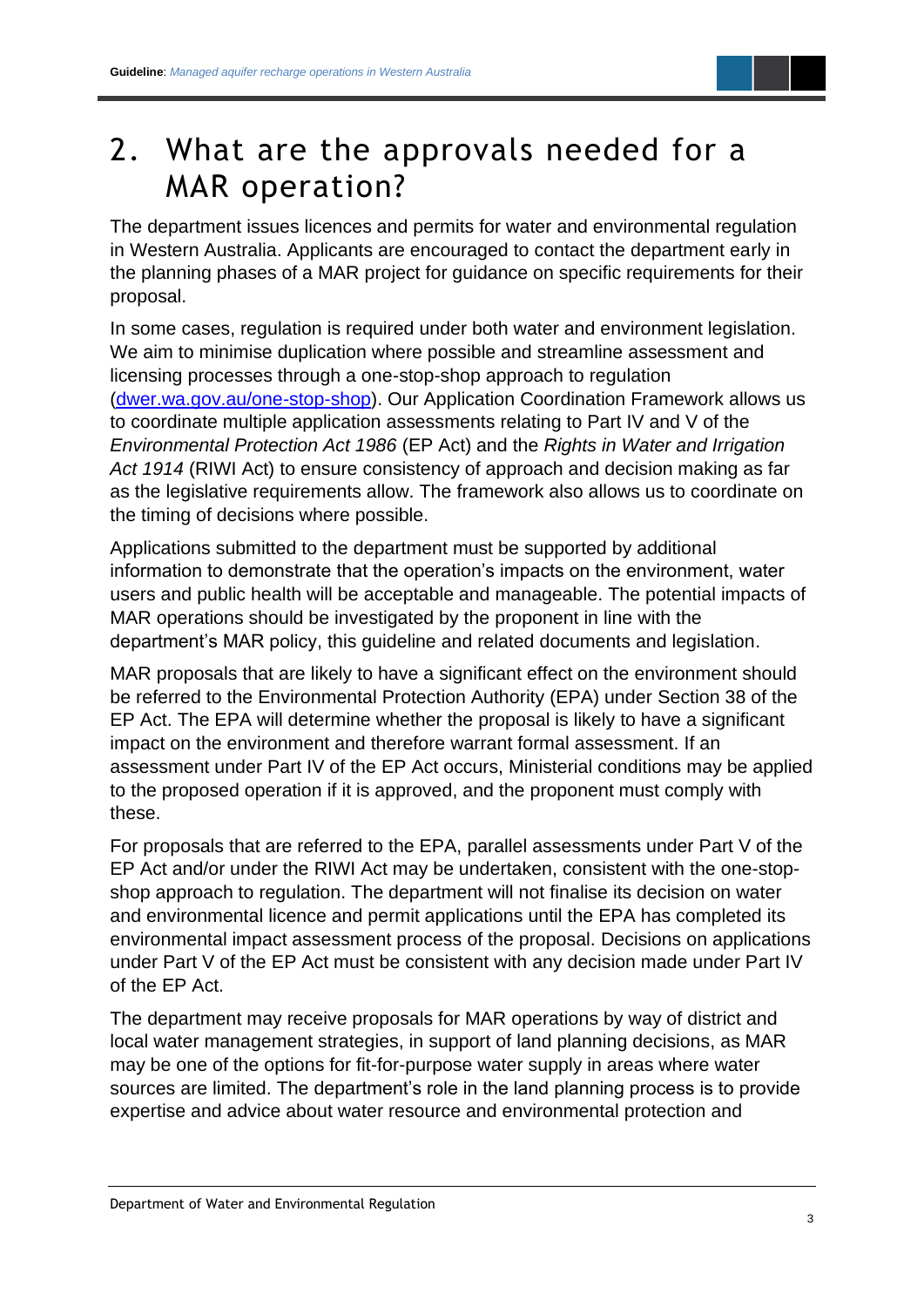

management to planning authorities, including the Department of Planning, Lands and Heritage (refer to Appendix C).

Several other State Government agencies also have a role in the approval and ongoing management of MAR operations (refer to Appendix C). Proponents are responsible for contacting the relevant government agencies and ensuring that all regulatory requirements are met. A summary of the approvals and supporting information that may be required for all government agencies is included in Appendix B.

The approvals required for the different stages of development of a MAR operation are outlined below.

### <span id="page-6-0"></span>2.1 Approvals for site preparation and construction

Approvals required by the department for the site preparation and construction phase of a MAR operation are outlined below.

Approval may also be required from local government and planning agencies for the clearing, development and/or use of land (e.g. development approval for development and/or use of land, and a building permit for the construction of infrastructure such as infiltration works or wastewater treatment plants. See Appendix B).

#### **Site preparation**

MAR proposals that require clearing of native vegetation and are not approved under Part IV of the EP Act, or otherwise exempt, need a clearing permit under Part V, Division 2 of the EP Act. In such cases, proponents must submit a valid application to the department and be granted a permit before undertaking any clearing (see Appendix C).

#### **Construction of recharge and recovery infrastructure**

Construction of injection/infiltration works that intersect groundwater, and recovery bores/wells require a licence to construct or alter a well under Section 26D of the RIWI Act if constructed within:

- non-artesian aquifers and surface water resources<sup>3</sup> in areas proclaimed under the Act (including proclaimed rivers)
- artesian aquifers anywhere within the state
- irrigation districts proclaimed under the Act.

<sup>&</sup>lt;sup>3</sup> Includes artificially modified watercourses and wetlands (e.g. those modified into constructed drains or irrigation channels).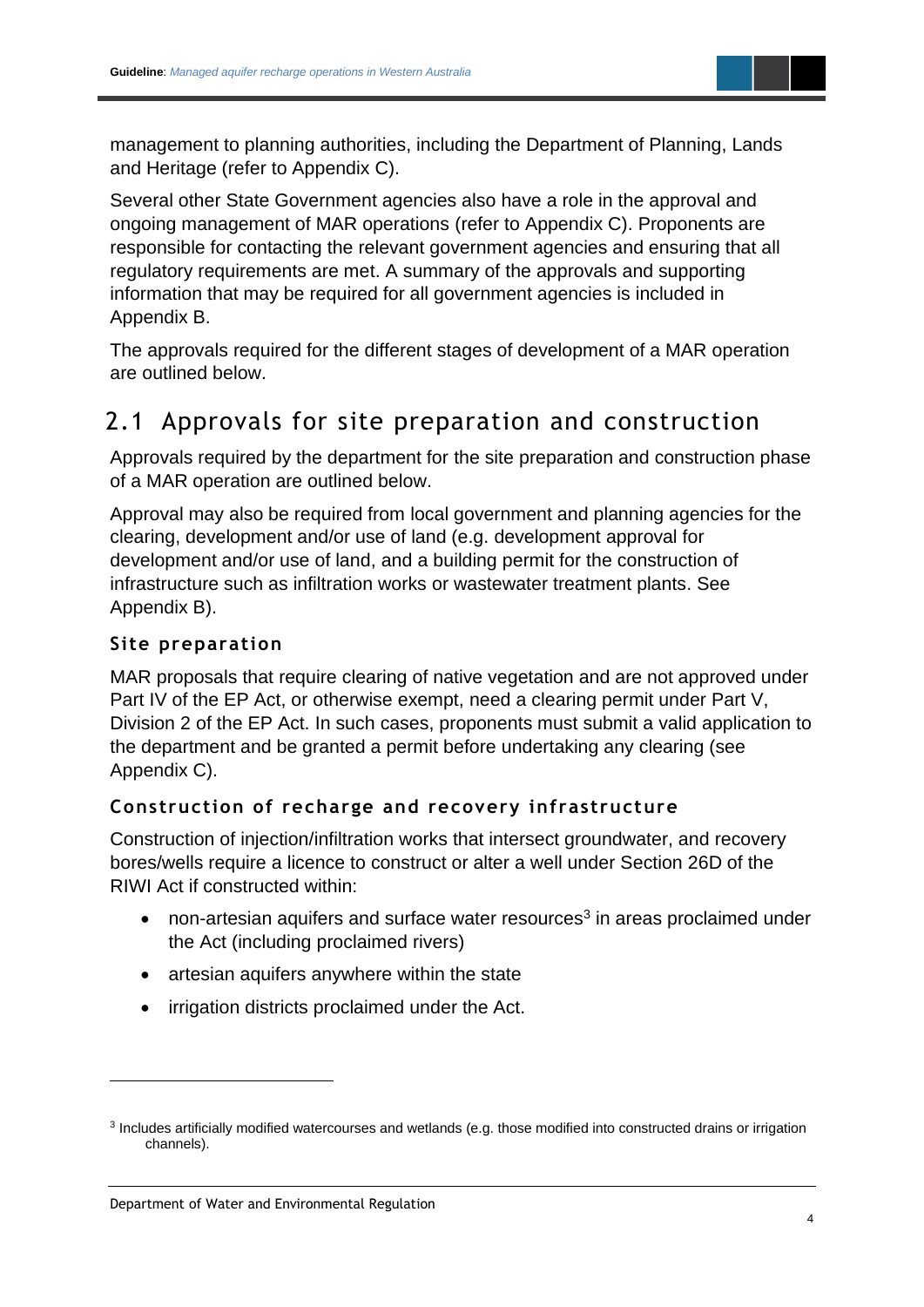

The licence will include conditions and timeframes for drilling, investigation and provision of information to the department.

#### **Construction activities near watercour ses and wetlands**

A permit is required for any activity or work that disturbs, destroys or interferes with the bed or bank of a:

- watercourse in a proclaimed surface water area (including a proclaimed river) or irrigation district, or
- wetland situated wholly or partly on crown land, or land demised by the Crown (i.e. leased or transferred for years or life).

In addition, any person who causes, conveys or discharges any sludge, mud, earth, gravel or other matter likely to obstruct the flow of current into watercourses is guilty of an offence.

Any MAR works constructed in the vicinity of wetlands and their buffers and waterways and their foreshore areas should be consistent with the following documents:

- *Environmental factor guideline: Inland waters* (Environmental Protection Authority 2018)
- Chapter B4 and B5 of *Environmental guidance for planning and development – Guidance statement 33* (Environmental Protection Authority, 2008)
- *State planning policy 2.9 water resources* (Western Australian Planning Commission, 2006)
- *Better urban water management* (Western Australian Planning Commission, 2008)
- *Operational policy: Identifying and establishing waterways foreshore areas* (Department of Water, 2012)
- Draft *Guideline for the determination of wetland buffer requirements* (Western Australian Planning Commission, 2005).

MAR applicants will need to demonstrate that they will not adversely impact highvalue water resources. For example, high-value water resources are listed in the *Environmental factor guideline: Inland waters* (Environmental Protection Authority 2018) and *Environmental guidance for planning and development – guidance statement no. 33* (Environmental Protection Authority 2008). In guidance statement 33, this includes natural areas of high conservation significance (chapter B1.2.1); native vegetation and flora of high conservation significance (chapter B2.2.2); areas of high conservation significance for native fauna (chapter B3.2.2); wetlands of high conservation significance (chapter B4.2.2); waterways of high conservation significance (chapter B5.2.2); Swan and Canning Rivers Development Control Area (attachment B5.5); public drinking water source area wellhead protection zones and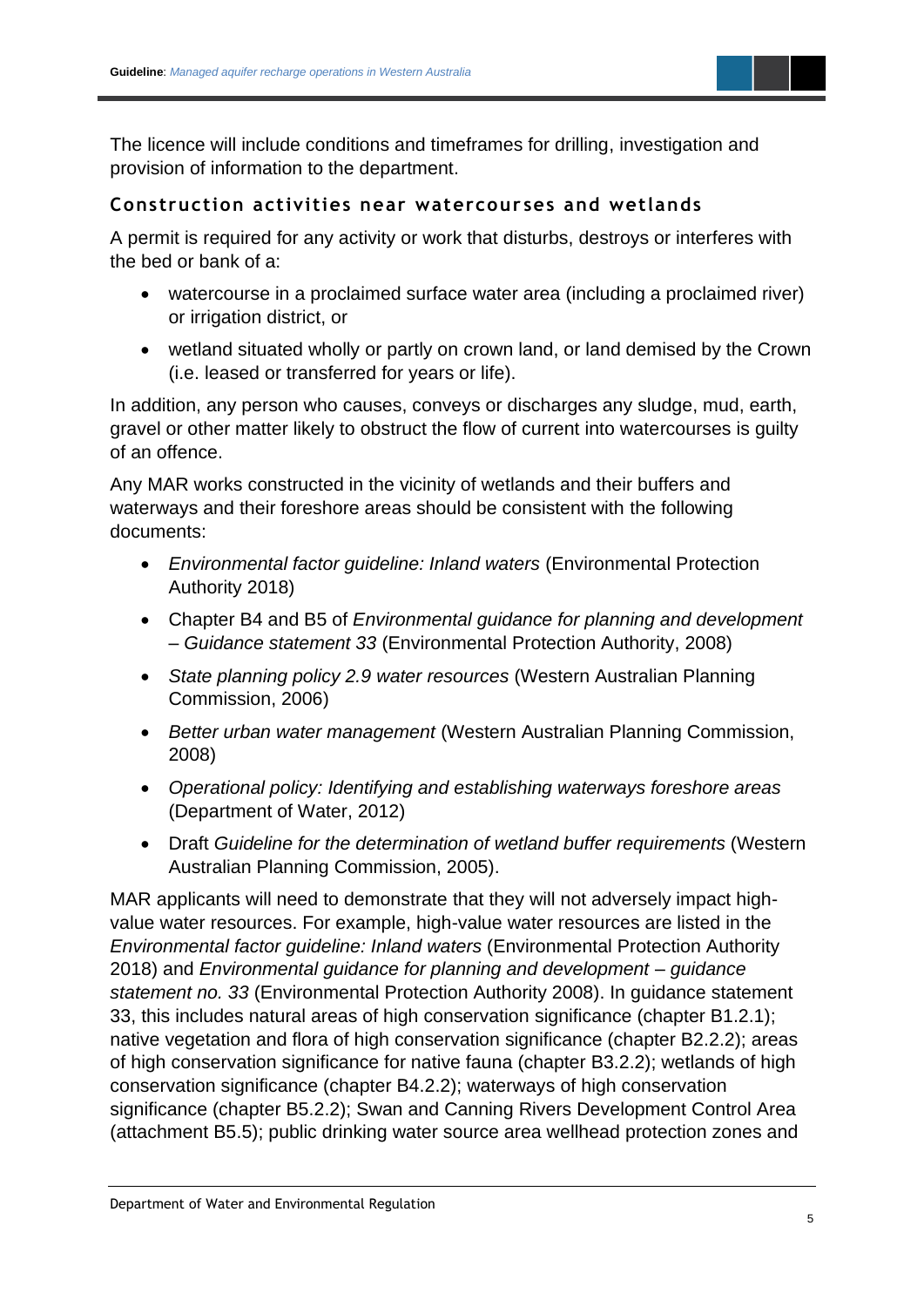

reservoir protection zones (chapter B6.1); landscapes and landforms of high conservation significance (chapter B8.2.1); and karst areas of high conservation significance (chapter B9.2.2).

Site-specific assessment may identify additional high-value water resources, for example where limited mapping has been undertaken. Any potential impacts should be considered and managed on a case-by-case basis.

#### **Construction activities relating to prescribed premises**

Under Section 52 of the EP Act, the occupier of a premises who carries out any work on or in relation to the premises, which causes the premises to become, or to become capable of being, a prescribed premises, commits an offence unless the occupier does so in accordance with a works approval. Changes to existing prescribed premises will also require approval via a works approval or licence amendment under Section 53.

MAR schemes may meet the definition of a prescribed premises category (which includes wastewater treatment plants and associated infiltration/injection activities) as defined in Schedule 1 of the Environmental Protection Regulations 1987. The application form sets out the information required for a works approval or licence application under Part V Division 3.

### <span id="page-8-0"></span>2.2 Approvals for obtaining source water

Any source of water can be used for MAR, provided the relevant approvals are obtained. Natural groundwater or surface water resources may be used, as well as alternative sources such as wastewater, stormwater, drainage water and desalinated water. Pre-treatment of source water is usually required before infiltrating or injecting into the aquifer, to ensure the water quality and environmental values of the aquifer are protected.

A licence to take water will be required from the department under Section 5C of the RiWI Act if source water is to be taken from:

- non-artesian aquifers and surface water resources<sup>4</sup> in areas proclaimed under the RIWI Act (including proclaimed rivers)
- artesian aquifers anywhere within the state
- irrigation districts proclaimed under the RIWI Act.

To obtain approval to take and use the source water, proponents must demonstrate that ecological water requirements will be met, and that potential impacts on other water users will be acceptable.

<sup>4</sup> Includes artificially modified watercourses and wetlands (e.g. those modified into constructed drains or irrigation channels).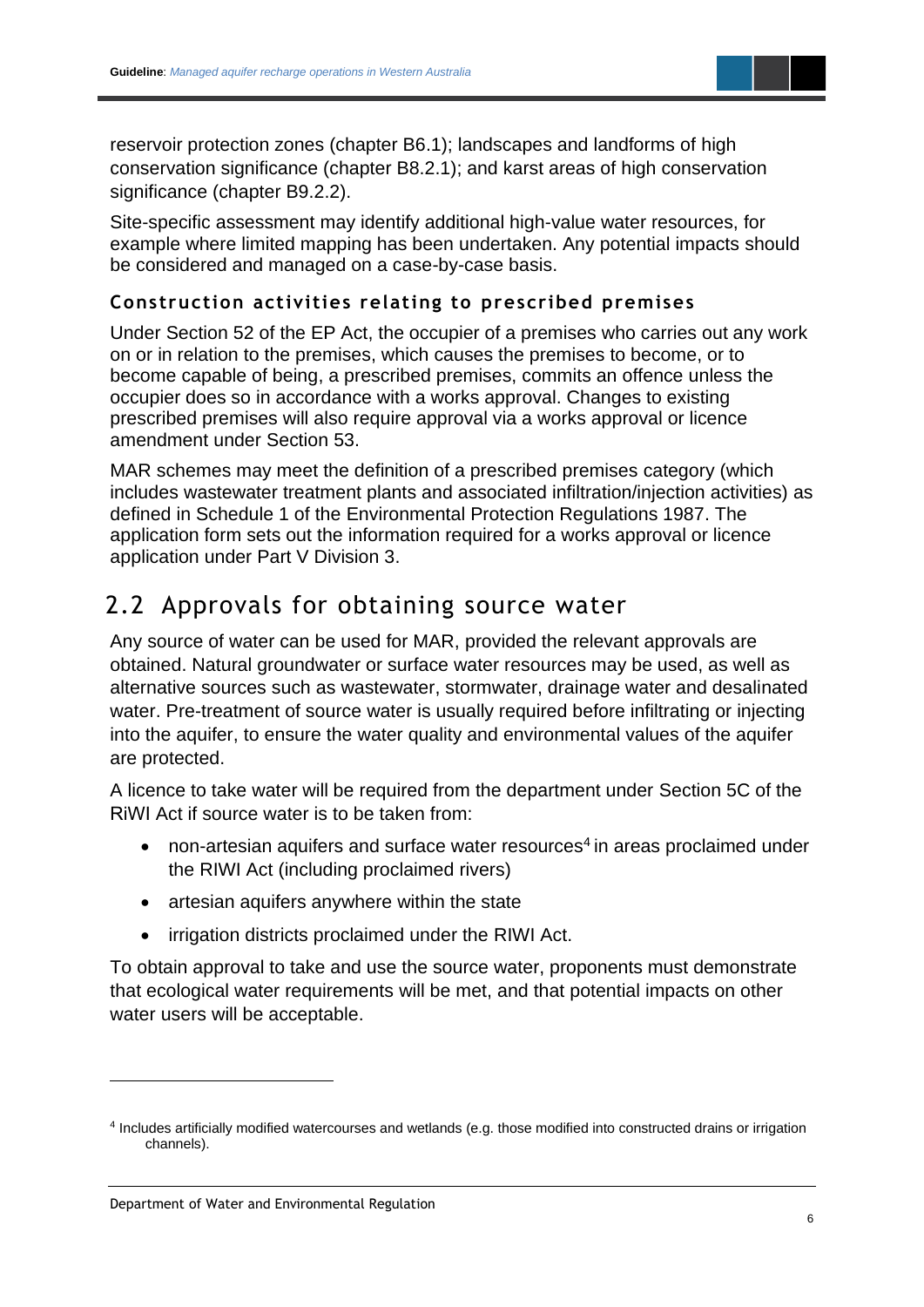If stormwater is to be taken from a drain for use as the source water for MAR, approvals must be obtained from the relevant water service provider that manages the drain, and other relevant agencies. In such cases, proponents need to assess the impacts on the hydraulic viability of the drain, as well as relevant environmental values, and any ecosystems dependent on water from the drain, and demonstrate that impacts will be acceptable. Approvals must be submitted to the department with licence applications. Approval may also be required from the department if the drain is a water resource under the RIWI Act, as mentioned above.

If wastewater is to be sourced from a wastewater treatment plant or via sewer mining, approvals and/or contractual agreements must be obtained from the relevant water service provider and submitted to the department with licence applications.

### <span id="page-9-0"></span>2.3 Approvals needed before MAR begins

Proponents must obtain all relevant approvals required from each agency before commencing recharge or recovery operations (refer to Appendix B.2 for a summary of MAR approvals for each agency).

### **Approvals for recharge with recovery**

For MAR operations involving recharge with subsequent recovery, relevant approvals should have been obtained for the construction of any necessary infrastructure as outlined in section 2.1.

To undertake recharge with subsequent recovery, proponents will need to apply for a licence to take water under Section 5C of the RIWI Act within:

- non-artesian aquifers and surface water resources<sup>5</sup> in areas proclaimed under the RIWI Act (including proclaimed rivers)
- artesian aquifers anywhere within the state
- irrigation districts proclaimed under the RIWI Act.

Proponents must hold this licence before they start recharge operations. For the licence to be granted by the department, the location of the recovery bores/wells or works (draw points) must be known, and the licensee must have legal access to the land on which they are located. If access to land has not been obtained at the time of the 5C licence application, the department may give an undertaking to grant a licence at a later time, in accordance with *Operational policy 5.05 – Giving an undertaking to grant a water licence or permit.* This undertaking is valid for a short period of time and is not transferable. It may apply to a new licence to take water or licence to construct or alter a bore, a permit to interfere with a watercourse, or the transaction

<sup>&</sup>lt;sup>5</sup> Includes artificially modified watercourses and wetlands (e.g. those modified into constructed drains or irrigation channels).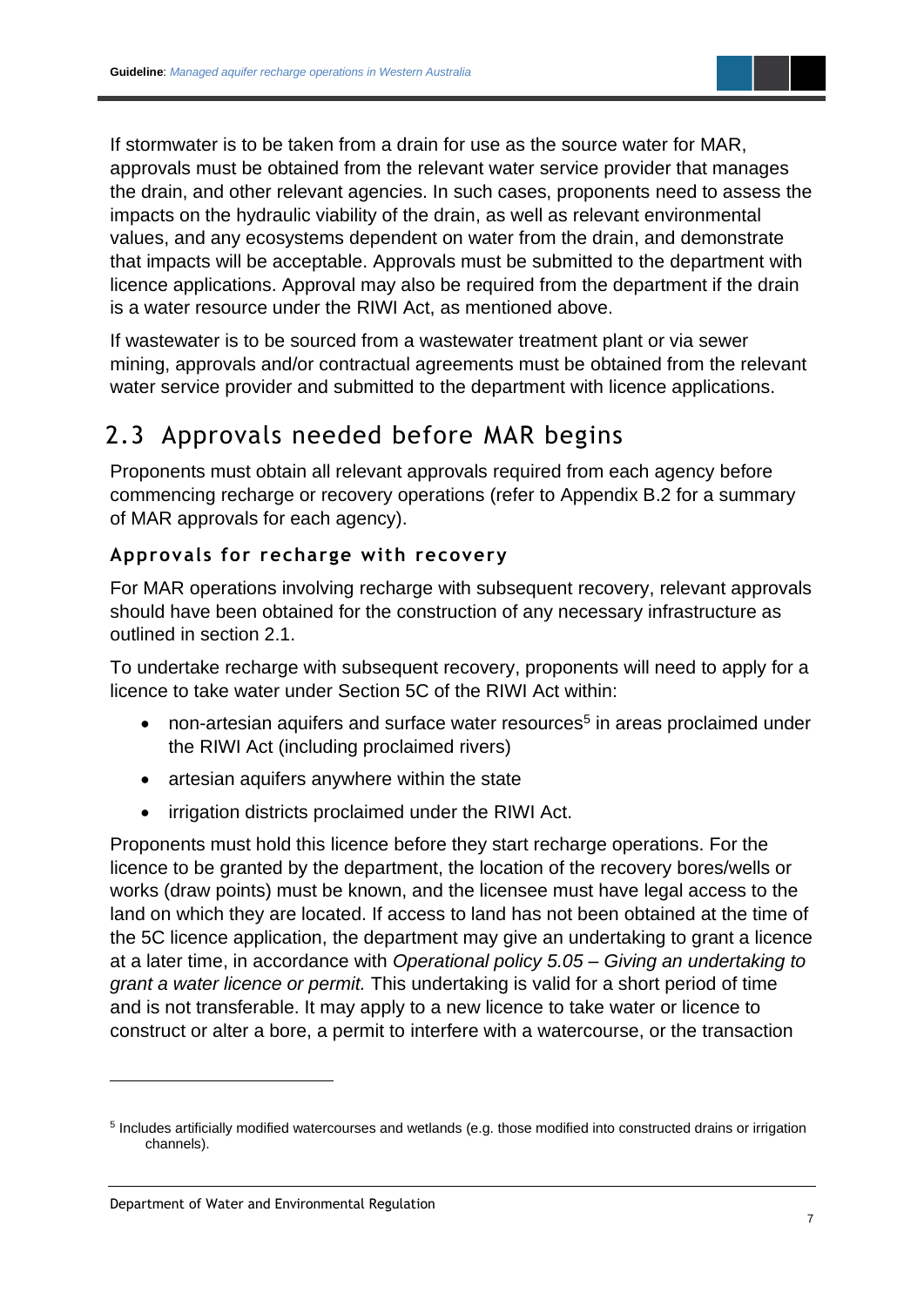of an existing entitlement (trade, transfer, agreement/lease). Approvals may be granted when the applicant acquires legal access to the land under the terms of Schedule 1, clause 3 of the RIWI Act within the stated time-frame.

The following information will be required to support the licence application, in addition to any other information requested by the department:

- a hydrogeological assessment
- a risk assessment
- an operating strategy.

The recharge phase should be addressed in these documents as well as the recovery phase. It is recommended that proponents manage their recharge operations as well as recovery operations in accordance with the operating strategy.

Section 3 outlines the information that should be included within these documents to support licence applications. Considerations for recharge and recovery are outlined in section 3.1.

As required under the department's MAR policy, it must be demonstrated that water will be available for abstraction when required, and that the impacts of recharge and recovery on the environment, water users and public health will be acceptable.

Any licence to take water issued for the MAR operation may be subject to conditions, including a requirement to monitor the impacts of the operation, and provide regular water quality data and metered data of the amount of water infiltrated or injected (refer to section 4 and Appendix D).

MAR operations that are prescribed premises under the Environmental Protection Regulations 1987 require a licence under Part V, Division 3 of the EP Act to operate a MAR scheme, or to discharge to the environment (wastewater, treatment concentrate, chemicals) (refer to Appendix C – *Environmental Protection Act*).

For MAR operations only involving recharge, see the section below on 'recharge without recovery'.

#### **Approvals for recharge without recovery**

Some MAR operations may be undertaken for environmental benefit or to mitigate the effects of abstraction, and only involve recharge, not recovery. Examples include artificial maintenance of a wetland through groundwater recharge and mitigating the inland movement of a saltwater interface.

These operations may require a licence to construct or alter a well under Section 26D of the RIWI Act, if the bores/wells or infiltration works to be used for recharge intercept groundwater (refer to section 2.1). As water will not be recovered, a licence to take water will not be required under the RIWI Act.

As there is no specific licensing instrument under the RIWI Act to regulate infiltration or injection, it is recommended that proponents prepare and follow an operating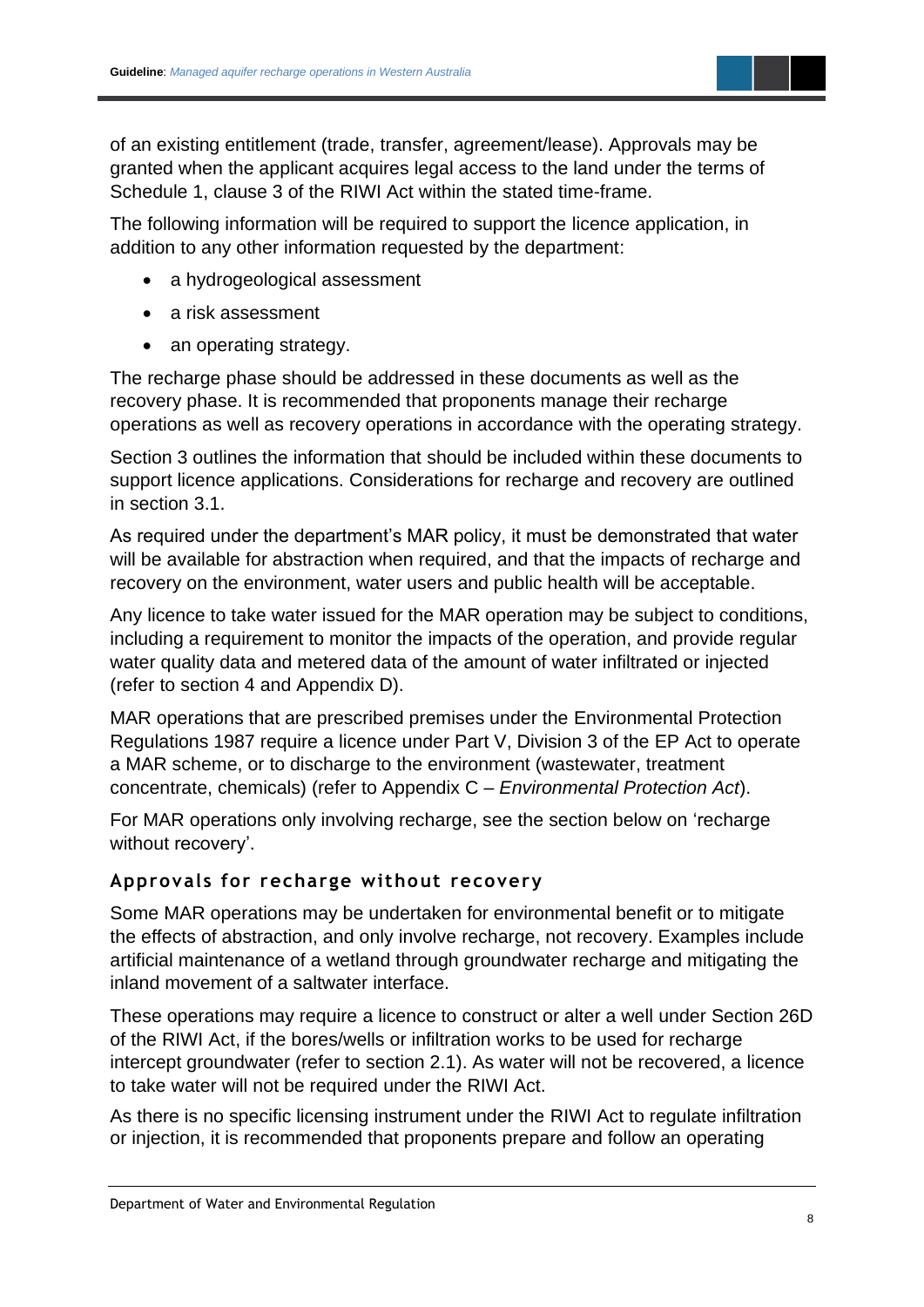strategy to manage recharge operations. To allow assessment of the potential impacts of recharging the aquifer, the department will request that proponent's undertake a hydrogeological assessment and risk assessment. The reports should be provided to the department upon completion of the hydrogeological investigations. Refer to section 3 for details on assessments and operating strategies.

The recharge may be regulated under Part V, Division 3 of the EP Act if it is considered as an emission or discharge from a prescribed premises. In this situation, activities will be subject to a risk-based assessment and regulatory controls (works approval or licence conditions) may be imposed to monitor or validate emissions or discharges in order to establish a steady-state operation and/or to continually verify that MAR operations are presenting an acceptable risk to the environment, public health, and public amenity.

Approval may also be required from local government and planning agencies for the clearing, development and/or use of land, as mentioned in section 2.1.

#### **Approvals for recovery where recharge is undertaken by another party**

In some circumstances, there might be cases where different parties undertake the recharge and recovery (refer to the department's MAR policy (section 5.4, Water). For example, treated wastewater may be infiltrated into an aquifer by a wastewater plant operator, and the water may be recovered by a local government authority for irrigating public open space. Another scenario could be that a water service provider recharges an aquifer to increase the groundwater supplies of a group of groundwater users (refer to Appendix A for example scenarios of MAR using treated wastewater).

A third party may apply for a licence to recover water recharged by another party, provided they have legal access to the land from which the water is being recovered, and a contractual agreement is in place with the recharge proponent (e.g. a commercial or recycled water supply agreement). The licence applicant will be required to provide a copy of the agreement with their application to take water. As outlined in the department's MAR policy, the contractual agreement must ensure that:

- recharge will occur before recovery is undertaken and continue for the duration of the recovery period
- the recovery volume will not exceed the recharge volume
- accurate metering data will be provided to the licence applicant to enable them to comply with their licence.

Relevant approvals should be obtained for the construction of any recovery bores/wells as outlined in section 2.1.

Proponents will need to apply for a licence to take water under Section 5C of the RIWI Act from:

**•** all artesian wells and bores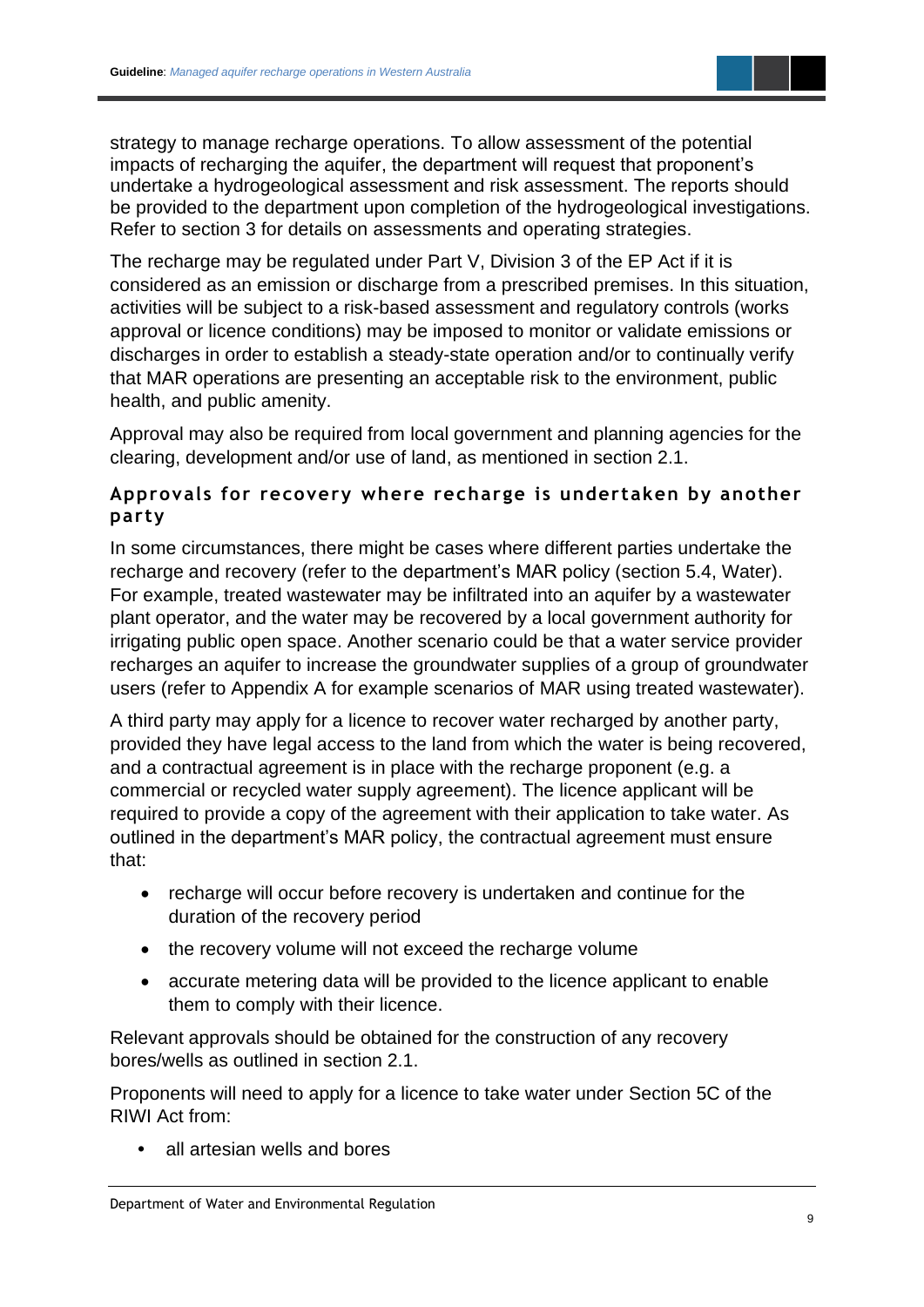

**•** non-artesian wells and bores in proclaimed areas.

For the licence to be granted by the department, the location of the recovery bores/wells or works (draw points) must be known, and the licensee must have legal access to the land on which they are located. If access to land has not been obtained at the time of the 5C licence application, the department may give an undertaking to grant a licence at a later time, in accordance with *Operational policy 5.05 – Giving an undertaking to grant a water licence or permit.*

The following information will be required to support the licence application, in addition to any other information requested by the department:

- a hydrogeological assessment
- a risk assessment
- an operating strategy
- a copy of agreements to access and take water.

Section 3 outlines the information that should be included in the hydrogeological assessment, risk assessment and operating strategy. Considerations for recovery are outlined in section 3.1.

As required under the department's MAR policy, it must be demonstrated that water will be available for abstraction when required, and that the impacts of abstraction upon the environment, water users and public health will be acceptable.

Any licence to take water issued for the MAR operation may be subject to conditions, including a requirement to monitor the impacts of the operation, and provide regular water quality data and metered data of the amount of water infiltrated or injected (refer to section 4 and Appendix D).

### <span id="page-12-0"></span>2.4 What else is there to consider?

The elements of MAR operations outlined in this section should be considered in the planning and design of MAR operations.

Proponents should also follow the *Australian Guidelines for Water Recycling: Managed Aquifer Recharge* (NRMMC, EPHC, NHMRC 2009)*.*

#### **Siting of MAR recharge and recovery works**

The siting of recharge and recovery bores/wells and infiltration works is an important part of the design of a MAR operation, and the following factors should be taken into account:

• *Conservation of native vegetation.* Siting of MAR recharge and recovery works should avoid native vegetation clearing wherever possible. If avoidance is not possible, then siting should minimise clearing and mitigate the impacts of clearing, such as by avoiding areas of higher environmental value.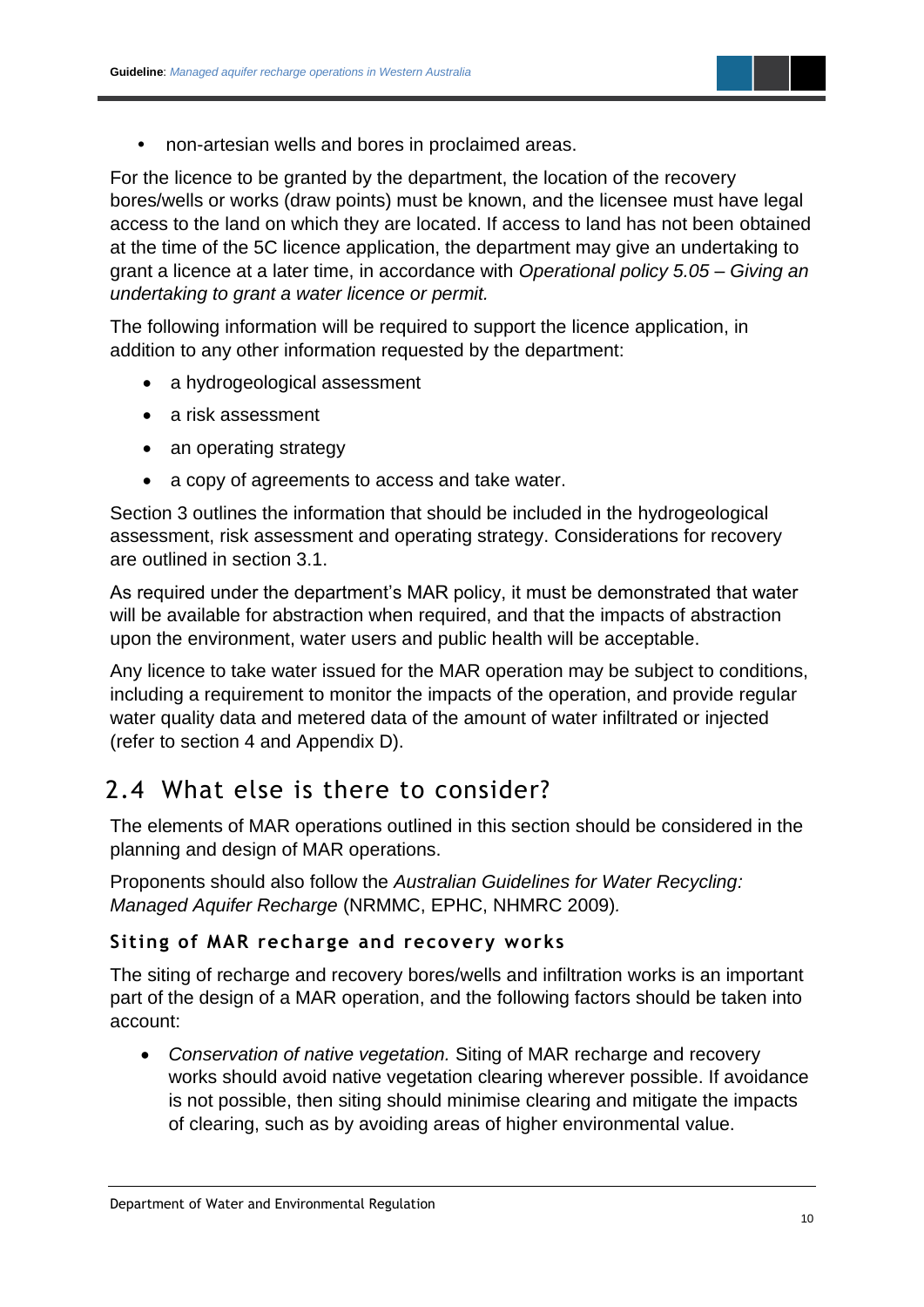- *Potential impacts of recharge on water quality.* When siting MAR bores/wells or infiltration works, the proximity to existing production bores/wells, public drinking water source areas and environmental receptors (e.g. groundwaterdependent ecosystems or connected surface water systems) needs to be considered because of the potential for recharge water to adversely affect water quality and impact the environment and public health. There may be cases where it is beneficial to site injection bores/wells or infiltration works close to environmental receptors such as groundwater-dependent ecosystems, to positively impact water levels. But in these cases, the quality of recharge water must also be acceptable (refer to section 4 for water quality guidance). This is particularly important if the recharge water is of a different quality to the receiving groundwater, but the potential for chemical changes within the aquifer also need to be considered (refer to Appendix E and F). The location of contaminated sites also needs to be identified to ensure that MAR operations do not worsen any existing water quality issues (refer to the department's website [www.dwer.wa.gov.au](http://www.dwer.wa.gov.au/)*)*.
- *Potential impacts of recovery on water levels and supplies.* The distance between proposed recovery bores/wells and existing production bores/wells needs to be considered to ensure that the impacts on water levels and water supplies in existing bores/wells are minimised. Adequate distance is also required so that MAR recharge water is not accessed by the existing bores/wells. Siting MAR recovery bores/wells too close to environmental receptors such as wetlands may lower water levels and result in adverse impacts on the ecology.
- *Distance between recharge and recovery.* The distance between recharge and recovery sites must take into account factors such as the travel time and residence time within the aquifer (refer to section 3.1, determining the time between recharge and recovery). For aquifer storage and recovery operations, where recharge and recovery is undertaken using a single bore/well, travel time is not a factor but residence time may be.
- *Optimising recovery.* Recharge and recovery works should be sited to allow optimal recovery of water. For example, installing injection bores/wells near the coast and recovery bores/wells up-gradient near groundwater-dependent ecosystems, may limit the volume or recharge water that can be recovered, as it will flow offshore.

#### **Construction of bores /wells for recharge and recovery**

Bores/wells should be constructed to the accepted standards set out in the *Minimum construction requirements for water bores in Australia* (2012)*.* This will minimise the potential for adverse impacts from recharge and recovery, and reduce the potential of contamination from surface activities, or cross-contamination between aquifers*.*  Additional considerations should be taken into account for MAR bores/wells, particularly for injection, including: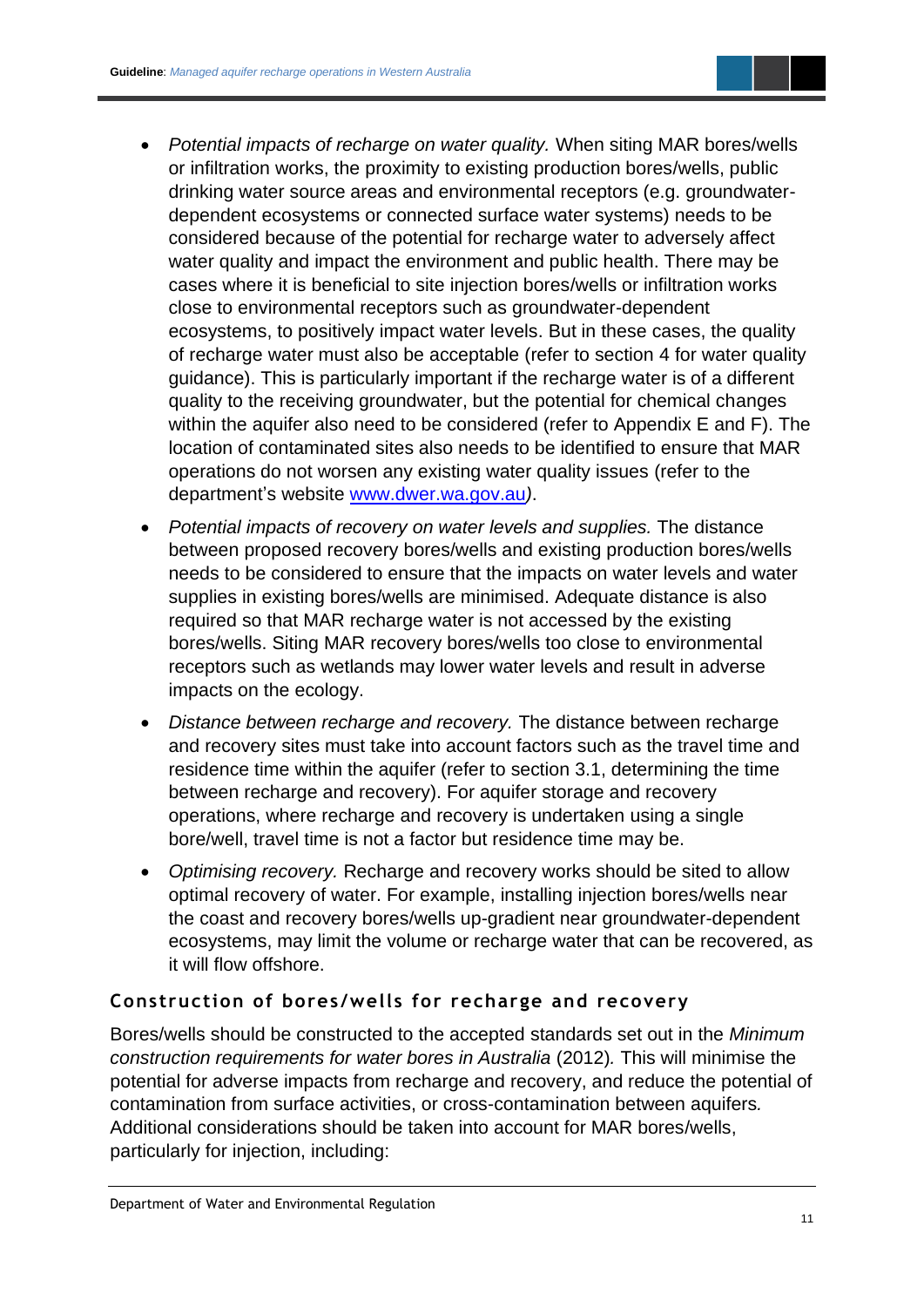- the effects of construction and annulus backfill materials on well efficiencies and upward flow in the well annulus (e.g. consider using natural formation material in the annulus instead of gravel pack, and if gravel pack is to be used it should be washed)
- appropriate headworks design to eliminate air entrainment and cascading in the well
- appropriate use of materials for the MAR operations' expected timeframe (i.e. they should ensure longevity of bores/wells)
- best practice cementing procedures, including use of stabilisers, pressure cementing, cement bond logs and pressure testing
- appropriate construction and use of materials to withstand anticipated injection pressures (e.g. use of thrust blocks to increase stability, if using PVC, glued and screwed, butt-jointed PVC gives higher tensile strength and minimises leakage)
- appropriate construction to allow remediation if required (e.g. upon clogging) and monitoring
- adequate development of well upon completion
- if sumps are used, they should be cleaned out before re-use between injection cycles to minimise effects on water quality
- removal and appropriate disposal of any oils or muds from within wells and well sites – this also applies to abstraction wells.

Test pumping should be carried out when bores/wells are completed to determine appropriate abstraction rates, ensure that injection is feasible, and calculate optimum injection rates. The department provides some guidance on test pumping in its *Operational policy 5.12* (Department of Water, 2009).

The performance of bores/wells should be monitored regularly to minimise potential problems such as well screen and aquifer clogging. Strategies such as filtration and back-flushing may need to be used regularly to prevent clogging, depending on the quality of the recharge water and groundwater.

The department will place conditions on licences granted to construct bores/wells to ensure that they are properly constructed by an appropriately certified driller.

#### **Protection of stored recharge water**

Protection of the quality of stored recharge water should be considered by proponents during the planning of MAR operations to ensure the recharge water is available to the intended end user at the required quality. Factors such as polluting activities or land uses over unconfined aquifers, existing contaminant plumes in groundwater, or aquifer contamination from nearby bores/wells and reactions with the aquifer matrix should be considered to minimise the potential for contamination. It is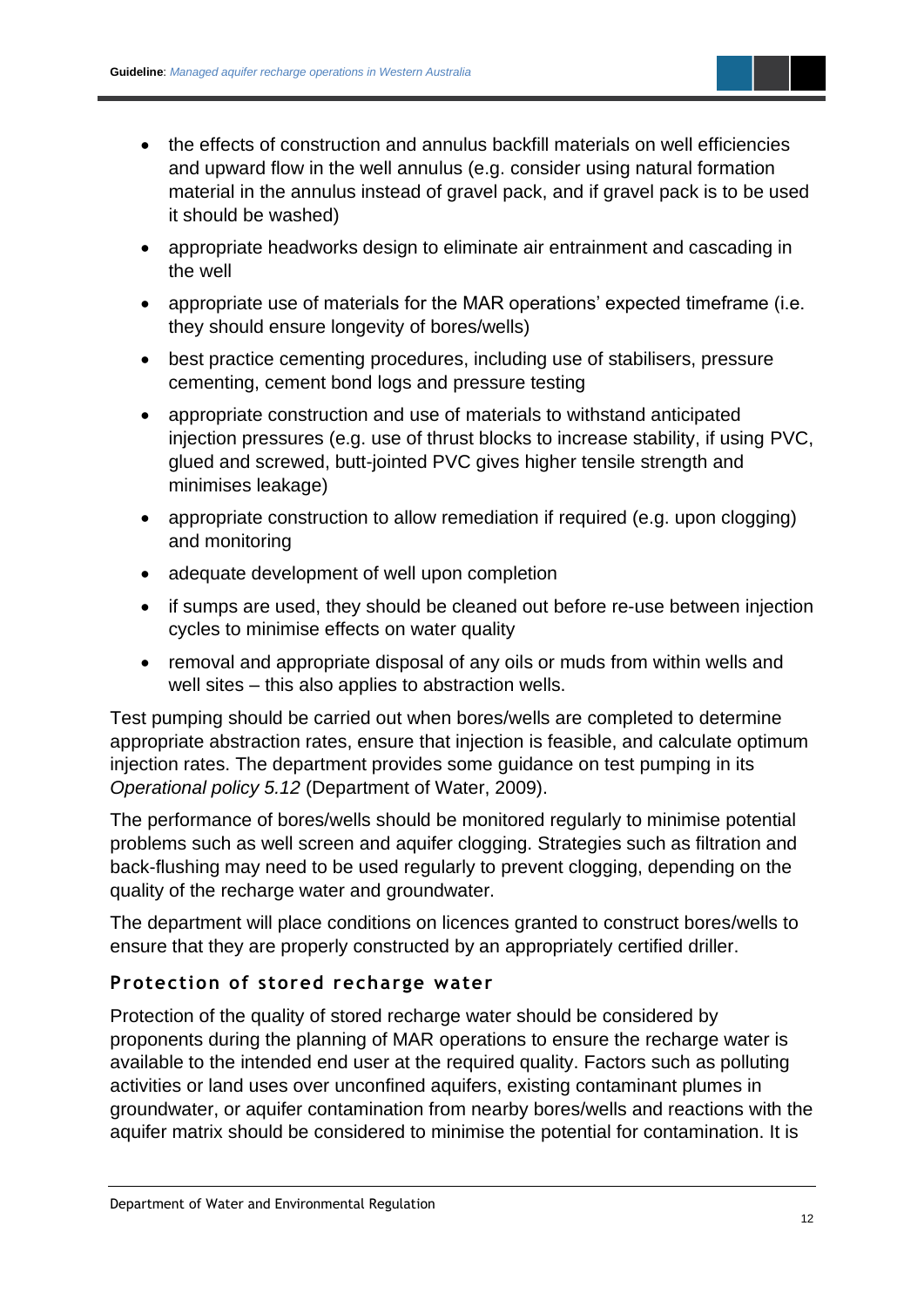

the proponent's responsibility to ensure the water is fit-for-purpose and to factor in any possible impacts that a change in water quality may have, as well as consider contingency planning in the event that the water is not fit-for-purpose. To manage risks to water quality, the department provides advice on best management practice for a range of land use activities [\(www.dwer.wa.gov.au\)](file://///ellen/wdata/P&I/SP/Policy/WA%20Water%20Reform%202016/Water%20reform%20policy%20review%20program/Policy%20reviews/MAR%20policy/Guideline/www.dwer.wa.gov.au).

The department will apply its groundwater protection strategies when assessing MAR proposals within public drinking water source areas (PDWSAs), including *Water quality protection note no. 25: Land use compatibility for public drinking water source areas* (Department of Water, 2016). Although the department protects groundwater quality within PDWSAs, we cannot guarantee that the water quality will meet the proponent's requirements.

The Department of Health has a role in ensuring that the intended use of recovered water does not jeopardise public health. Within PDWSAs, they will regulate the quality of recharge water and ensure that it meets drinking water standards.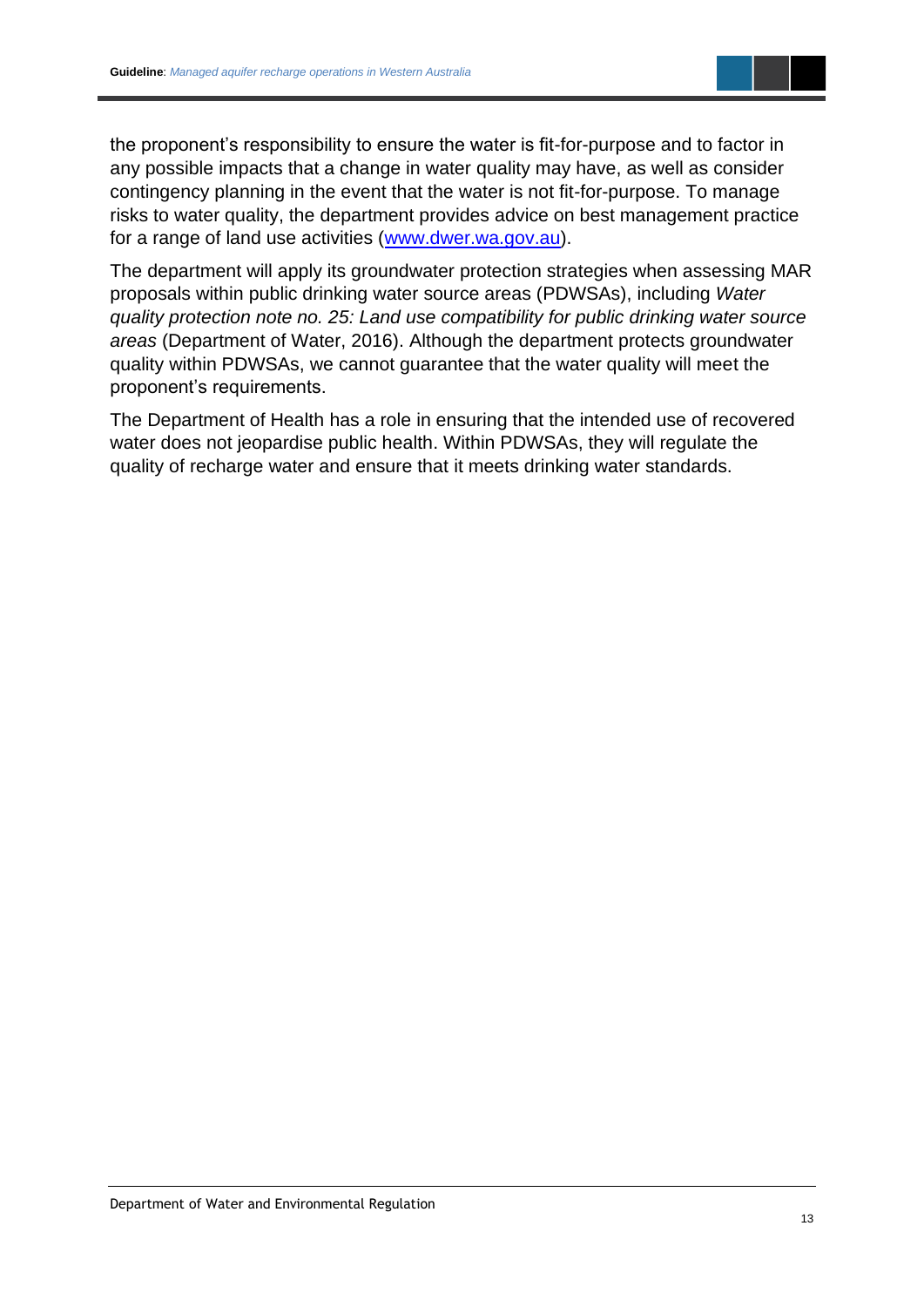### <span id="page-16-0"></span>3. What supporting information is needed for MAR applications?

Key supporting information that will generally be common to all MAR applications includes:

- a hydrogeological assessment
- a risk assessment
- an operating strategy.

The requirements for each are outlined below and summarised in the table provided in Appendix B. The information is required in support of applications under the RIWI Act and will also be referred to, if required, for assessment under the EP Act*.*

Supporting information for applications under the EP Act is outlined on application forms (refer to Appendix B).

The investigations, monitoring and reporting required to support licence applications and compliance with licence and Ministerial conditions must be undertaken at the applicant/proponent's expense.

### <span id="page-16-1"></span>3.1 Hydrogeological assessment

Hydrogeological assessments should assess the viability and potential impacts of sourcing, recharging and recovering water on the environment, water users and public health.

They must be completed in accordance with this guideline and associated MAR policy. The department's hydrogeological reporting policy (*Operational policy 5.12,*  Department of Water, 2009), covers general issues to consider in relation to the potential impacts of recovering or taking water, and outlines reporting requirements for hydrogeological assessments. Any additional requirements determined during consultation with the department must also be covered.

Hydrogeological assessments for MAR operations require appropriate groundwater modelling, so detailed assessments will be necessary.

Investigations such as infiltration/injection tests or test pumping will generally be required to determine feasible recharge and recovery rates and volumes. The degree of testing that is appropriate may vary depending on the scale of the proposed operation.

Water quality testing of source water and native groundwater or surface water resources will generally be required to provide baseline or background data and allow ongoing monitoring of the impacts of MAR operations (refer to section 4).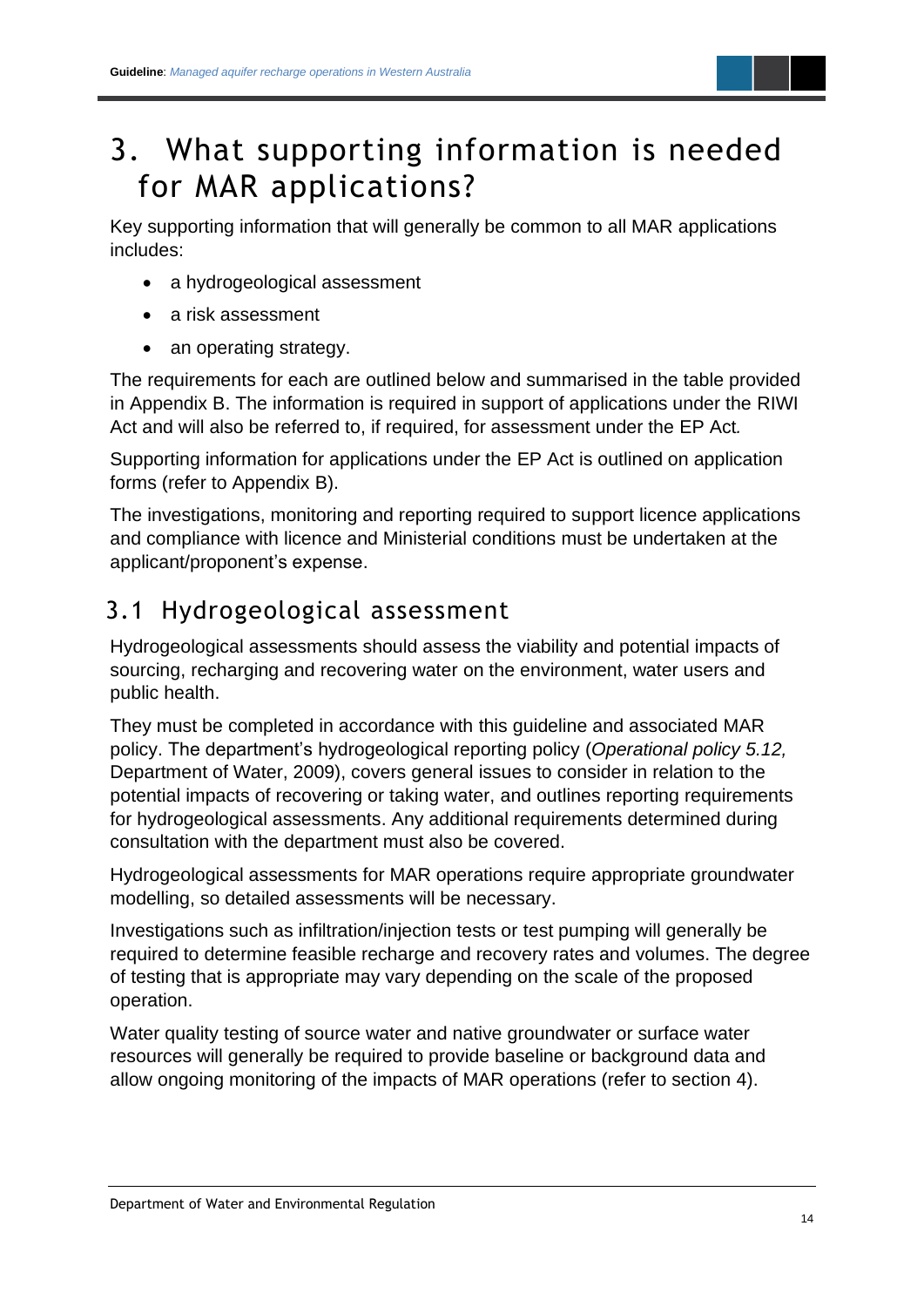A small-scale trial may be appropriate, particularly for large MAR operations. All relevant approvals must be obtained to conduct the trial as well as the full-scale operation.

Proponents should assess impacts on the built environment for consideration in planning approvals required from other statutory decision-makers, such as local governments or development assessment panels.

Impacts on the built environment are not considered by the department when assessing applications for licences to take water under the RIWI Act*.* Environmental factors potentially relevant to impacts on the built environment, such as impacts to groundwater levels, may be considered by the department when assessing Part IV proposals and/or Part V applications under the EP Act*,* and this information may be referred to other statutory decision-makers where appropriate.

#### **Factors to consider in hydrogeological assessments**

The factors to consider in the hydrogeological assessment of MAR operations are outlined in the following sections. Where required, these should be addressed in the proponent's operating strategy for the MAR operation.

#### *Recharge operations*

Factors to consider in relation to recharge operations are outlined below.

- The capacity of the aquifer(s) to be recharged, considering the nature of the aquifer, existing groundwater levels and other relevant factors.
- Potential recharge rates and volumes based on injection capacity of infiltration works and injection bores/wells
	- − appropriate infiltration rates and injection pressures must be determined to avoid water logging and potential damage to aquifers (e.g. fracturing).
- Estimates of recharge volumes should be provided, taking into account losses (e.g. through evaporation).
- Groundwater mounding or raising of the watertable to a level that causes problems such as waterlogging or flooding, with risks to other bores/wells, the environment and public health.
- Surface discharge if groundwater mounding is too close to the surface, with potential impacts on surface water bodies and vegetation, or potential health and safety implications where human contact occurs.
- Changes to the groundwater flow regime.
- Determining the area of influence of recharge (i.e. spatial extent and depth), for protection of environmental values and users, and determining boundaries of MAR management zones (refer to the department's MAR policy and the section on defining a MAR management zone, below).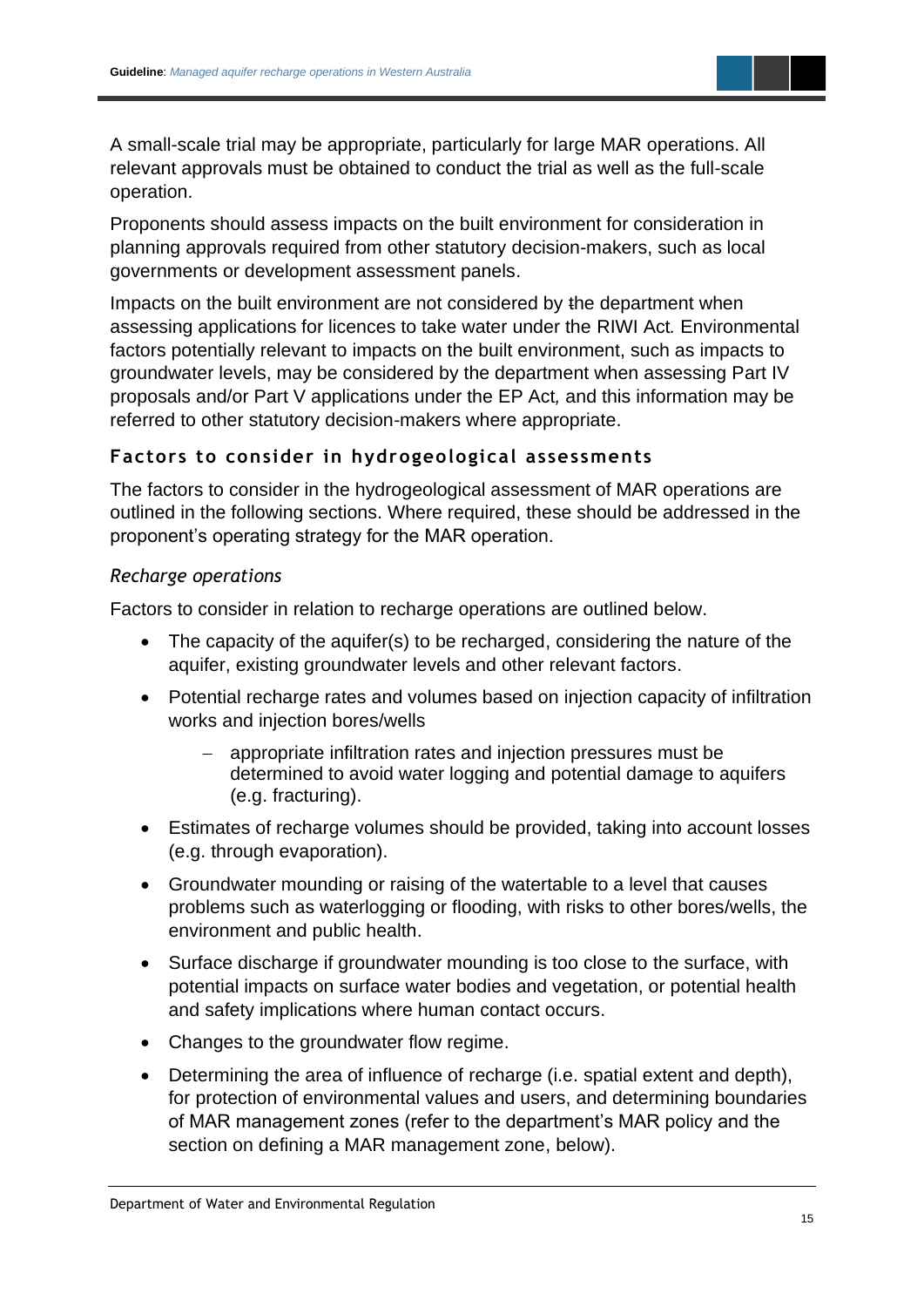- Changes to groundwater chemistry (improvements/degradation) in the aquifer being recharged or overlying/underlying aquifers because of differences in the chemistry of the recharge water and in-situ groundwater, or chemical reactions between recharge water and aquifer sediments (e.g. salinity and mixing, oxidation-reduction processes, acidification, mobilisation of arsenic, iron and heavy metals). The risks of these potential changes must be considered in the risk assessment and may be determined through monitoring, geochemical modelling, and techniques such as aquifer matrix testing (refer to Appendix E and F, and section 4).
- Significant changes in groundwater temperature, which can result in geochemical changes (e.g. changes in pH levels or the solubility of minerals) or stratification, and/or reduce the efficiency of the MAR operation.
- Changes to water chemistry in hydraulically connected surface water systems.
- Potential for clogging of infiltration works, injection bores/wells or aquifers (biological, physical, chemical or mechanical) and changes to the aquifer's recharge potential (over time, dissolution and precipitation of minerals can affect aquifer transmissivity and also stability).

#### *Recovery operations*

In MAR operations, recharge water may be abstracted or recovered after recharge (allowing for travel time and any required residence time where applicable), or after a period of storage (referred to as banking).

Factors relating to recovery of recharge water include:

- potential impacts of recovery upon ecosystems and other water users
- potential for movement of the saltwater interface as a result of abstraction (i.e. saline intrusion)
- potential for intercepting contaminated water or changing the flow direction of a contaminant plume
- connectivity across aquitards, other geological units or geological structures (e.g. faults)
- hydraulic connection between recharge and recovery points.

#### *Determining recovery volumes*

The proponent will need to consider the aquifer's hydrogeological characteristics controlling the rate and direction of movement of groundwater when determining the volume of water that can be recovered at the proposed time and location of abstraction.

It may be possible to recover all or the majority of recharge water where losses are negligible and impacts of abstraction are acceptable. Any management strategies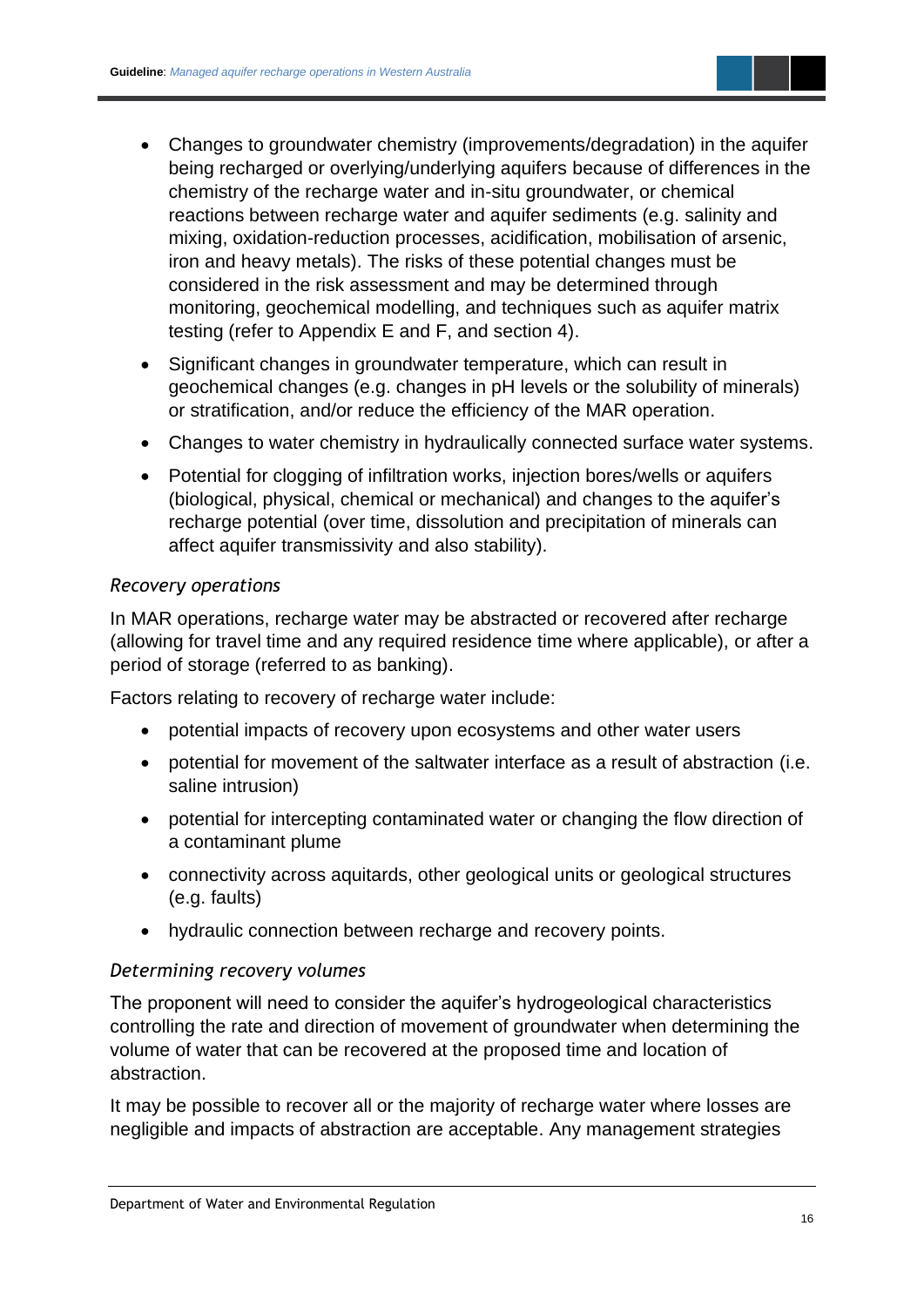

specific to MAR that are outlined in water allocation plans, surface water management plans or other documents will need to be taken into account.

Factors to consider in determining recovery volumes include:

- *Location of recharge and recovery bores/wells or works.* Potential impacts on groundwater users or ecosystems need to be considered when siting recharge and recovery bores/wells or works. They may need to be relocated, or recovery volumes reduced, if it is determined that they may unacceptably impact these receptors.
- *Recharge volumes.* If the volume of recharge increases or decreases, the recovery volume will change accordingly. Proponents should take the reliability of the source into account when determining potential recharge and abstraction volumes, as this may affect the continuity of supply and feasibility of the operation.
- *Losses.* Potential losses or depletion of recharge water may occur during the MAR operation, including:
	- − during the recharge phase (e.g. evaporation during infiltration, discharge to surface waters/drains/ground surface)
	- − during the storage/banking phase (the longer the water is banked in an aquifer, the less likely it will be recoverable, as recharge water may migrate away from recovery points or discharge to surface waters or offshore – see point below).
- *Migration of groundwater away from the recharge and recovery points.* The rate of migration or travel of groundwater will depend on factors such as the transmissivity of the aquifer and the location. For example, if recharging near the coast, water may quickly flow offshore, depending on aquifer characteristics, and the recovery volume will be limited. In a highly transmissive aquifer such as limestone, recharge water may flow away from recovery points very quickly, making storage or even recovery unfeasible.
- *Storage requirements.* The maximum volume of surface water to be stored at any one time should be calculated to determine adequate storage requirements.
- *Banking periods and volumes.* Recovery volumes will need to account for banking where this is proposed.

#### *Determining the time between recharge and recovery*

The estimated time between recharge and recovery may vary depending on a number of factors. Factors to consider in determining this time lag include:

• aquifer characteristics, hydraulic gradients and the distance between recharge and recovery bores or works (i.e. travel time)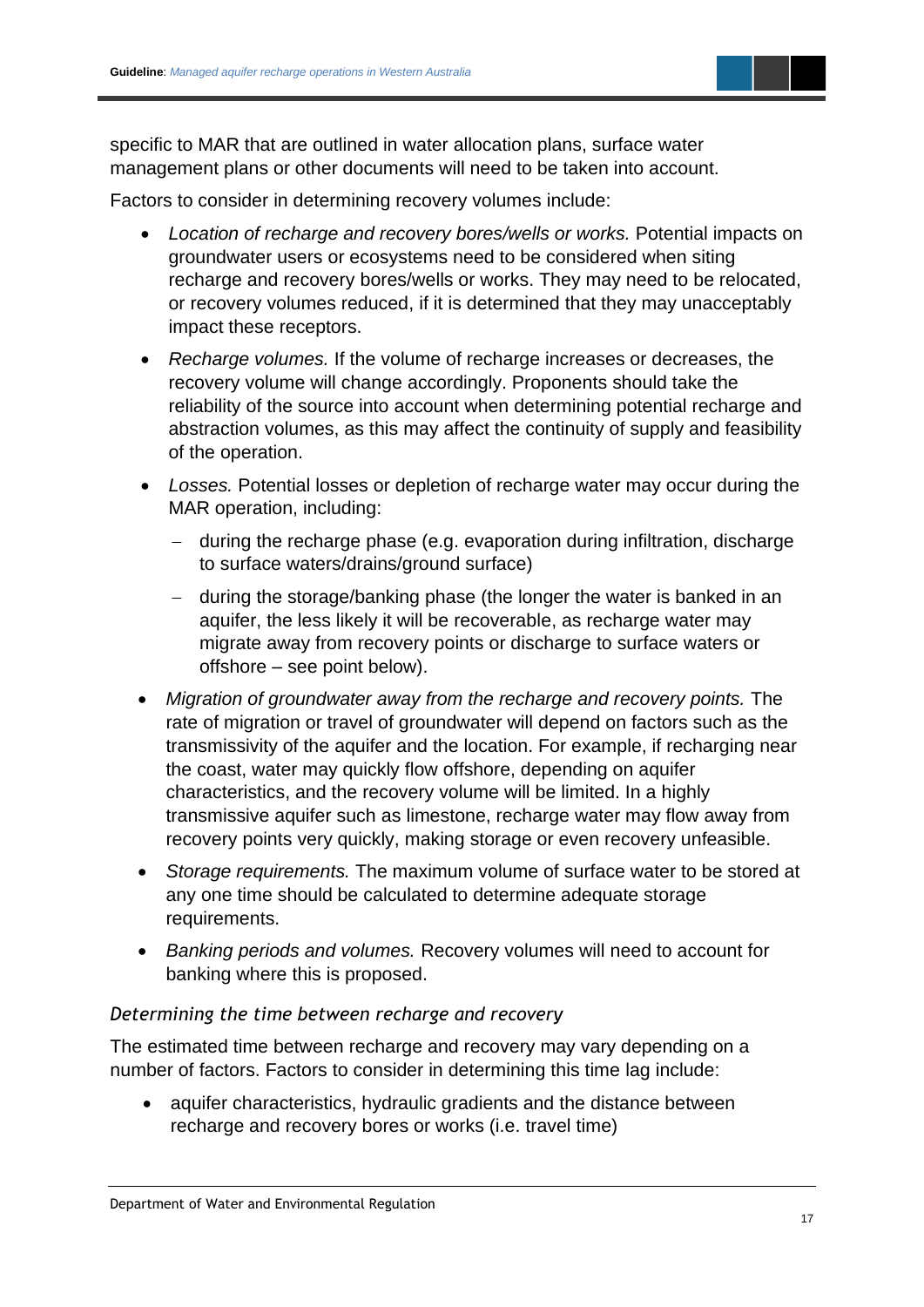- a requirement or allowance for residence time within the aquifer to meet water quality standards for end use, or to protect environmental values (e.g. to allow sufficient denitrification prior to reaching a wetland or watercourse). If the potential exists for human exposure (e.g. through irrigation of public open space), the Department of Health will require determination of appropriate residence time in the aquifer, and validation and verification of water quality
- a requirement to recharge water for a certain period of time before recovery; for example, to allow increases in potentiometric levels or water levels to reach the recovery bore/well
- if the recharge water is to be banked for a period of time.

#### *Defining a MAR management zone*

Proponents may be required to define MAR management zones as part of the hydrogeological assessment, to facilitate the licensing of bores/works and management of water quality and quantity.

The MAR management zone boundary should define the zone of influence around the recharge bore(s)/well(s) or infiltration work(s), considering both water quality and water quantity.

The MAR management zone may incorporate several sub-zones as outlined in the *Australian Guidelines for Water Recycling, Managed Aquifer Recharge* (NRMMC, EPHC, NHMRC 2009) (the schematic diagram from the guidelines is included in Appendix G as an example).

The area of influence of water quality changes needs to be considered when defining sub-zones, taking into account factors such as the water quality requirements for intended end uses, the protection of other water users, and the environmental values of aquifers and ecosystems. This may require a zone of attenuation to be included. Recovery bores/wells should be located within the appropriate part of the MAR management zone to ensure water quality requirements are met.

The area of hydraulic impact of the proposed recharge should also be taken into account and a hydraulic impact sub-zone may be included as part of the management zone. Recovery bores/wells should be located within the area of hydraulic impact, as there must be connection between recharge and recovery to ensure water quantity requirements are met.

Within confined aquifers, recovery should be from the area where the injection of water increases groundwater storage (i.e. within the zone of pressure head change). As this area can be large, further constraints to the management zone boundaries and recovery locations may need to be determined on a case-by-case basis.

The potential for interference effects with other users should also be minimised.

Requirements of other agencies, particularly the Department of Health, will also need to be considered in defining the boundary of the MAR management zone.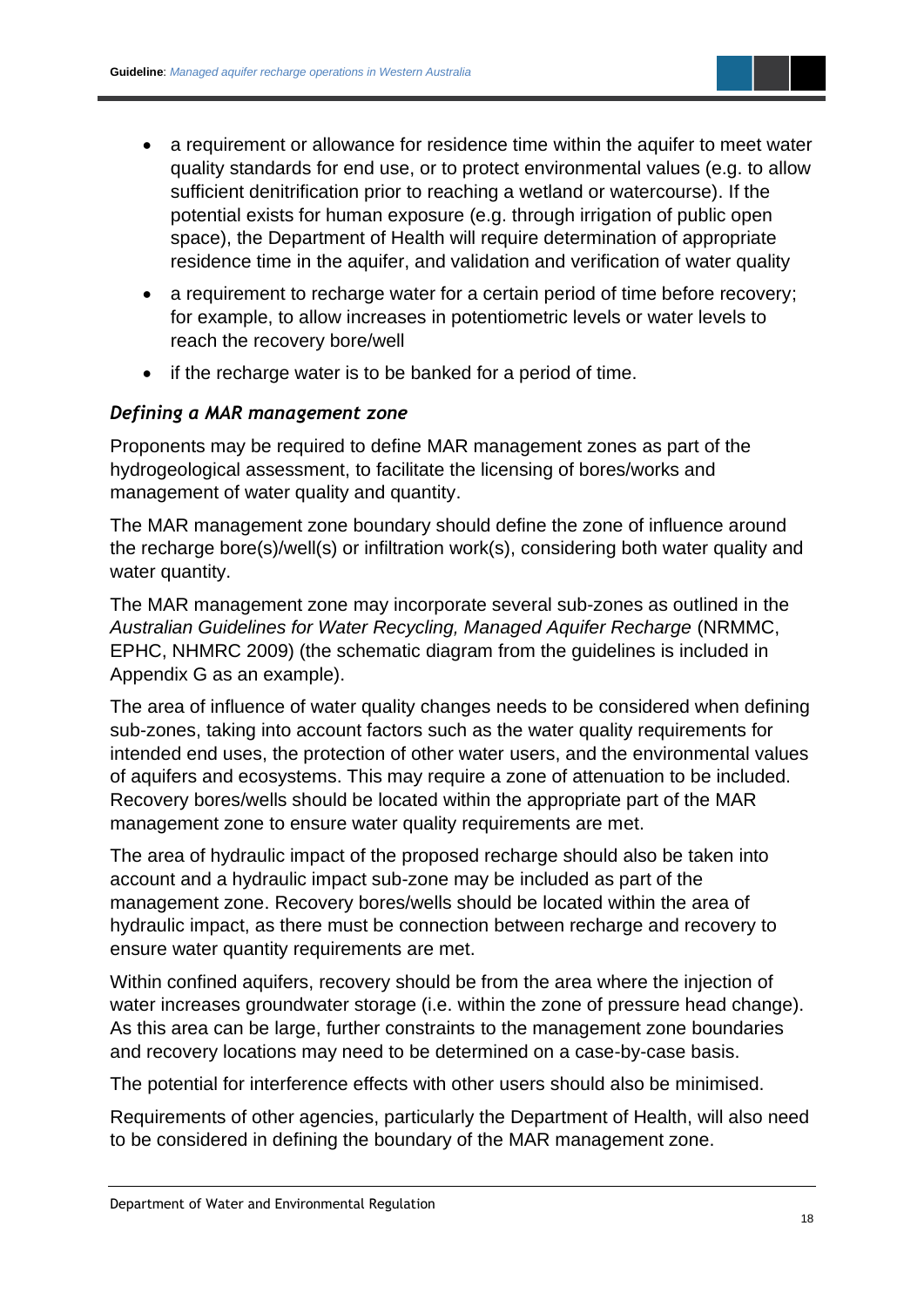

MAR management zone boundaries will be mapped in the department's spatial information system.

MAR zones may also be identified in allocation plans for significant or long-term MAR operations.

The Australian Guidelines referenced above provide further guidance on determining the zones of influence of a managed aquifer recharge operation.

### <span id="page-21-0"></span>3.2 Risk assessment

Proponents will be required to demonstrate that they have fully assessed the risks of proposed MAR operations when submitting applications to the department, and that residual risks to the environment, water users and public health are acceptably low. Risk assessments should be undertaken in accordance with this guideline and the department's MAR policy, and the processes outlined in the *Australian Guidelines for Water Recycling: Managing Health and Environmental risks, Phase 1* (NRMMC, EPHC, AHMC, 2006) and *Managed Aquifer Recharge, Phase 2* (NRMMC, EPHC, NHMRC 2009)*.* The hydrogeological assessment (see section 3.1) should also inform the risk assessment.

The level of detail required for a risk assessment will depend on factors such as the scale of the operation, source of the water, method of treatment, sensitivity of the receiving environment, potential impacts of abstraction, and the proposed end-use of the abstracted water.

As part of the risk assessment process, the proponent needs to identify the relevant environmental values to be protected within the aquifers in which recharge and abstraction will take place, as well as any connected water-dependent ecosystems. Other water users, sensitive water resources such as PDWSAs, and assets (e.g. infrastructure, recreation areas and heritage sites) that may be impacted must also be identified. Proponents can contact the department for guidance.

### <span id="page-21-1"></span>3.3 Operating strategy

Proponents will generally be required to develop a water resource management operating strategy for MAR operations in accordance with this guideline and the department's MAR policy, in addition to requirements in the department's *Operational policy 5.08 – Use of operating strategies in the water licensing process*. The operating strategy will also be referred to if required, for assessment under the EP Act.

Operating strategies should include information relevant to the ongoing management, monitoring and reporting of MAR activities that have the potential to impact water resources, the environment, water users and public health. Proponents should consult the department to determine the specific requirements and content of their operating strategy.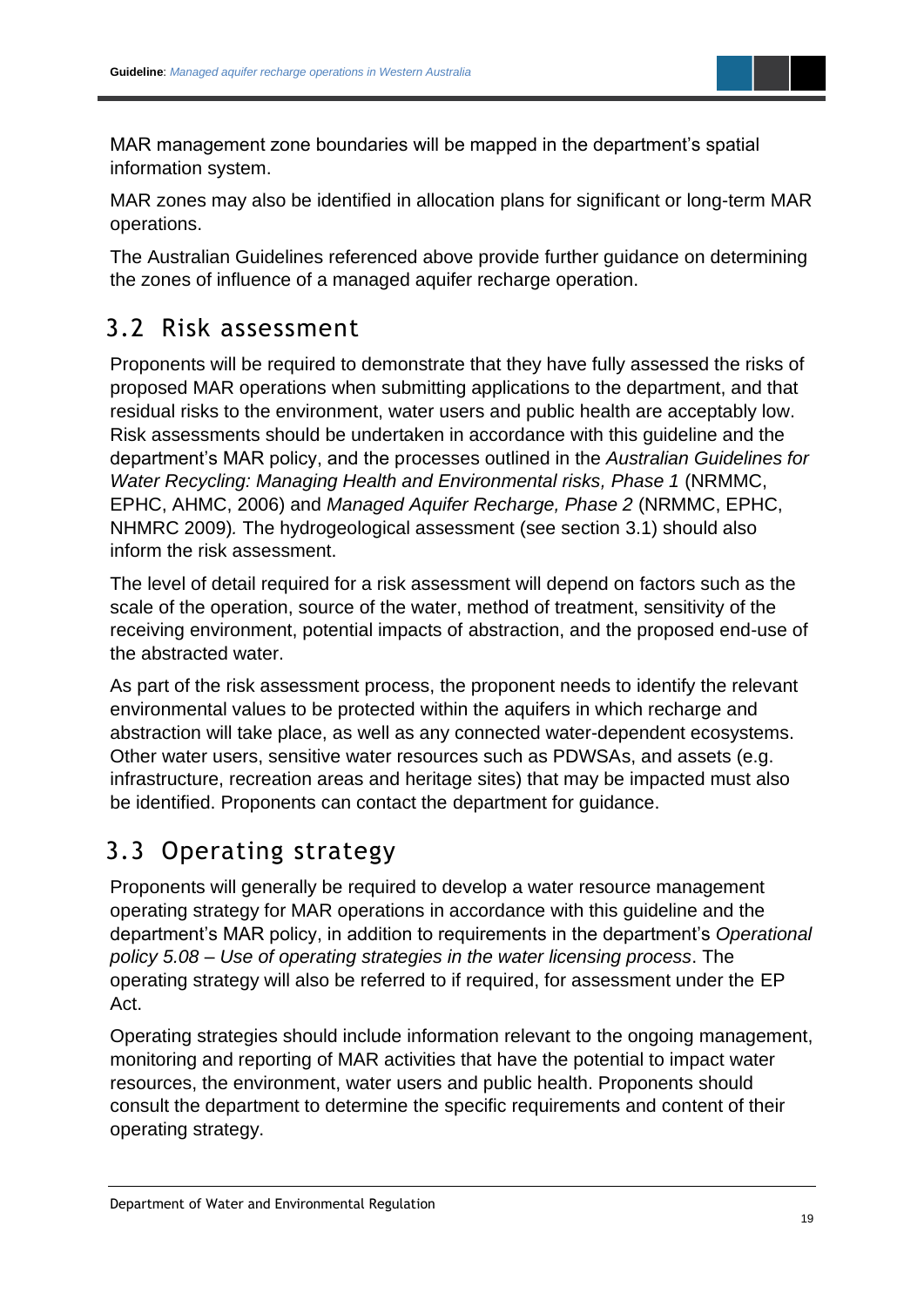

#### **What to consider for operating strategies**

Operating strategies may include:

- details of source water for MAR (e.g. source, quality, quantity)
- details of injection and abstraction bores/wells, and infiltration works, including relevant metering information (e.g. meter type, size, and date of installation)
- operation and maintenance of infiltration works and recharge and recovery bores/wells in the short and long term, particularly to address risks identified in the risk assessment (e.g. the condition of infiltration works or bores/wells may deteriorate over time and result in adverse impacts such as rising groundwater levels, mixing of aquifer waters or leakage of contaminants into aquifers when casing fails)
- banking periods and volumes
- volume of water to be abstracted and injected or infiltrated per year (including banked volumes), reporting and subtracting losses
- specification of appropriate flow rates and flow pressures
- an approved monitoring and reporting program (refer to section 4)
- details of any third-party arrangements or contractual obligations
- contingency plans, including, but not limited to identification and corrective action for:
	- − clogging of infiltration works or injection bores/wells
	- − impacts on nearby water users or the environment
	- − insufficient flows to provide enough source water for the MAR operation
	- − trigger levels for action on water quality monitoring results (e.g. when potential contaminants reach unacceptable levels based on relevant water quality guideline thresholds)
	- − trigger levels for action on water level monitoring results
	- − trigger levels for action on Ministerial conditions
- monitoring and testing of bores/wells and works, to identify deterioration in condition and prevent risks to aquifers, ecosystems, water users and public health
- maintenance, decommissioning and replacement options when bores/wells are at risk of failure or where failure occurs, and remediation options for more extreme scenarios where bore/well failure results in aquifer contamination.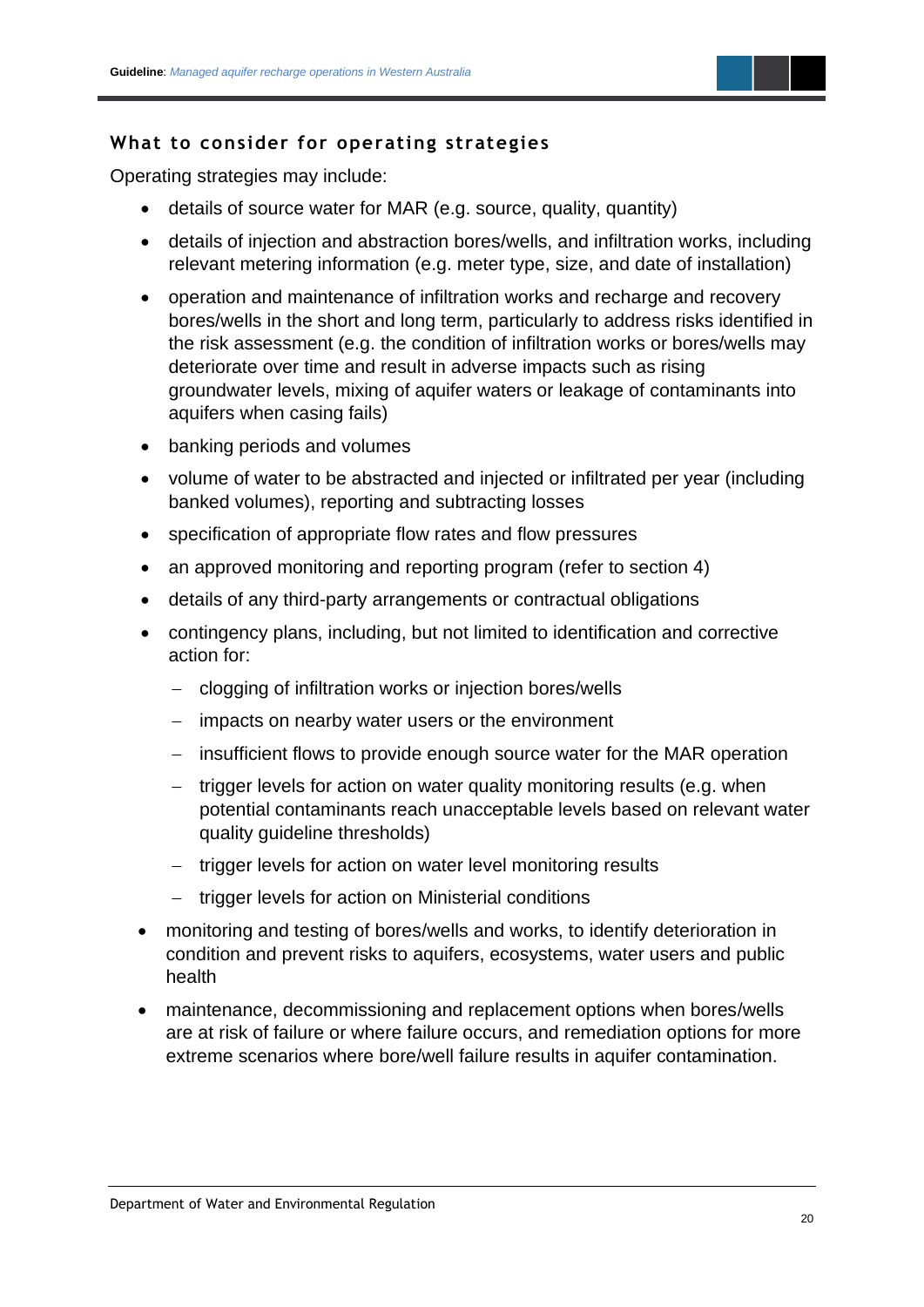### <span id="page-23-0"></span>4. Ongoing monitoring and reporting for MAR operations

Monitoring and reporting requirements will be specified in the conditions on the licence to take water (under Section 5C of the RIWI Act) and may include Ministerial conditions. Approved monitoring and reporting programs will be included in related operating strategies, as mentioned in section 3.3.

Monitoring and reporting should be undertaken in accordance with this guideline and the associated MAR policy. The department's hydrogeological reporting policy (*Operational policy 5.12,* Department of Water, 2009) outlines reporting requirements. Any additional requirements determined during consultation with the department must also be covered.

The level of monitoring required will depend on the scale of a MAR operation, the end use of recovered water, and the level of risk to the receiving environment and water users.

Proponents will generally be required to monitor groundwater levels/pressures and quality to ensure that environmental values of aquifers and ecosystems are maintained and water users and public health are not adversely impacted. This includes verifying the spatial extent and depth of recharge water. Construction of monitoring bores will generally be required, unless there are appropriate existing bores/wells that can be used.

Groundwater monitoring reports will generally need to be submitted to the department on an annual basis for MAR operations.

The groundwater monitoring report will be used for compliance with the RIWI Act and may also be used for EP Act requirements.

Monitoring requirements should be determined in consultation with the department and may include:

- baseline, validation, verification and operational monitoring as per the *Australian Guidelines for Water Recycling: Managed Aquifer Recharge* (NRMMC, EPHC, NHMRC 2009)
- appropriate monitoring suites as outlined in Appendix D of this guideline
- any additional parameters to ensure that potential contaminants and geochemical changes (e.g. acidification, iron and arsenic mobilisation) from the operation are sufficiently monitored (decision trees to identify potential arsenic and iron release in MAR are included in the *Australian Guidelines for Water Recycling: Managed Aquifer Recharge* (NRMMC, EPHC, NHMRC 2009)
- any additional monitoring requirements under Part IV or Part V of the EP Act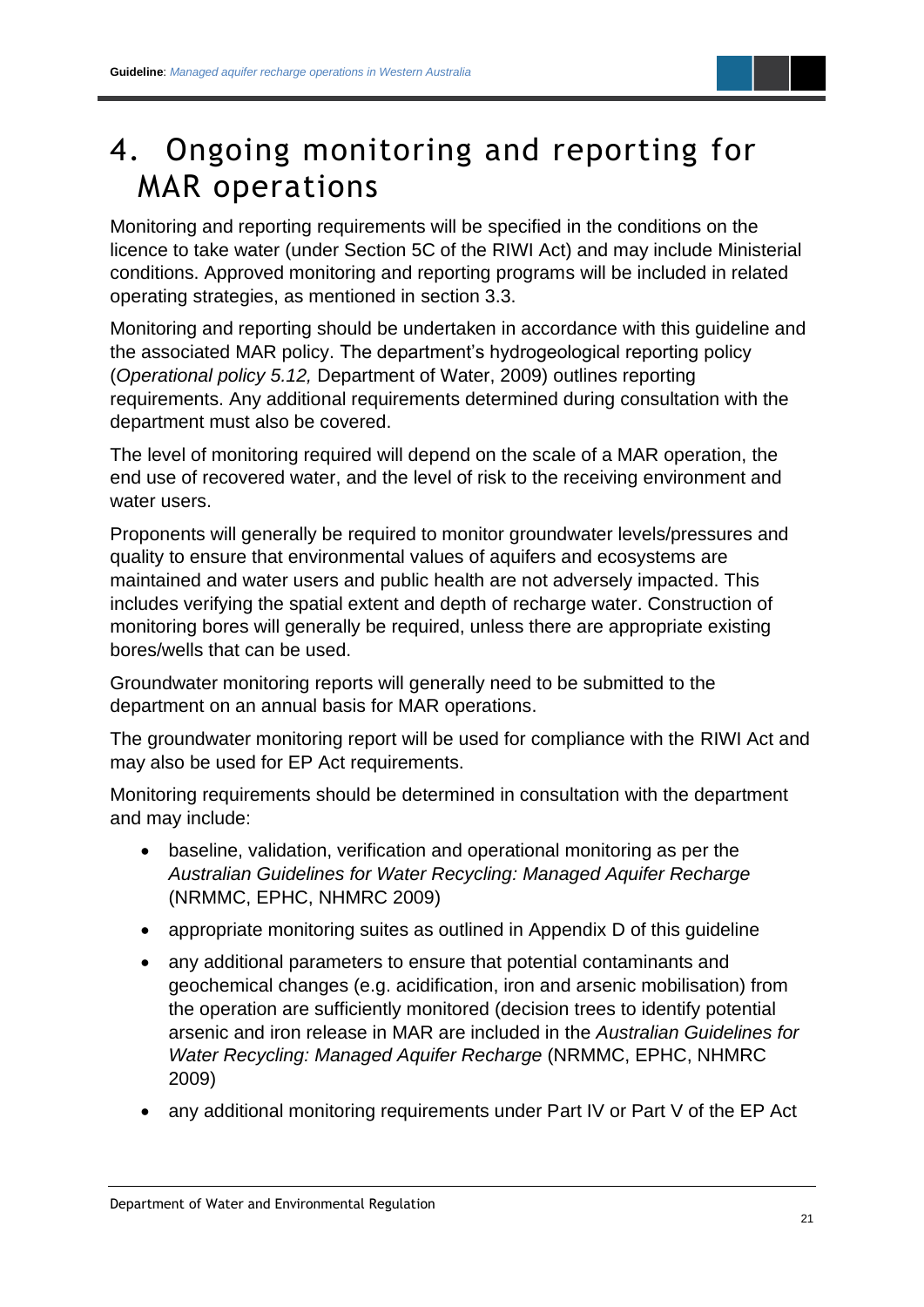

- recharge and recovery volumes for all MAR bores/wells and works based on metering (generally monthly, but frequency will be specified in licence conditions or operating strategy)
- temperature of native groundwater and recharge water (generally monthly, but frequency will be specified in licence conditions or operating strategy)
- water levels or pressures in recharge and recovery bores/wells, infiltration works and monitoring bores (generally monthly, but frequency will be specified in licence conditions or operating strategy)
- flow rates and flow pressures in recharge and recovery bores/wells and works.

Other agencies may also have monitoring and reporting requirements.

### <span id="page-24-0"></span>4.1 Metering

It is the proponent's responsibility to purchase, install and maintain accurate cumulative water meters on all recharge and recovery bores/wells and works. Meters must be installed in accordance with the Rights in Water and Irrigation Regulations 2018; the department's policy, *Measuring the taking of water (2016)* and *Guidelines for water meter installation* (2009); and legislative provisions under the Rights in Water and Irrigation (Approved Meters) Order 2009.

If recharge is undertaken via infiltration, measurement must occur at or before the point of entry into the infiltration works and adjusted for estimated evaporation to determine recharge volumes.

The department will review metering data received from proponents to ensure that recovery volumes do not exceed recharge volumes.

The volume that can be recharged is also controlled under Part V licences under the EP Act where the MAR operation falls under the definition of a prescribed premise, and the metering data will be used for both water and environmental licences.

### <span id="page-24-1"></span>4.2 Water quality analysis

Appendix D contains a recommended minimum suite for MAR operations, which may be modified based on variables such as:

- risks determined for the operation based on environmental values identified and proposed uses of the recovered water
- factors such as the source water and hydrogeology which may require other parameters
- the purpose of analysis (e.g. baseline or operational monitoring)
- the proponent's hydrogeological assessment, risk assessment and other relevant information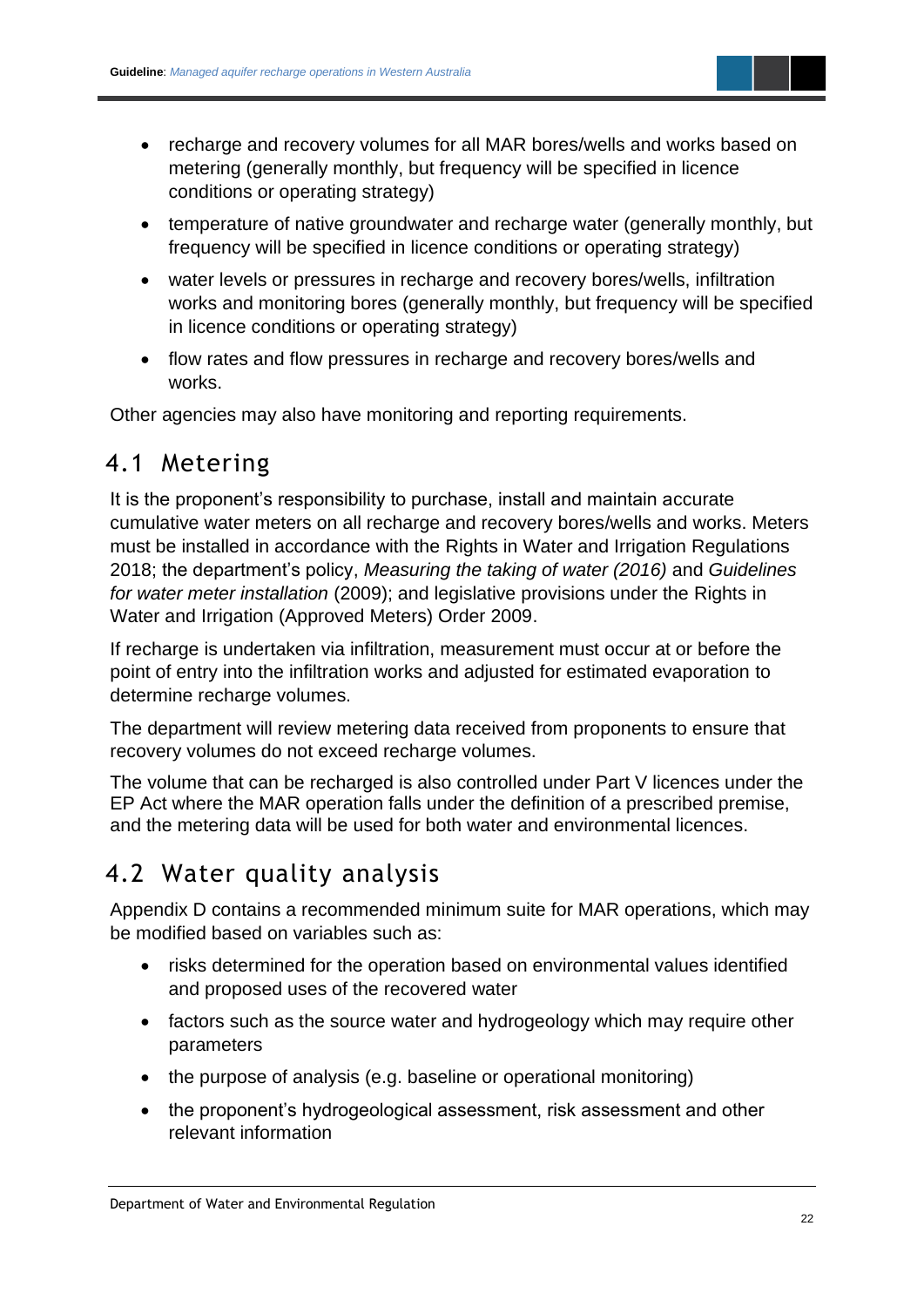

Relevant guidelines should also be used to determine appropriate monitoring suites, water quality criteria for recharge, and trigger values for monitoring. These include:

- *Australian Guidelines for Water Recycling* (refer to Appendix B.1, National documents)
- *Australian and New Zealand Guidelines for Fresh and Marine Water Quality*  (2018)
- *Australian Drinking Water Guidelines* (2011, [2018 update])
- *Guidelines for the non-potable uses of recycled water in Western Australia*  (Department of Health 2011)
- other relevant guidelines.

Proponents should consult with the Department of Water and Environmental Regulation, Department of Health and other relevant agencies, to ensure that requirements are covered.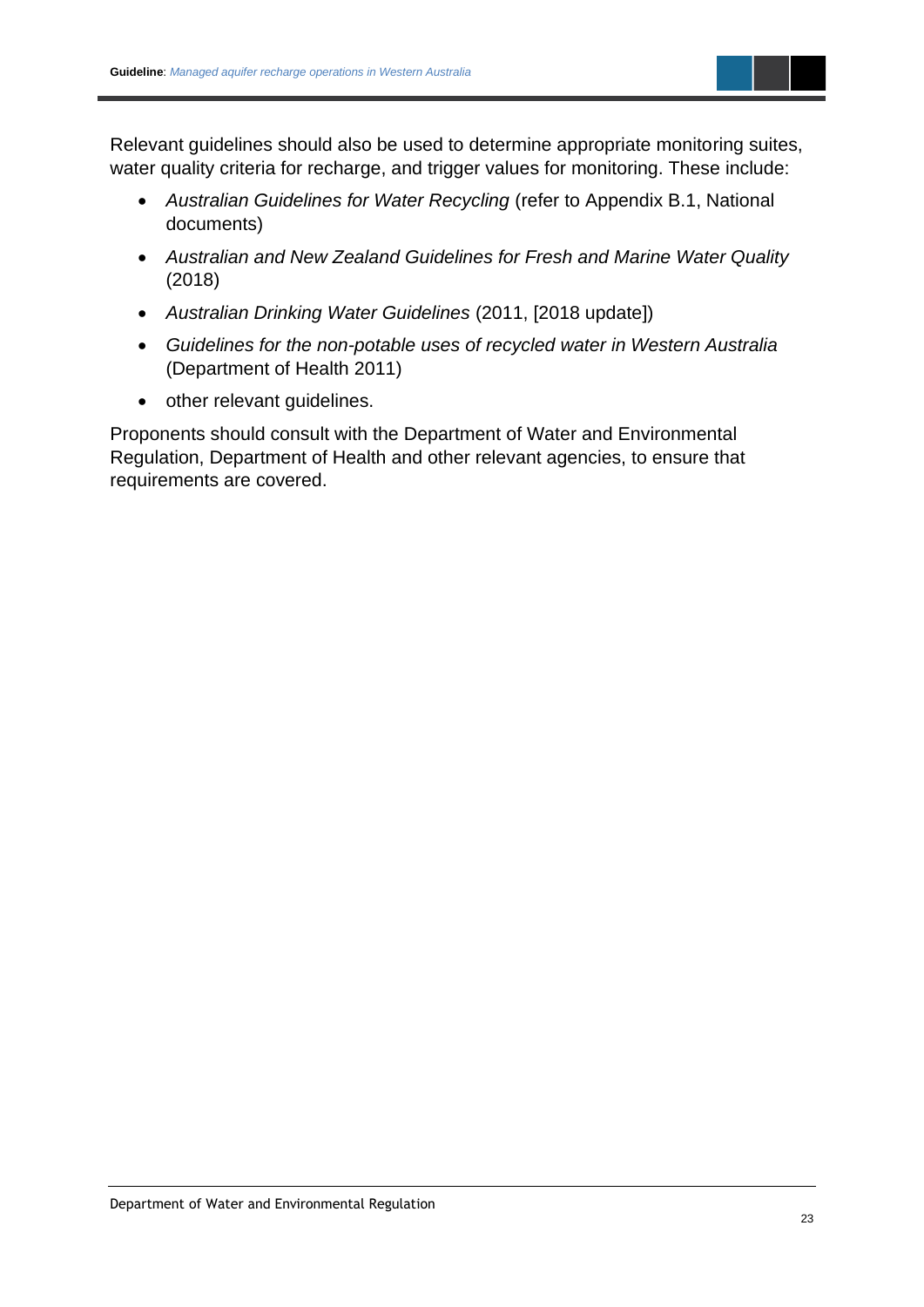

### <span id="page-26-0"></span>Document custodian and review

This document will be continuously evaluated and reviewed no later than three years from the date of issue or sooner if required.

| <b>Document details</b>  |                                                                                                                      |  |  |  |
|--------------------------|----------------------------------------------------------------------------------------------------------------------|--|--|--|
| Lead group (custodian)   | <b>Strategic Policy</b>                                                                                              |  |  |  |
| Current version          | Guideline: Water and environmental considerations<br>for managed aquifer recharge operations in Western<br>Australia |  |  |  |
| <b>Previous versions</b> | Operational Policy 1.01, Managed aquifer recharge<br>in Western Australia (Department of Water, 2011)                |  |  |  |
| Corporate file number    | <b>DWERDT388932</b>                                                                                                  |  |  |  |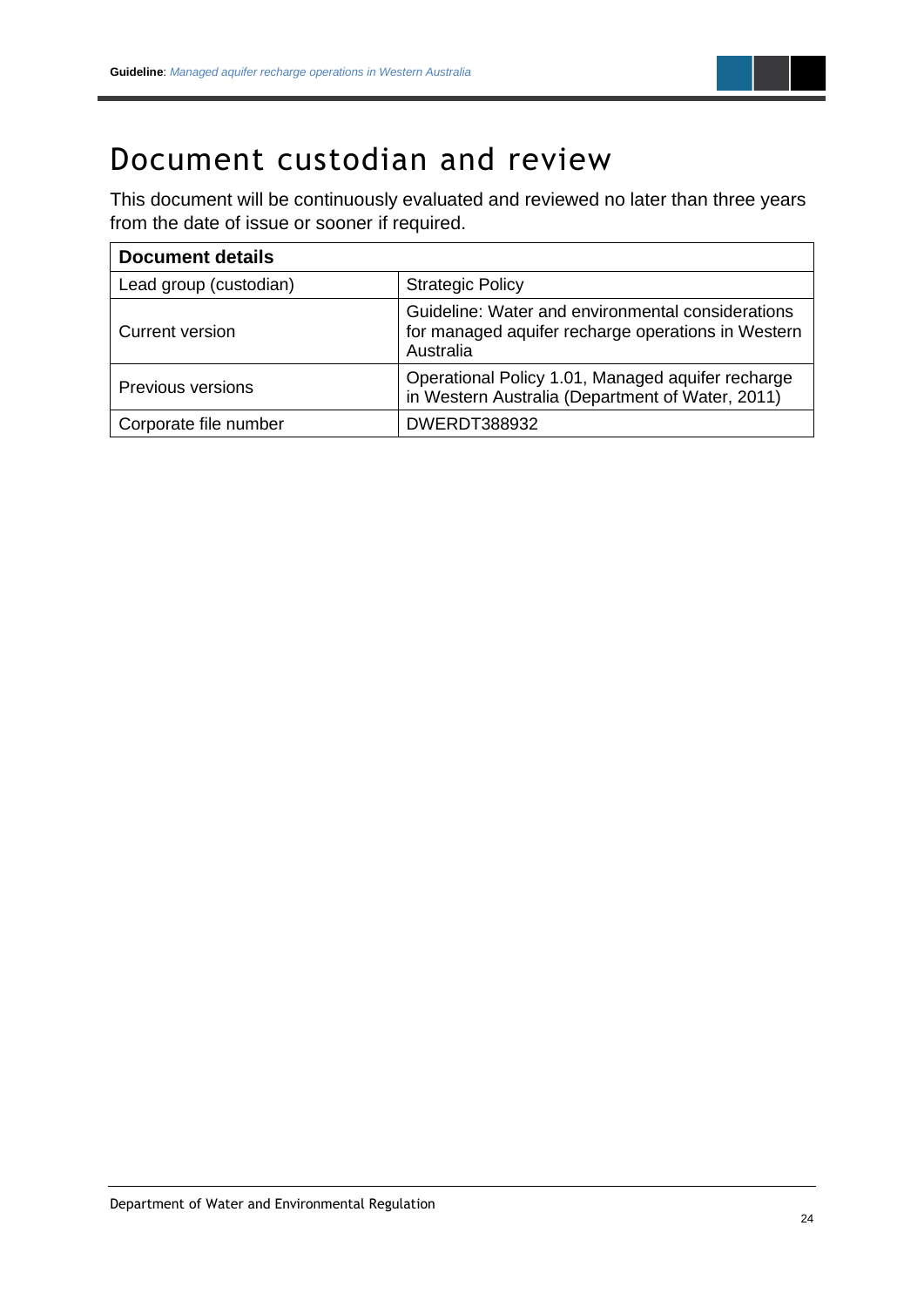

### <span id="page-27-0"></span>Appendices

### <span id="page-27-1"></span>Appendix  $A -$  Examples of MAR scenarios in WA

Various examples of MAR scenarios in Western Australia are outlined below to provide more specific guidance on the application of policy principles and general regulatory requirements.

#### **Recharge and recovery scenarios**

As stated in the Department of Water and Environmental Regulation's (the department's) MAR policy, recharge and recovery should ideally be undertaken within the same aquifer, but may be undertaken in different aquifers that are interconnected and part of the same groundwater system, provided connection between recharge and recovery is demonstrated. One possible scenario could be to inject water into an unconfined aquifer along the coast to prevent movement of the saltwater interface, while groundwater is recovered up-gradient within the same aquifer, or from a deeper, connected aquifer. Another scenario could be to recharge an aquifer near a valued wetland to maintain the wetland's water levels, while recovering water elsewhere within the aquifer or connected aquifers where impacts would be minimal.

Within confined aquifers, recovery should be from the area where the injection of water increases groundwater storage (i.e. within the zone of pressure head change). As this area can be large, any further constraints should be determined on a case-bycase basis. Other abstraction scenarios could also be acceptable, such as injection into the confined aquifer's recharge area, with recovery elsewhere in the aquifer.

#### **MAR using treated wastewater**

Treated wastewater is a climate-resilient water resource that can be used for drinking (see sub-section below) and non-drinking purposes.

The most common source of wastewater is municipal wastewater derived from sewerage systems in urban and rural areas and collected at wastewater treatment plants (WWTPs). This water has historically been treated and disposed of into the ocean or into shallow aquifers via infiltration works such as ponds, trenches and galleries. As pressures on groundwater resources have increased, and some management areas have become fully allocated (i.e. all available water resources have been allocated), interest in using this wastewater as an alternative water source has risen, particularly for non-drinking purposes such as irrigating public open spaces and golf courses. There is also interest in using treated wastewater to mitigate the effects of abstraction (e.g. maintaining the saltwater interface), for environmental benefits (e.g. increasing or maintaining water levels in wetlands) or for use in horticulture.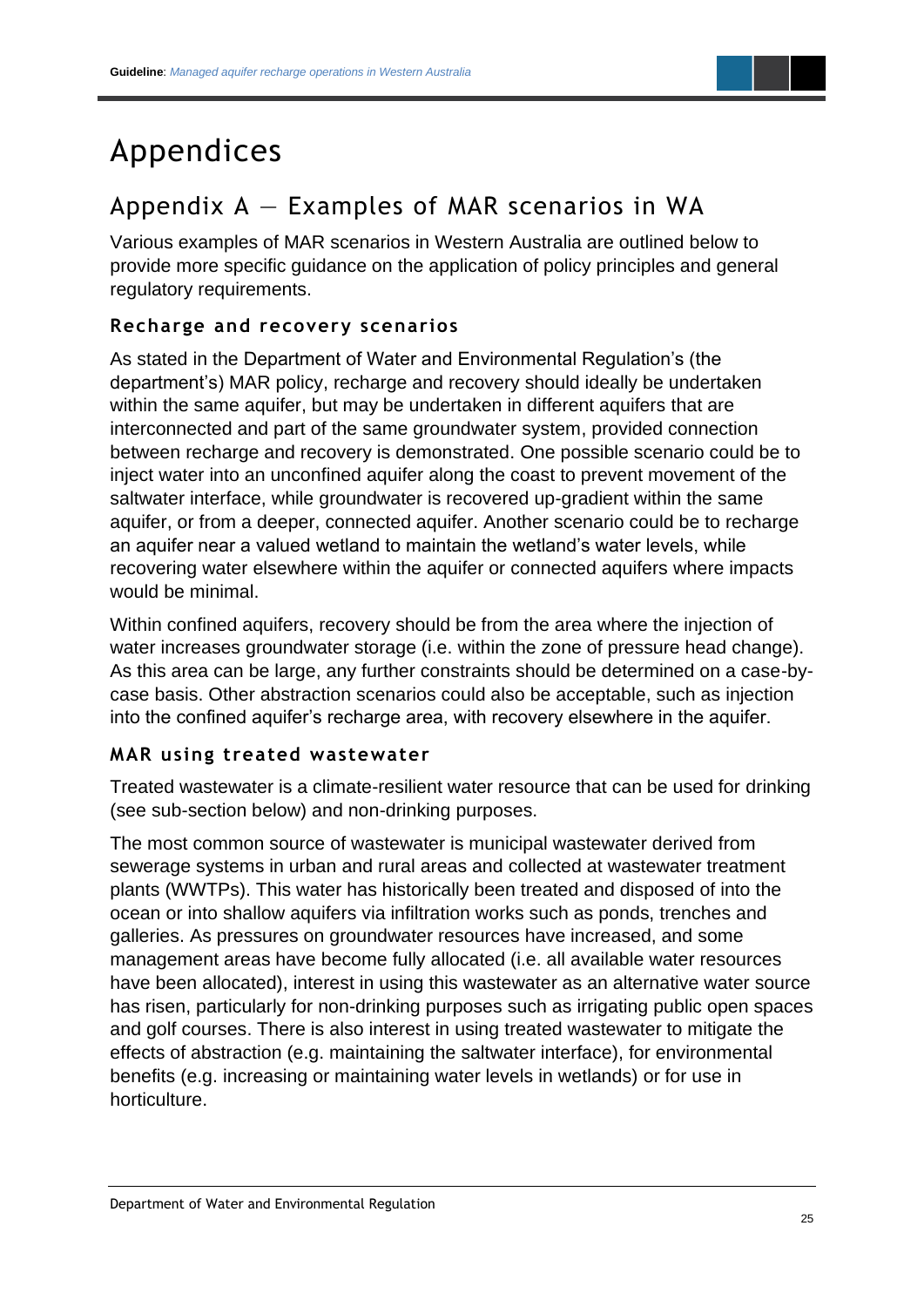

Treated wastewater may also be obtained via sewer mining, or from industrial or commercial processes.

Where such MAR operations are considered feasible, WWTP operators may apply for a licence to recover recharged wastewater where it has not been previously accounted for, and it can be demonstrated that additional water is available for abstraction as a result of the recharge. As outlined in the department's MAR policy, the WWTP operator may form an agreement with another party under the *Rights in Water and Irrigation Act 1914*, to enable the third party to abstract the recharged water for an agreed period within the term of the licence.

Alternatively, another party may apply for a licence to take the recharge water, provided they have a contractual agreement with the relevant water service provider (e.g. Recycled Water Supply Agreement) to obtain access to the treated wastewater, and the licence application meets all water and environmental requirements. The agreement must also meet the requirements outlined in the MAR policy and guideline, and be submitted to the department with the licence application. As stated in the MAR policy, historical recharge that has occurred prior to the licence application will not count towards banking volumes.

Approval may also be required from the Department of Health to ensure that water is treated to appropriate standards and potential impacts on public health are well managed (e.g. reducing the risks of human contact when irrigating public open space, sporting ovals and barbecue areas).

In all cases, approval is subject to the regulatory requirements outlined in this policy and the associated guideline, including treatment to the appropriate level prior to infiltration or injection, and an acceptable risk assessment using the *Australian Guidelines for Water Recycling* (refer to Appendix B.1, National documents).

The department's *Guideline for the approval of non-drinking water systems in Western Australia – urban developments* (2013) provides information about the general considerations and specific approval requirements for establishing a nondrinking water system.

#### *MAR using recycled water from wastewater treatment plants for drinking purposes*

Within PDWSAs, recharge of recycled wastewater is compatible if it is treated to drinking water standard prior to infiltration or injection, and may be supported with conditions.

The use of recycled wastewater for drinking purposes is a relatively new example of MAR in Perth, undertaken by the Water Corporation (a major water service provider in Western Australia), using treated wastewater from its WWTP at Beenyup. The process (referred to as groundwater replenishment) involves further treating the wastewater to drinking water quality and pumping it into suitable confined aquifers in the Gnangara groundwater system. The water is generally recovered some time later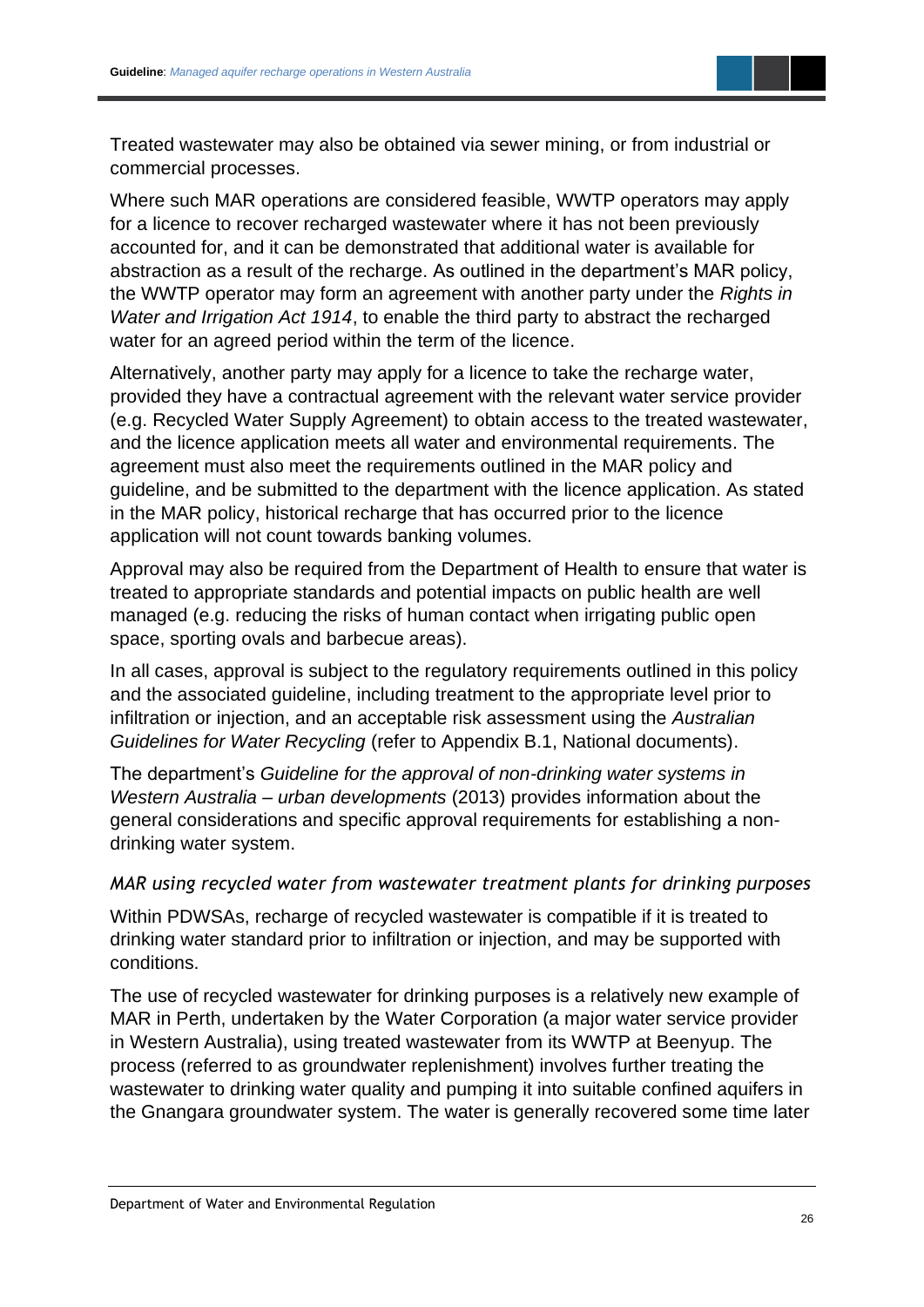

and further treated to an appropriate level for use in Perth's drinking water supply system.

The scheme is regulated by the Department of Water and Environmental Regulation and the Department of Health. A MAR management zone has been defined and will be published in the Gnangara Water Allocation Plan.

#### **MAR using stormwater**

When land in a catchment is developed, the proportion of land covered by impervious surfaces (e.g. roads, parking areas, compacted soils, roofs, driveways and pavement) is increased. This typically results in greater runoff than would have occurred pre-development, resulting from reduced evapotranspiration and infiltration into the soil, and ultimately groundwater.

Traditionally, the runoff was drained away from the catchment to surface water bodies (ocean, rivers, lakes etc.) through open or piped drains. These may carry away up to 80 per cent of the rainfall volume in clay catchments and up to 25 per cent in sandy catchments. As a result, recharge of the shallow, unconfined aquifers reduces and the volume of water in receiving surface water bodies increases.

Current stormwater management practices aim to manage runoff from small rainfall events at or near the source to keep the water balance of the site as close as possible to its pre-development hydrology. This prevents the collection and conveyance of pollutants, maximises infiltration (where site conditions allow) and recharges the local groundwater. This design philosophy is known as water sensitive urban design. This infiltration of stormwater is not considered MAR.

The department's *Decision process for stormwater management in WA* outlines the State Government's approaches and criteria for planning and designing new and existing (retrofitting) stormwater systems throughout Western Australia. The decision process is a part of the department's *Stormwater management manual for Western Australia* (Department of Water 2004–2007).

Current stormwater practices are discussed in detail in the *Stormwater management manual* on the department's website.

Stormwater may be harvested or redirected and used as a source of recharge water as outlined in the sections below.

#### *Harvested stormwater*

In high-density developments or in areas with limited infiltration potential (e.g. areas with high groundwater levels or clay soils), stormwater runoff might be increased. There may be opportunities to collect stormwater from the roofs of buildings and other impervious surfaces (such as driveways and carparks), and use it to maintain a site's water balance.

In some circumstances, where it is demonstrated that excess stormwater is available, the 'harvested' stormwater runoff can be used directly as an alternative source of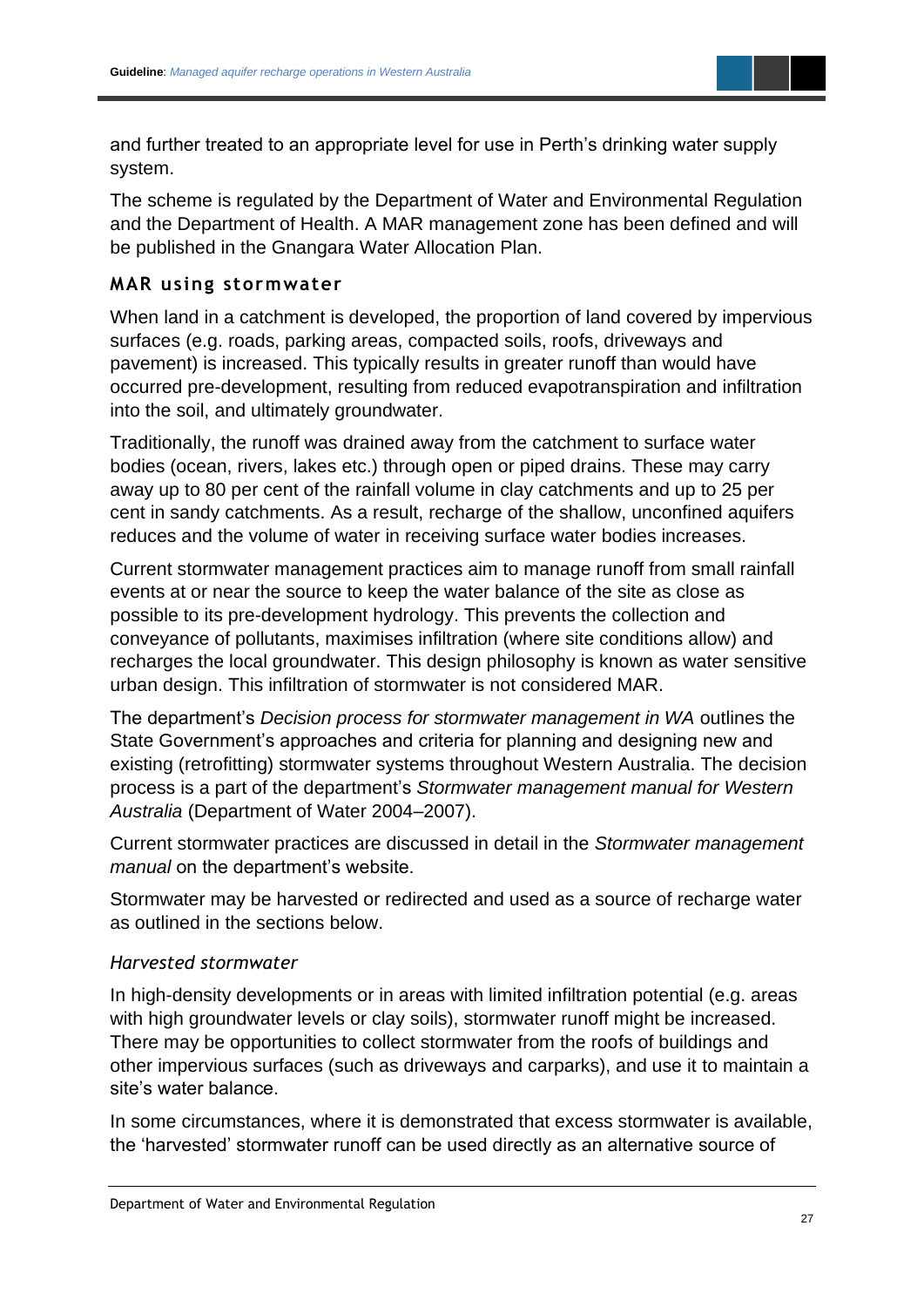

water (e.g. roof water collected and plumbed into houses for washing machines and toilets).

Stormwater may also be collected in rural areas using streambed structures such as weirs or inflatable dams. This may be used to increase recharge of rare surface water flows, which can provide environmental flows and improve water quality.

Stormwater runoff may be contributing to the water requirements of ecosystems such as waterways or wetlands. The ecological water requirements of these ecosystems must be satisfied before stormwater is used as a source for MAR operations.

The water must also be of a demonstrably acceptable quality to ensure that the aquifer's environmental values are maintained or enhanced. Treatment may be required before recharge to achieve the desired water quality for the receiving aquifer. This decision and the proposed management of MAR operations can be informed by a risk assessment undertaken in accordance with the *Australian guidelines for water recycling: Stormwater harvesting and reuse* (NRMMC, EPHC, NHMRC, 2009) and *Managed aquifer recharge* (NRMMC, EPHC, NHMRC, 2009).

#### *Redirected stormwater*

Stormwater that is discharged to surface waters or the ocean can be redirected to infiltrate into the ground, creating additional recharge to aquifers. This form of change to a stormwater system is commonly known as 'retrofitting'.

The proponent must demonstrate that ecological water requirements of any ecosystems previously receiving the stormwater input have been accounted for. The water must also be a demonstrably acceptable quality to ensure that the aquifer's environmental values are maintained or enhanced. Treatment may be required to achieve the desired water quality. This decision and proposed management of the MAR operations can be informed by a risk assessment undertaken in accordance with the *Australian guidelines for water recycling: Managed aquifer recharge (*NRMMC, EPHC, NHMRC, 2009).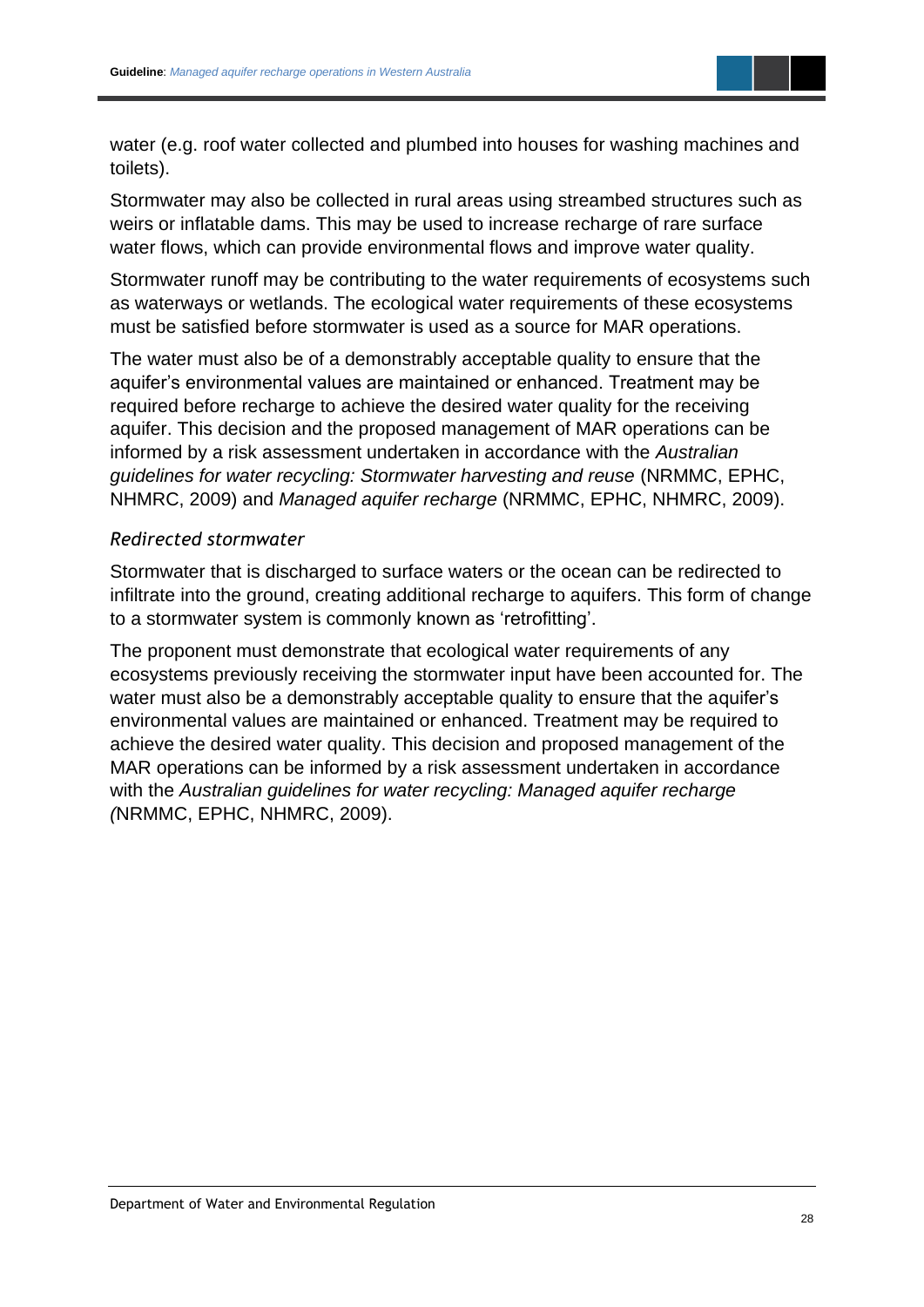### <span id="page-31-0"></span>Appendix  $B - Key$  documents and approvals for MAR in Western Australia

### <span id="page-31-1"></span>B.1 Key state and national documents for MAR

Key state and national documents that guide the development of MAR operations are outlined below.

#### **State**

#### **Department of Water and Environmental Regulation**

*Policy, Managed aquifer recharge in Western Australia* (Department of Water and Environmental Regulation, 2020)

Provides a management framework for MAR operations in Western Australia under current water resource management and environmental protection legislation.

*Guideline for environmental and water resource considerations in managed aquifer recharge operations* (Department of Water and Environmental Regulation, 2020)

Assists with implementation of the department's MAR policy. It outlines factors to consider in the planning and development of MAR operations and the information required to support applications.

*Operational policy 5.12 – Hydrogeological reporting associated with a groundwater well licence)* (Department of Water, 2009)

Provides a framework for hydrogeological reports submitted to the department. It covers hydrogeological assessments and groundwater monitoring reports.

*Operational policy 5.08 – Use of operating strategies in the water licensing process*  (Department of Water, 2010)

Outlines when operating strategies are likely to be required for licence applicants, the issues to be addressed, and provides reporting formats.

*Strategic policy – Protecting public drinking water source areas in Western Australia* (Department of Water, 2016)

Describes PDWSAs are managed in Western Australia, continuing government's long-standing commitment to the protection of PDWSAs. It explains the existing integrated land use planning and PDWSA protection program, the planning mechanisms used to protect PDWSAs and informs the community about the role they have in protecting PDWSAs.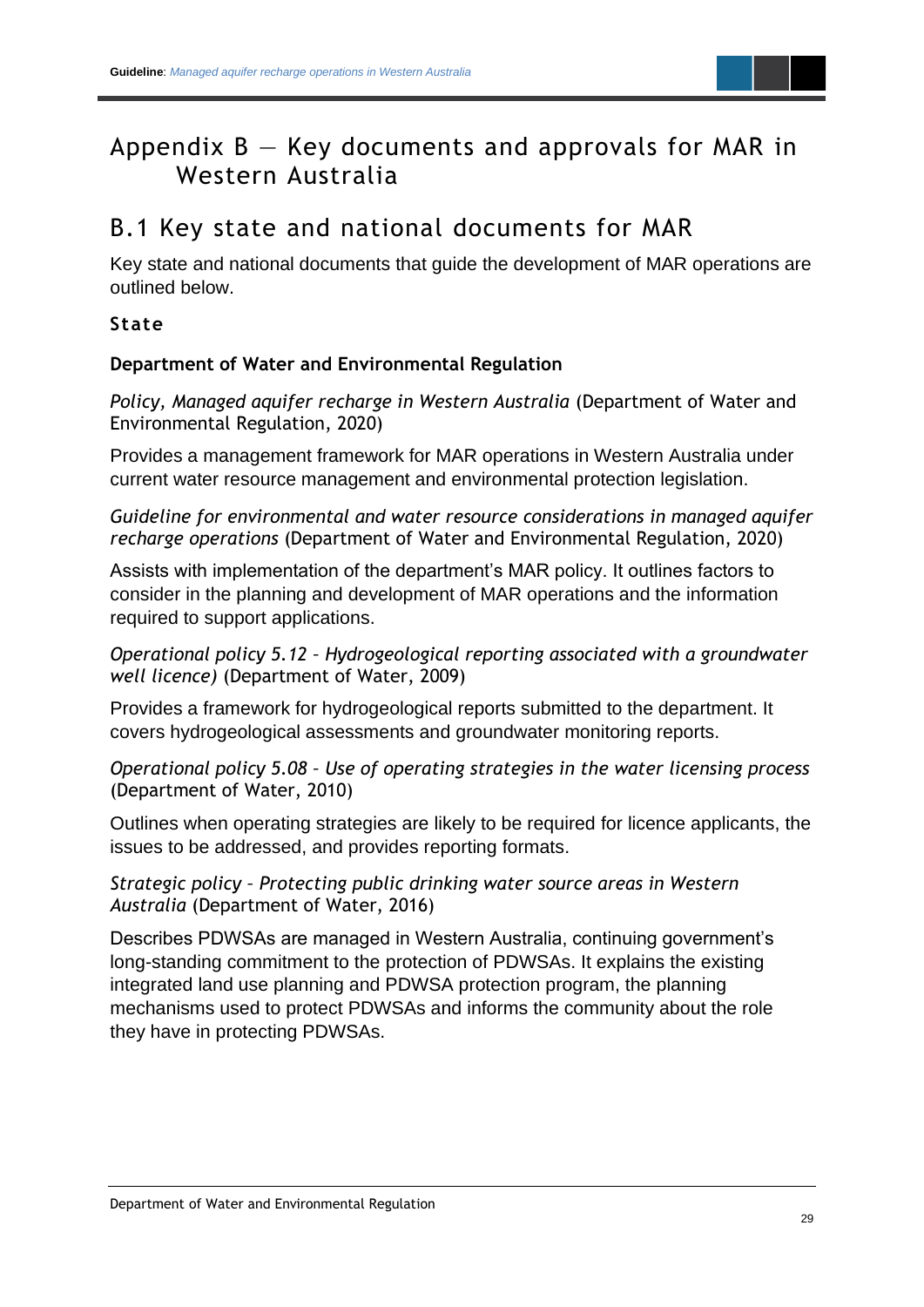

*Water quality protection note no. 25, Land use compatibility for public drinking water source areas* (Department of Water, 2016)

Provides guidance to state and local government to protect PDWSAs by preventing, minimising or managing development in these areas, to ensure the ongoing availability of a reliable, safe drinking water supply for consumers at a lower cost. It also provides important guidance to land owners, developers and consultants when preparing development applications for submission to agencies with decision-making responsibilities for land use planning.

#### *Guideline for the approval of non-drinking water systems in Western Australia – urban developments* (Department of Water, 2013)

Supports the *Better urban water management framework* (Western Australian Planning Commission, 2008), which recognises that water efficiency, re-use and recycling are integral components of total water cycle management. It aims to give proponents of non-drinking water projects a greater understanding of the general considerations and regulatory requirements at various planning stages and have more confidence in assessing the viability of their proposal.

#### *Environmental guidance for planning and development – Guidance statement 33*  (Environmental Protection Authority, 2008)

The main purpose of this document is to provide information and advice to assist participants in land-use planning and development processes to protect, conserve and enhance the environment; and to describe the processes the Environment Protection Authority (EPA) may apply under the *Environmental Protection Act 1986* (EP Act), in particular the environmental impact assessment process.

#### *Environmental factor guideline: Inland waters* (Environment Protection Authority, 2016)

To communicate how the factor '*Inland Waters'* is considered by the EPA in the environmental impact assessment process.

#### *Environmental Factor Guideline: Social Surroundings* (Environment Protection Authority, 2016)

To communicate how the factor 'social surroundings' is considered by the EPA in the environmental impact assessment process.

#### *Contaminated sites guideline, Use of monitored natural attenuation for groundwater clean-up* (Department of Water and Environmental Regulation, in prep.)

To assist proponents and environmental practitioners when planning and implementing a monitored natural attenuation program and when preparing report(s) to be submitted to the Department of Water and Environmental Regulation and/or accredited contaminated site auditors under the *Contaminated Sites Act 2003*.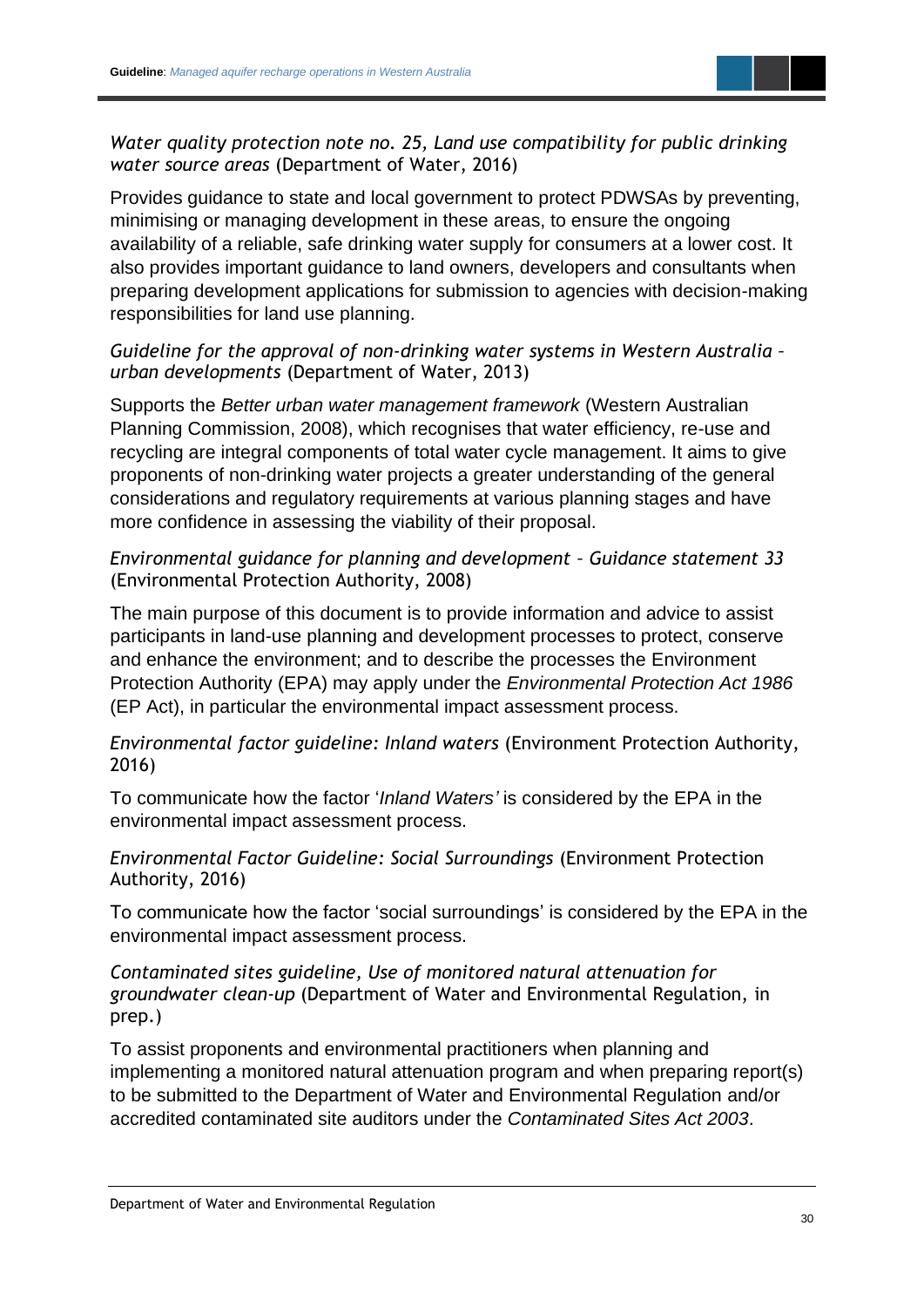

#### **Other agencies**

*State planning policy 2.9, Water resources* (Western Australian Planning Commission, 2006)

This policy is directly related to the overarching sector policy *SPP 2, Environment and Natural Resources* and provides clarification and additional guidance to planning decision-makers for consideration of water resources in land use planning strategy.

*Better urban water management* (Western Australian Planning Commission, 2008)

This document aims to facilitate better management and use of our urban water resources by ensuring an appropriate level of consideration is given to the total water cycle at each stage of the planning system.

#### **National**

*National Water Quality Management Strategy* (Australian Government, 2018*)*

The strategy sets out a national framework within which all stakeholders can contribute to better water quality management. It is based on policies and principles for water quality management that apply nation-wide. The policy objective of the strategy is to achieve sustainable use of the nation's water resources by protecting and enhancing their quality while maintaining economic and social development. The strategy includes a number of guidelines that underpin the department's MAR policy and guideline, as described below.

#### *Australian Guidelines for Water Recycling*

These guidelines comprise a risk management framework and specific guidance on managing the health and environmental risks associated with the use of recycled water. They include:

- *Australian Guidelines for Water Recycling: Managing health and environmental risks (Phase 1)* (NRMMC, EPHC, AHMC, 2006)
- *Australian Guidelines for Water Recycling: Managing health and environmental risks (Phase 2), Augmentation of drinking water supplies* (NRMMC, EPHC, NHMRC, 2008)
- *Australian Guidelines for Water Recycling: Managing health and environmental risks (Phase 2), Managed Aquifer Recharge* (NRMMC, EPHC, NHMRC 2009)
- *Australian Guidelines for Water Recycling: Managing health and environmental risks (Phase 2), Stormwater harvesting and reuse* (NRMMC, EPHC, NHMRC, 2009).

#### *Australian and New Zealand Guidelines for Fresh and Marine Water Quality*  (ANZECC-ARMCANZ, 2018)

These guidelines include default physical and chemical guideline values which must be linked to the use of water resources and environmental values that need to be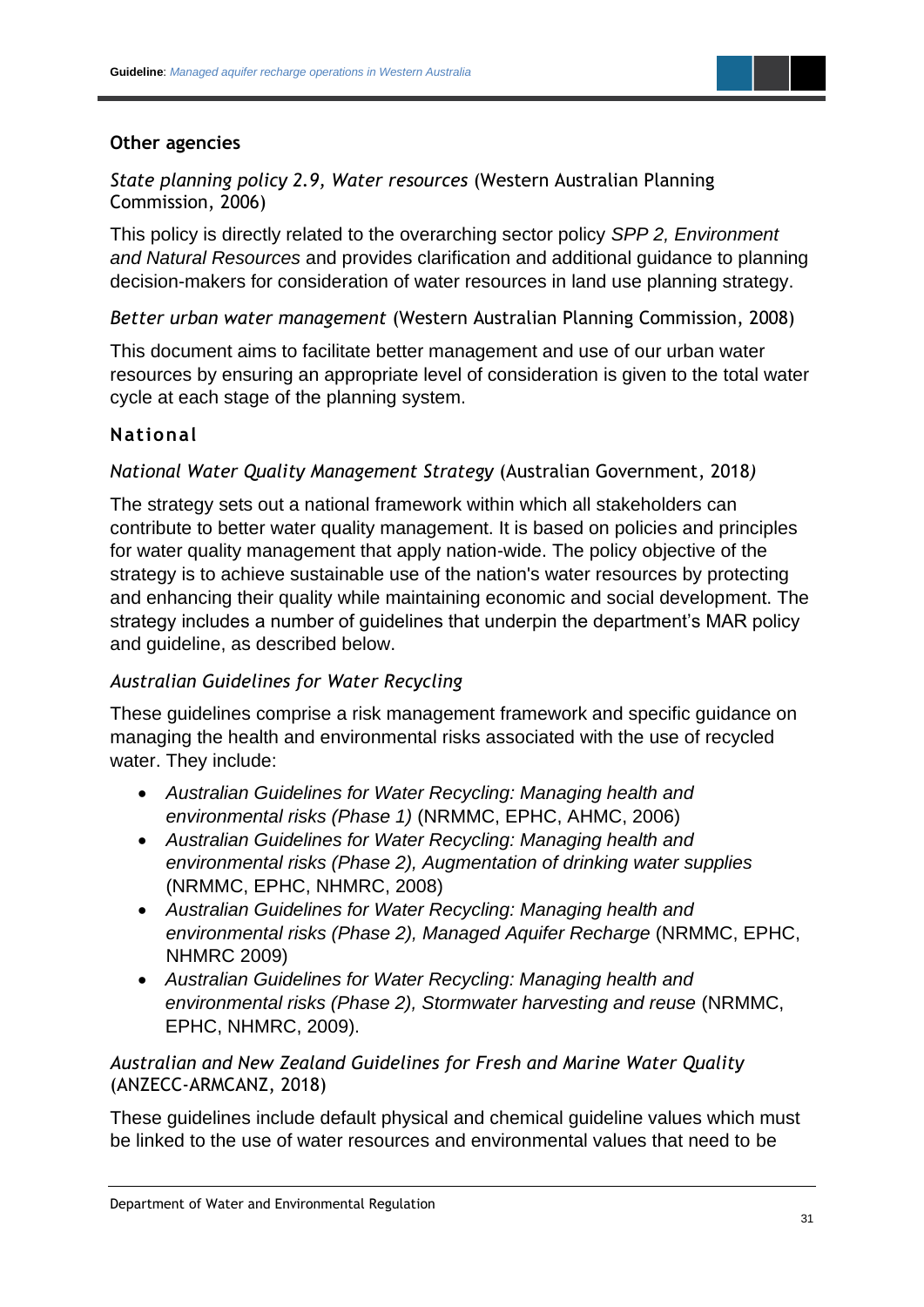

protected in undertaking MAR operations. Local water quality information should always be considered as the first reference point where available.

#### *Guidelines for Groundwater Quality Protection in Australia* (ARMCANZ & ANZECC, 2013)

The guidelines for groundwater protection rely on a framework which requires the identification of existing and potential environmental value categories for groundwater. 'Environmental value' is the term applied to a particular category of value or use of the groundwater that is important for a healthy ecosystem or for public benefit, welfare, safety or health.

#### *Australian Drinking Water Guidelines* (NHMRC, NRMMC 2011 [2018 update])

These guidelines are the principal reference for the Australian community and the water supply industry on what defines safe, good-quality water, how it can be achieved and how it can be assured. They provide a framework for good management of drinking water supplies to ensure safety at point of use and address both the health and aesthetic quality aspects of supplying good-quality drinking water.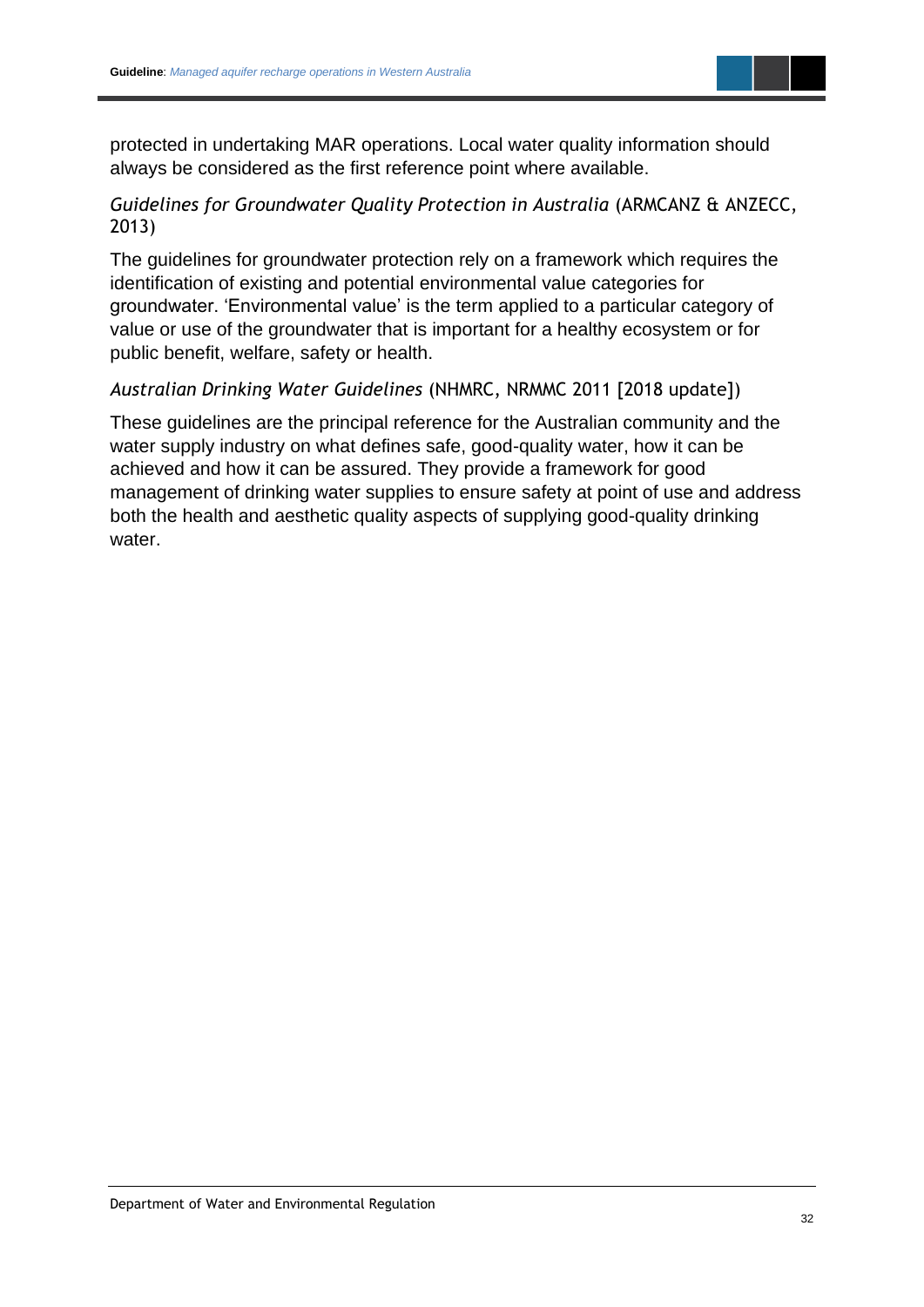<span id="page-35-0"></span>

| <b>Agency</b>                               | <b>Activity</b>                                                                                                                                                                                         | <b>Regulatory instrument</b>                                                       | <b>Supporting information</b><br>required                                                                                                    | Legislation                                                                        | <b>When required</b>                                                                          |
|---------------------------------------------|---------------------------------------------------------------------------------------------------------------------------------------------------------------------------------------------------------|------------------------------------------------------------------------------------|----------------------------------------------------------------------------------------------------------------------------------------------|------------------------------------------------------------------------------------|-----------------------------------------------------------------------------------------------|
|                                             | Clearing of native vegetation.                                                                                                                                                                          | Clearing permit (may also be<br>authorised through a works<br>approval or licence) | Information/surveys on existing<br>vegetation, information on<br>application form                                                            | Environmental<br>Protection Act 1986<br>(Pt V, Div.2)                              | Required unless<br>exempt (under<br>Schedule 6)                                               |
|                                             | Construction/alteration of wastewater treatment<br>plant.                                                                                                                                               | Works Approval to construct<br>or to alter a wastewater<br>treatment plant         | Information on Pt V application<br>form                                                                                                      | Environmental<br><b>Protection Act 1986</b><br>(PtV)                               | Prescribed<br>Premises (or<br>potential) (Category<br>54/85                                   |
|                                             | Construction of injection bores/wells and<br>infiltration works intercepting groundwater.                                                                                                               | Works Approval                                                                     | Information on Pt V application<br>form                                                                                                      | Environmental<br>Protection Act 1986<br>(PtV)                                      | Prescribed<br>Premises (or<br>potential) (Category<br>54/85                                   |
|                                             |                                                                                                                                                                                                         | Licence to construct or alter a<br>well                                            | Information on application form                                                                                                              | <b>Rights in Water</b><br>and Irrigation Act<br>1914 (s.26D)                       | Proclaimed<br>Groundwater Areas,<br>artesian aquifers                                         |
| Department of<br>Water and<br>Environmental | Construction of injection bores/wells and<br>infiltration works above watertable.                                                                                                                       | Works Approval                                                                     | Information on Pt V application<br>form                                                                                                      | Environmental<br>Protection Act 1986<br>(PtV)                                      | Prescribed<br>Premises (or<br>potential) (Category<br>54/85                                   |
| Regulation                                  | Taking of source water from aquifers or surface<br>water resources in areas proclaimed under the<br>Rights in Water and Irrigation Act 1914.                                                            | Licence to take water                                                              | Hydrogeological assessment,<br>risk assessment, operating<br>strategy, groundwater<br>monitoring program, information<br>on application form | Rights in Water<br>and Irrigation Act<br>1914 (s.5C)                               | Proclaimed<br>Groundwater Areas,<br>artesian aquifers                                         |
|                                             | Licence to operate a MAR scheme/discharge to<br>the environment (wastewater, treatment<br>concentrate, chemicals).                                                                                      | Pt V licence                                                                       | Information on Pt V application<br>form,<br>Nutrient Irrigation Management<br>Plan if irrigating with water from<br>a MAR operation          | Environmental<br>Protection Act 1986<br>(PtV)                                      | Prescribed<br>Premises (or<br>potential) (Category<br>54/85                                   |
|                                             | Any activity or work that disturbs, destroys or<br>interferes with the bed or bank of a watercourse<br>or drain, or a wetland situated wholly or partly on<br>Crown land, or land demised by the Crown. | <b>Bed and Banks Permit</b>                                                        |                                                                                                                                              | <b>Rights in Water</b><br>and Irrigation Act<br>1914 (s.17, 17(1)<br>and $17(3)$ ) | Proclaimed surface<br>water area<br>(including<br>proclaimed river) or<br>irrigation district |

### B.2 Summary of MAR approvals that may be required in WA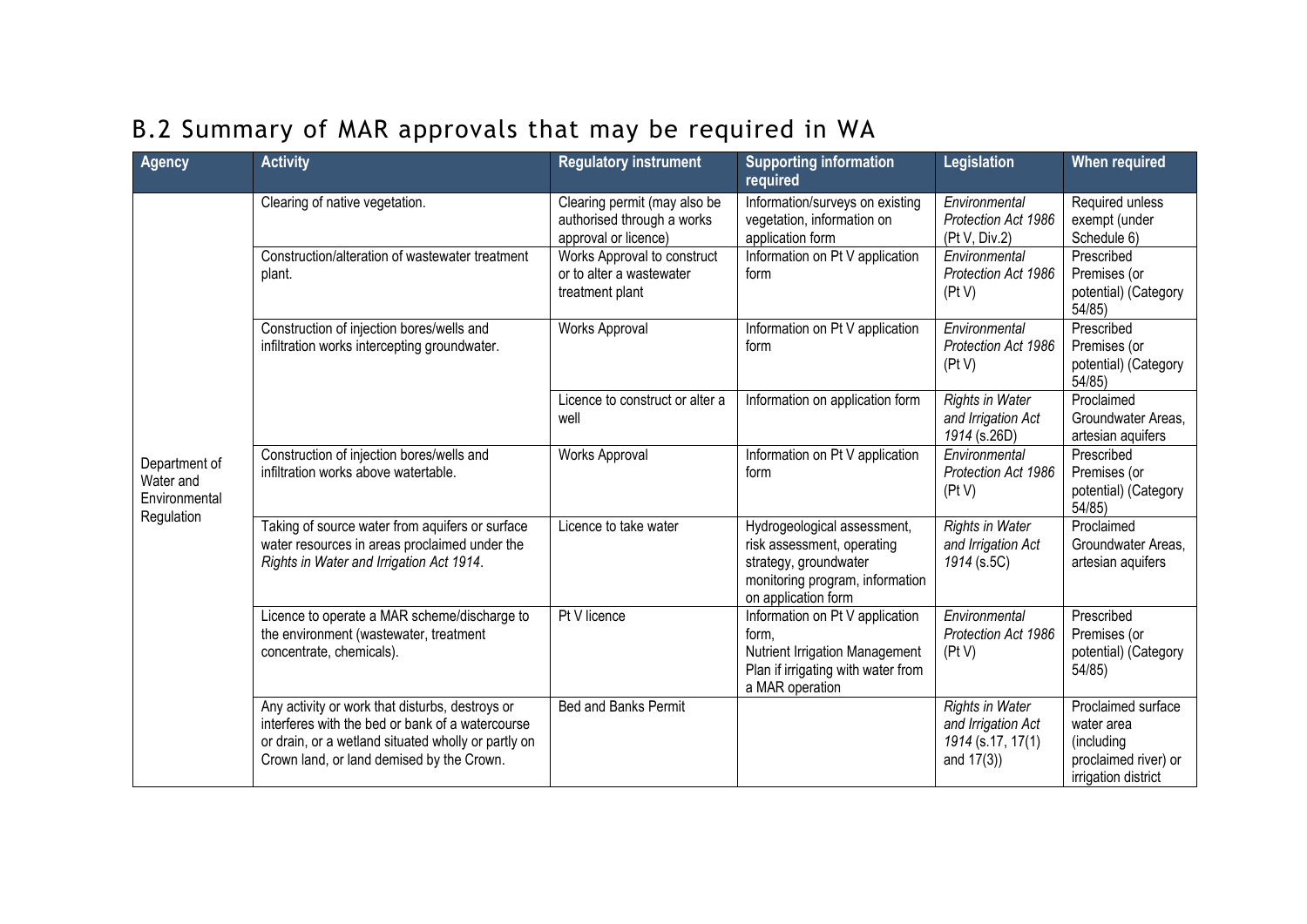| <b>Agency</b> | <b>Activity</b>                                                                                                                                                                                                                                                                                                                                                                                              | <b>Regulatory instrument</b>                                                                                                            | <b>Supporting information</b><br>required                                                                                                                                                                                                                                                                    | Legislation                                                           | <b>When required</b>                                                                                                                                                      |
|---------------|--------------------------------------------------------------------------------------------------------------------------------------------------------------------------------------------------------------------------------------------------------------------------------------------------------------------------------------------------------------------------------------------------------------|-----------------------------------------------------------------------------------------------------------------------------------------|--------------------------------------------------------------------------------------------------------------------------------------------------------------------------------------------------------------------------------------------------------------------------------------------------------------|-----------------------------------------------------------------------|---------------------------------------------------------------------------------------------------------------------------------------------------------------------------|
|               | Provision of water recharged or recovered<br>through MAR (e.g. to the public or a third party).                                                                                                                                                                                                                                                                                                              | Exemptions from water<br>services licence (water<br>service licences are issued by<br>the Economic Regulation<br>Authority - see below) | Exemption applications need to<br>provide sufficient information on<br>the proposal to determine<br>whether the exemption is not<br>contrary to the public interest,<br>as set out on web site:<br>www.water.wa.gov.au/urban-<br>water/water-services/water-<br>service-licensing-and-licence-<br>exemptions | <b>Water Services Act</b><br>2012 - exemption                         | To support<br>applications for<br>exemption from<br>water services<br>licences, which are<br>assessed by the<br>Department of<br>Water and<br>Environmental<br>Regulation |
|               | Disposal or discharge onto or into the ground of<br>any polluted water, or discharge into any well of<br>any chemical, industrial waste, treated or<br>untreated sewage, effluent or other matter that<br>may pollute the underground water within a public<br>drinking water source area (PDWSA).                                                                                                           | Metropolitan Water Supply,<br>Sewerage and Drainage By-<br>Laws 1981                                                                    | Information such as site<br>investigation report and<br>validation/verification monitoring<br>program                                                                                                                                                                                                        | Metropolitan Water<br>Supply, Sewerage<br>and Drainage Act<br>1909    | Proclaimed<br>PDWSAs under the<br>Metropolitan Water<br>Supply, Sewerage<br>and Drainage Act<br>1909                                                                      |
|               | Depositing offensive matter within 300 m of the<br>high-water mark or of any well or bore; depositing<br>water containing refuse or other noisome matter<br>in any part of a catchment area, where it may be<br>carried by stormwater into any reservoir or well or<br>bore, or pumping, draining; or discharge of any<br>water or liquid waste from any quarry, mine pit,<br>factory or industrial process. | <b>Country Areas Water Supply</b><br>By-Laws 1957                                                                                       | Information such as site<br>investigation report and<br>validation/verification monitoring<br>program                                                                                                                                                                                                        | <b>Country Areas</b><br><b>Water Supply Act</b><br>1947               | Proclaimed public<br>drinking water<br>source areas under<br>the Country Areas<br><b>Water Supply Act</b><br>1947                                                         |
|               | Maintenance of infiltration works such as basins<br>and galleries.                                                                                                                                                                                                                                                                                                                                           | Controlled waste licence                                                                                                                |                                                                                                                                                                                                                                                                                                              | Environmental<br>Protection<br>(Controlled Waste)<br>Regulations 2004 | A carrier must hold<br>a licence relevant to<br>the type of<br>controlled waste<br>they transport                                                                         |
|               | Statutory requirement under Contaminated Sites<br>Act 2003 to advise on the suitability of land for<br>subdivision or development, where a memorial<br>has been registered on a land title due confirmed<br>or possible contamination.                                                                                                                                                                       |                                                                                                                                         | Classification of reported sites<br>(Form 1) and part of<br>hydrogeological assessment<br>Feed into Development<br>Approval                                                                                                                                                                                  | <b>Contaminated Sites</b><br>Act 2003                                 | Need to ensure<br>injected treated<br>wastewater does<br>not negatively<br>impact<br>contaminated sites<br>(i.e. move plumes)                                             |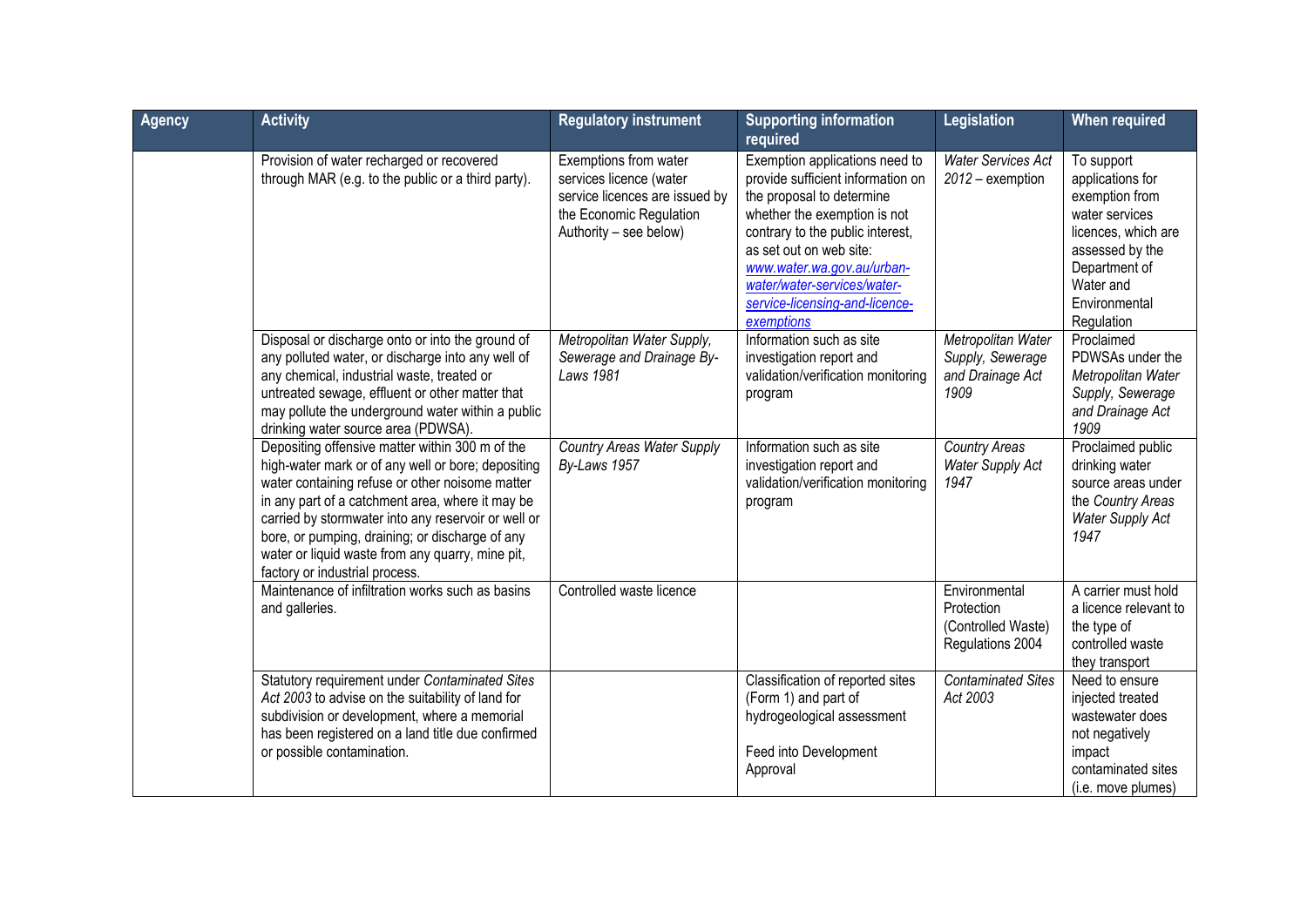| <b>Agency</b>                                                                                          | <b>Activity</b>                                                                                 | <b>Regulatory instrument</b>                                                                           | <b>Supporting information</b><br>required                                                                                                                                                                    | Legislation                                                    | When required                                                                                                                                                                                                                                                                                                        |
|--------------------------------------------------------------------------------------------------------|-------------------------------------------------------------------------------------------------|--------------------------------------------------------------------------------------------------------|--------------------------------------------------------------------------------------------------------------------------------------------------------------------------------------------------------------|----------------------------------------------------------------|----------------------------------------------------------------------------------------------------------------------------------------------------------------------------------------------------------------------------------------------------------------------------------------------------------------------|
| Environmental<br>Protection<br>Authority                                                               | Environmental Impact assessment under the<br><b>Environmental Protection Act 1986.</b>          | Pt IV environmental impact<br>assessment, Ministerial<br>Statement                                     | Risk assessment,<br>hydrogeological assessment,<br>information/surveys on existing<br>vegetation/ecosystems                                                                                                  | Environmental<br>Protection Act 1986<br>(Pt IV)                | When likely to have<br>a significant effect<br>on the environment                                                                                                                                                                                                                                                    |
| Department of                                                                                          | Approval to install a wastewater treatment<br>system.                                           | Licence to construct or install<br>an apparatus for the<br>treatment of sewage                         | Drawings, treatment train and<br>their log removal targets                                                                                                                                                   | <b>Public Health Act</b><br>2016                               | Water recycling<br>plants that treat<br>water to drinking<br>water quality                                                                                                                                                                                                                                           |
| Health                                                                                                 | Approval to use recycled water.                                                                 | MoU,<br>Recycled Water Quality<br>Management Plan                                                      | Validation/verification<br>monitoring program                                                                                                                                                                |                                                                | Where protection of<br>public health / a<br>drinking water<br>source is required                                                                                                                                                                                                                                     |
| Department of<br>Planning Lands<br>and Heritage for<br>Western<br>Australian<br>Planning<br>Commission | Development, including clearing where required.                                                 | Planning approvals (e.g.<br>Development Approval under<br>Metropolitan Regional<br>Scheme if required) | Planning / Better urban water<br>management requirements<br>Evidence of consideration of<br>conservation areas / wetlands /<br>flora and fauna, etc., e.g.<br>information/surveys on existing<br>vegetation) | Planning and<br>Development Act<br>2005, various local<br>Acts | Where applicable<br>(e.g. re-zoning of<br>land, new<br>development)                                                                                                                                                                                                                                                  |
| Economic<br>Regulation<br>Authority                                                                    | Provision of water recharged or recovered<br>through MAR (e.g. to the public or a third party). | Water service licence                                                                                  | <b>Business case</b><br>The requirements for a water<br>services licence application are<br>specified in the ERA's<br>Licence application guidelines:<br>Electricity, gas and water<br>licences              | <b>Water Services Act</b><br>2012                              | There are three<br>tests. The applicant<br>has, and will retain:<br>- the technical<br>capacity to provide<br>the water service<br>- the financial<br>capacity to provide<br>the service<br>- granting the<br>licence would not be<br>contrary to the<br>public interest<br>(which is assessed<br>by advertising the |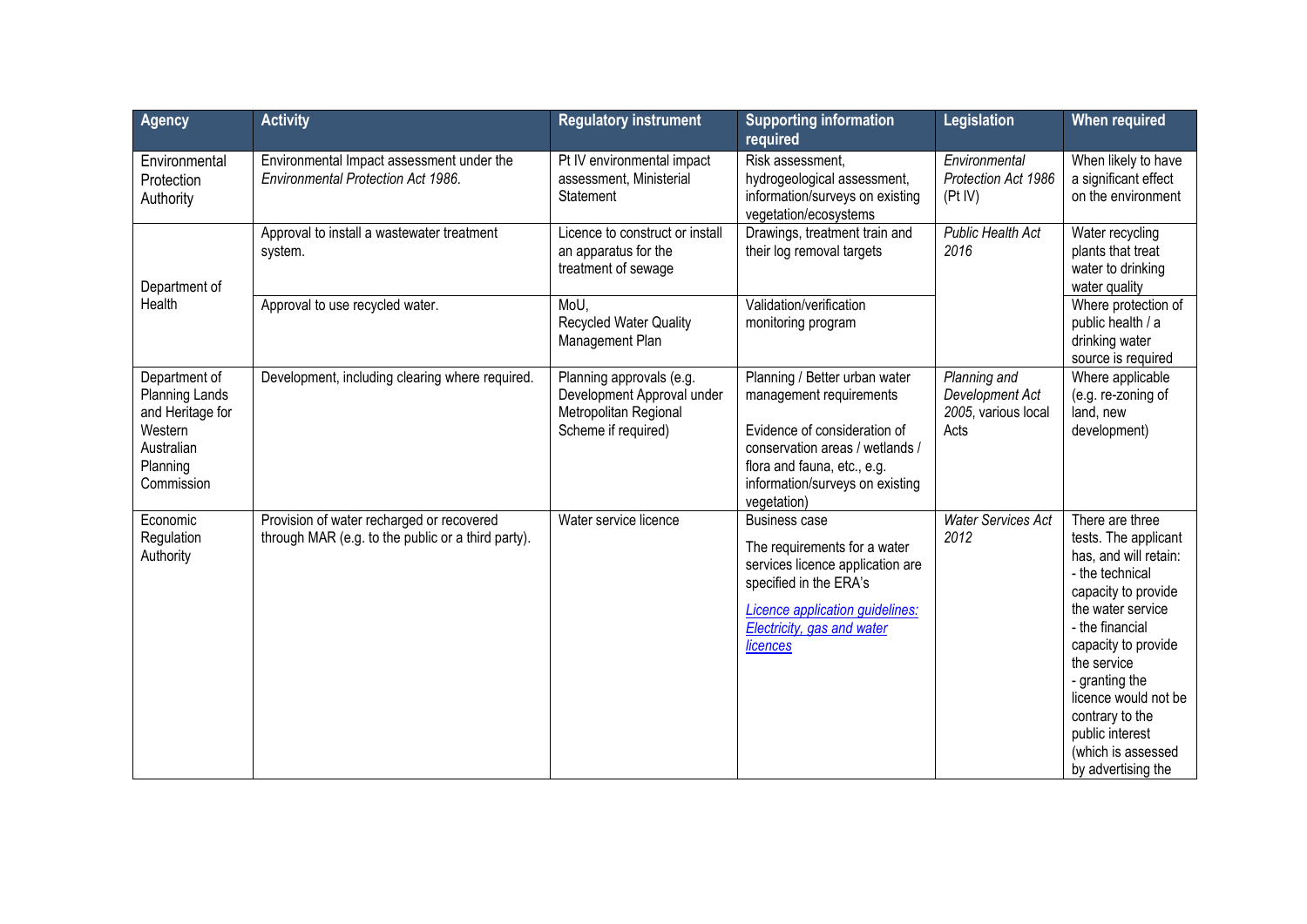| <b>Agency</b>                                                            | <b>Activity</b>                                                                                                                                                              | <b>Regulatory instrument</b>                                                                                                                                                                                           | <b>Supporting information</b><br>required                                                                                                                                                                                              | <b>Legislation</b>                                                                                                               | <b>When required</b>                     |
|--------------------------------------------------------------------------|------------------------------------------------------------------------------------------------------------------------------------------------------------------------------|------------------------------------------------------------------------------------------------------------------------------------------------------------------------------------------------------------------------|----------------------------------------------------------------------------------------------------------------------------------------------------------------------------------------------------------------------------------------|----------------------------------------------------------------------------------------------------------------------------------|------------------------------------------|
|                                                                          |                                                                                                                                                                              |                                                                                                                                                                                                                        |                                                                                                                                                                                                                                        |                                                                                                                                  | application for public<br>comment)       |
| Local government<br>authorities                                          | Construction of infrastructure (e.g. infiltration<br>works, wastewater treatment plants).                                                                                    | Application for development<br>and/or use of land (e.g.<br>Development Approval and<br><b>Building Permit for</b><br>construction of infrastructure<br>such as infiltration works,<br>wastewater treatment plants)     | as per planning / better urban<br>water management<br>requirements                                                                                                                                                                     | Planning and<br>Development Act<br>2005, Building Act<br>2011, Building<br>Regulations 2012,<br><b>Town Planning</b><br>Schemes. | All areas with local<br>planning schemes |
| <b>Water Service</b><br>Provider                                         | Approval to use/access stormwater or<br>wastewater from water service provider's<br>infrastructure.                                                                          | Formal Agreement to<br>use/access water (e.g.<br>Recycled Water Supply<br>Agreement<br>Other approvals can be<br>obtained on the basis of a<br>"Letter of Intent to Supply"<br>which confirms availability of<br>water | Conditions of supply for<br>Recycled Water Supply<br>Agreement (e.g. price, duration<br>of agreement, quality)                                                                                                                         | <b>Water Services Act</b><br>2012                                                                                                | Where applicable                         |
|                                                                          | Disposal of effluent/treatment concentrate to<br>ocean outlets/pipelines.                                                                                                    | Formal agreement (effluent<br>services agreement)<br>Trade Waste Discharge<br>Permit<br><b>Ministerial Statement</b><br>conditions                                                                                     | Quality and volume of reject<br>stream discharge to allow<br>assessment of impacts<br>(dependent on site $-$ e.g. may<br>impact ability of the water<br>service provider to comply with<br><b>Ministerial Statement</b><br>Conditions) |                                                                                                                                  | Where applicable                         |
| Federal<br>Department of<br>Agriculture, Water<br>and the<br>Environment | Prohibited actions under the Environment<br>Protection and Biodiversity Conservation Act<br>1999 that are likely to or will have a significant<br>impact on the environment. |                                                                                                                                                                                                                        |                                                                                                                                                                                                                                        | Environment<br>Protection and<br>Biodiversity<br>Conservation Act<br>1999                                                        | Where applicable                         |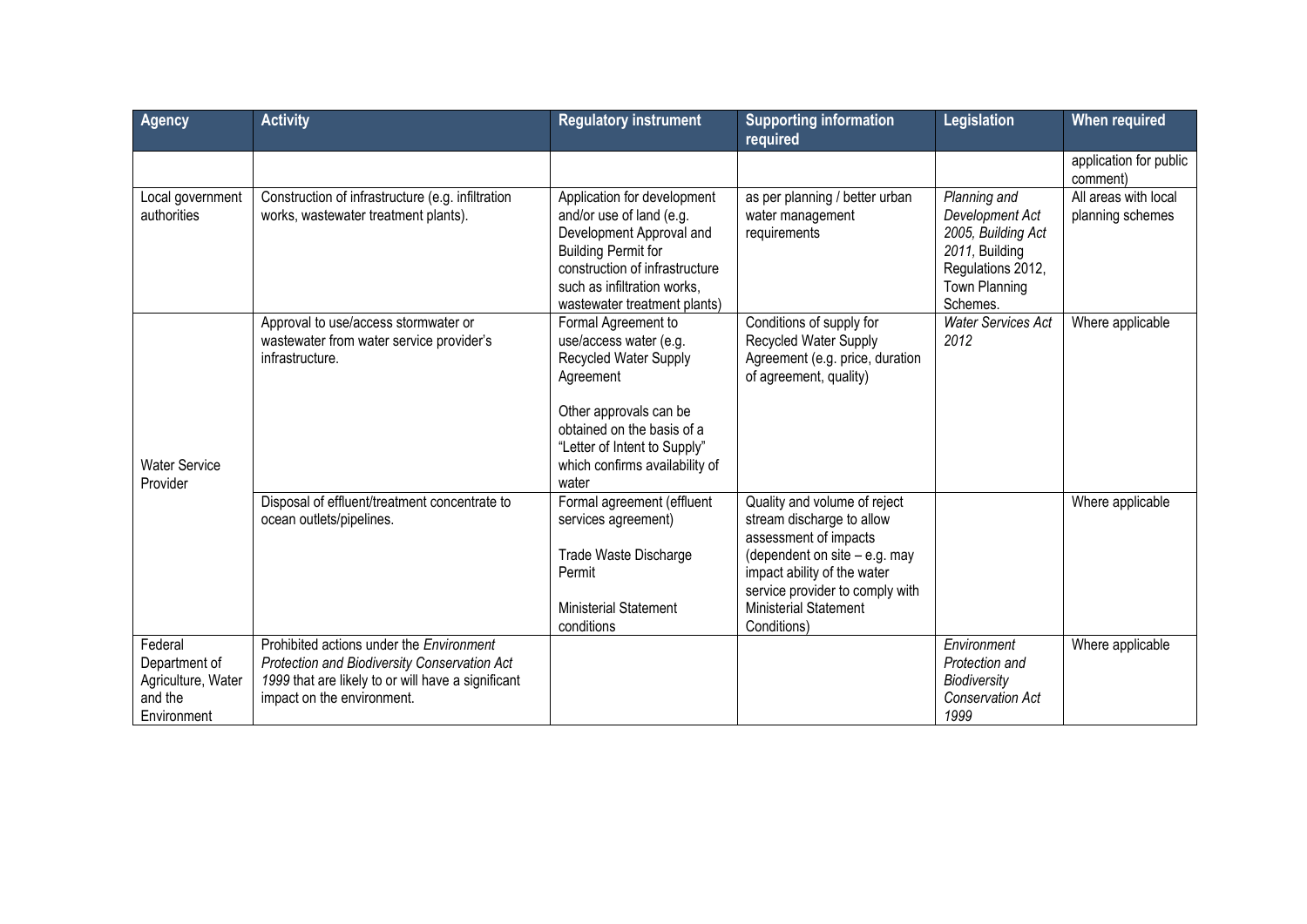### <span id="page-39-0"></span>Appendix  $C -$  Legislation and requirements for each agency

#### **Department of Water and Environmental Regulation**

#### *Water Agencies (Powers) Act 1984*

Section 9 of the Act describes the general functions of the Minister for Water. Those relevant to MAR operations include protecting, managing, assessing and planning for the use of water resources. These functions enable the management and provision of advice on MAR operations that are not directly regulated by the department.

#### *Rights in Water and Irrigation Act 1914 (WA)*

This Act establishes a legislative framework for managing, protecting and allocating water resources in Western Australia. Licensing and assessment provisions under this Act enable the regulation of abstraction and construction of injection/infiltration works that intercept the watertable or artesian aquifers.

Provisions of the Act relevant to MAR include:

- Sections 26A, 26B and 26D require that the construction or alteration of all artesian wells and bores is licensed throughout the state, as well as that of non-artesian wells and bores within proclaimed Groundwater Areas. This includes investigation, injection and recovery and monitoring bores/wells. The construction of infiltration works (e.g. pits, ponds, galleries, trenches) must also be licensed if the works intersect groundwater.
- Section 5C allows for the issue of a licence authorising the taking of water from excavations, bores, wells, or surface water resources throughout the state for all artesian wells and bores, and within proclaimed Groundwater and Surface Water Areas for non-artesian wells and bores. This includes artificially modified watercourses, such as those that were excavated or straightened as part of historical management practices, including where constructed drains or irrigation channels form a section or reach of the watercourse.
- Sections 11, 17, 21A and 25 prohibit any activity or work that disturbs, destroys or interferes with the bed or bank of a watercourse (including an artificially modified watercourse), or a wetland situated wholly or partly on crown land, unless authorised by a permit or by another Act. Sections 11 and 17 apply in proclaimed surface water areas (including proclaimed rivers) and irrigation districts. Sections 21, 21A and 25 apply outside proclaimed areas. Under Section 18, any person who causes, conveys or discharges any sludge, mud, earth, gravel or other matter likely to obstruct the flow of current into watercourses is guilty of an offence.
- Clause 7(2) of Schedule 1 includes matters that must be considered when deciding whether to grant or refuse a licence. Regulation 7(2) of the Rights in Water and Irrigation Regulations 2000 includes matters that must be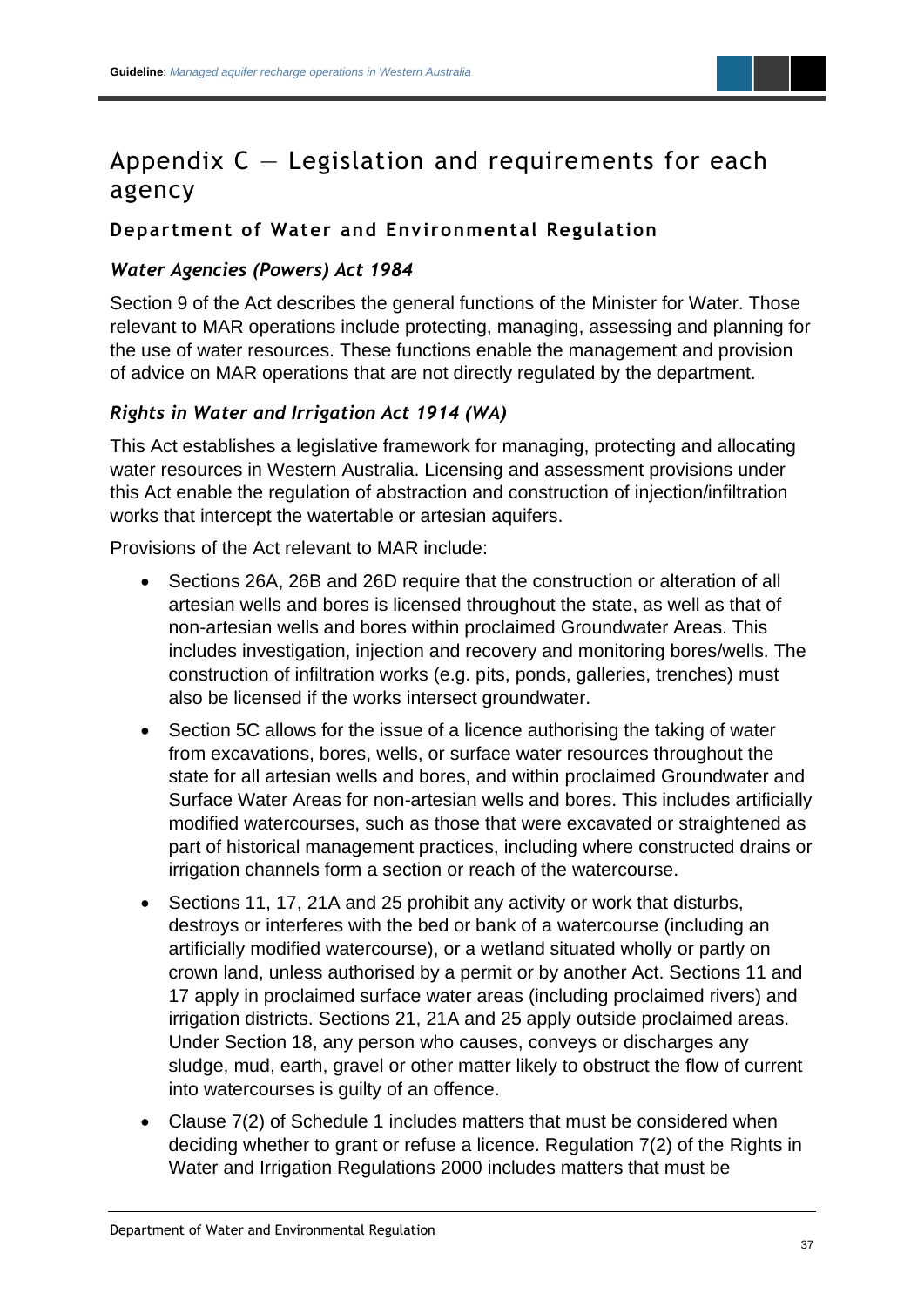considered when deciding whether to grant or refuse a permit to disturb the waters, bed or banks of a watercourse or wetland. Further information can be required by the department or Minister under Clause 4(2) or 32(2) of Schedule 1 to the *Rights in Water and Irrigation Act 1914* (for licences) or regulation 4(2) of the Rights in Water and Irrigation Regulations 2000 (for permits).

Under the *Rights in Water and Irrigation Act 1914*, the right to the use and flow and control of water that is recharged into the natural groundwater system is vested in the Crown (i.e. when the recharge water enters the groundwater system, the proponent no longer controls that water, regardless of the source of the water or the investment in improvement of water quality). Proponents of MAR operations have the same rights as other licence holders and must apply for a licence to take water in order to recover the recharge water.

The Act does not include a licensing provision for infiltrating or injecting water into an aquifer. Where an application to take water includes a proposal to inject or infiltrate water, it will be managed in accordance with the department's MAR policy (2020), this guideline and related documents. Licences may also be required under Part V of the *Environmental Protection Act 1986* (EP Act).

MAR operations that do not involve abstraction will require a licence to construct or alter a well for the construction of bores/wells or infiltration works only if they intercept groundwater. These operations may be regulated under the *Environmental Protection Act 1986* (see section below on that Act), *By-laws in public drinking water source areas* (see sections below), or by other agencies including the Department of Health (see below).

The Rights in Water and Irrigation Regulations 2000 require advertising of applications to abstract more than 100,000 kl/year from a water resource and/or those of significant public interest.

#### *Metropolitan Water Supply, Sewerage and Drainage Act 1909*

The department also manages and protects water quality within PDWSAs. These PDWSAs include underground water pollution control areas, catchment areas and water reserves, proclaimed under the *Metropolitan Water Supply, Sewerage and Drainage Act 1909* and the *Country Areas Water Supply Act 1947*. The legislation is supported by policies and plans that are implemented in partnership with health and land planning agencies and water service providers. Drinking water source protection plans identify risks, recommend best management practices and protect water quality via risk-based priority areas (i.e. Priority 1, 2 and 3 areas) and protection zones (e.g. wellhead and reservoir protection zones).

MAR recharge operations that occur within PDWSAs may be subject to by-laws under these Acts that control such potentially polluting activities. Relevant by-laws include: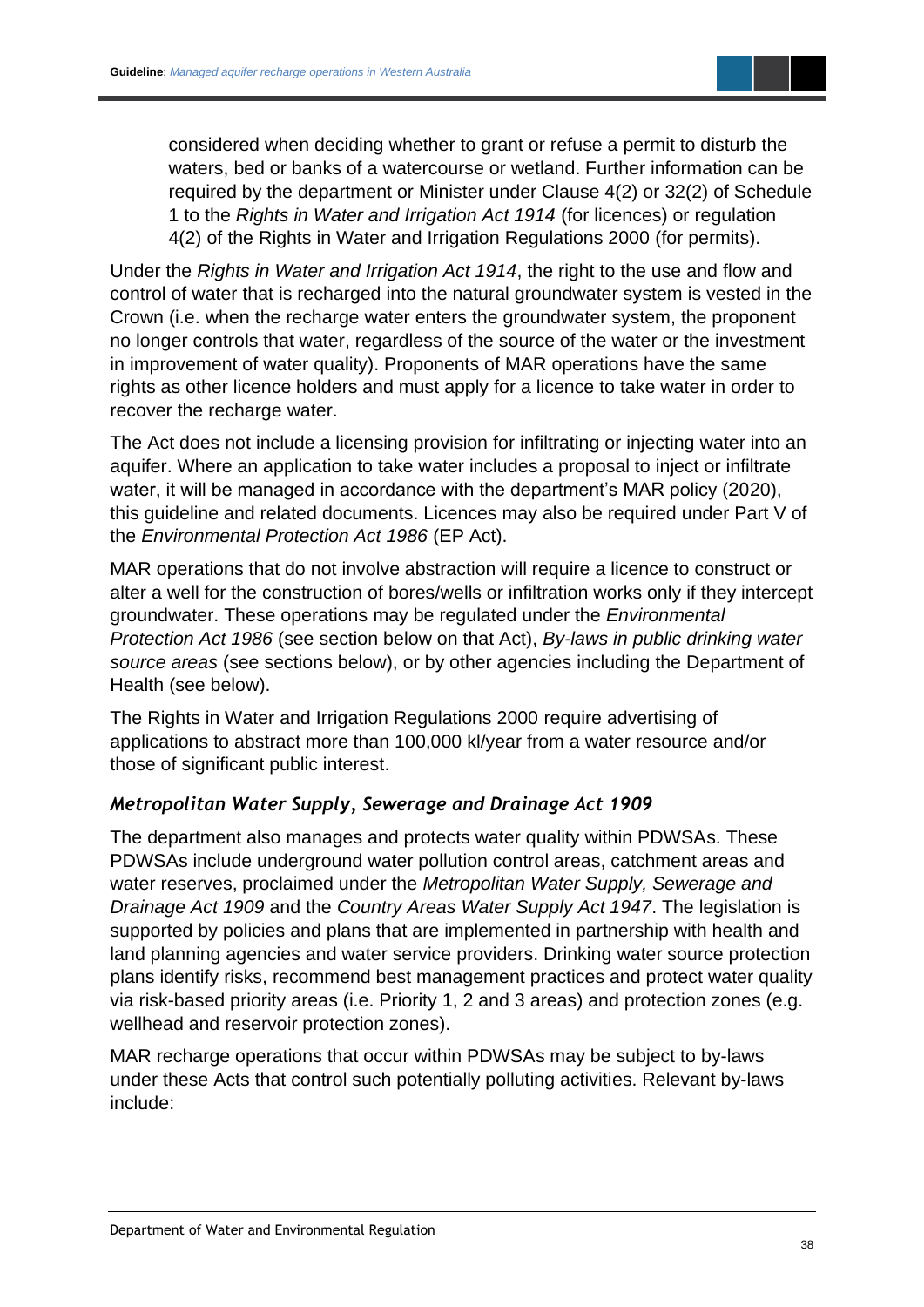

- 5.4.7, which prevents the discharge into any well of any chemical, industrial waste, treated or untreated sewage, effluent or other matter that may pollute the underground water
- 5.4.8A, which prevents substances from being placed down a well without approval of the CEO (of the Department of Water and Environmental Regulation).

#### *Country Areas Water Supply Act 1947*

Relevant by-laws under this Act which apply to PDWSAs are:

- 10, which prevents offensive matter from being deposited or be permitted to be deposited within 300 m of the high-water mark or of any well or bore
- 26, which prevents water containing refuse or other noisome matter from being deposited or permitted to be deposited in any part of a catchment area, where it may be carried by stormwater into any reservoir or well or bore
- 29, which prevents the pumping, draining or discharge of any water or liquid waste from any quarry, mine pit, factory or industrial process without the written permission of the CEO (of the Department of Water and Environmental Regulation).

#### *Water Services Act 2012*

Under this Act, a water services licence or exemption may be required if water recharged or recovered through MAR is to be provided to other parties (e.g. the public or a third party).

Section 5 of the Act requires a water service licence to provide a water service. The Economic Regulation Authority is responsible for the licensing of water services. Details on applying for a licence can be found at<www.erawa.com.au>

The Minister for Water may grant an exemption from the requirement to obtain a water service licence in providing a water service under Section 7 of the Act. Exemption for a water service licence will be subject to a public interest assessment and considered on a case-by-case basis. Details on the public interest assessment can be found at [www.water.wa.gov.au/urban-water/water-services/water-service](www.water.wa.gov.au/urban-water/water-services/water-service-licensing-and-licence-exemptions)[licensing-and-licence-exemptions.](www.water.wa.gov.au/urban-water/water-services/water-service-licensing-and-licence-exemptions)

#### *Environmental Protection Act 1986*

This Act is the paramount environmental legislation in the state, providing powers to prevent, control, mitigate and manage environmental pollution and harm issues, ensuring protection of the environment (including water resources) and public health.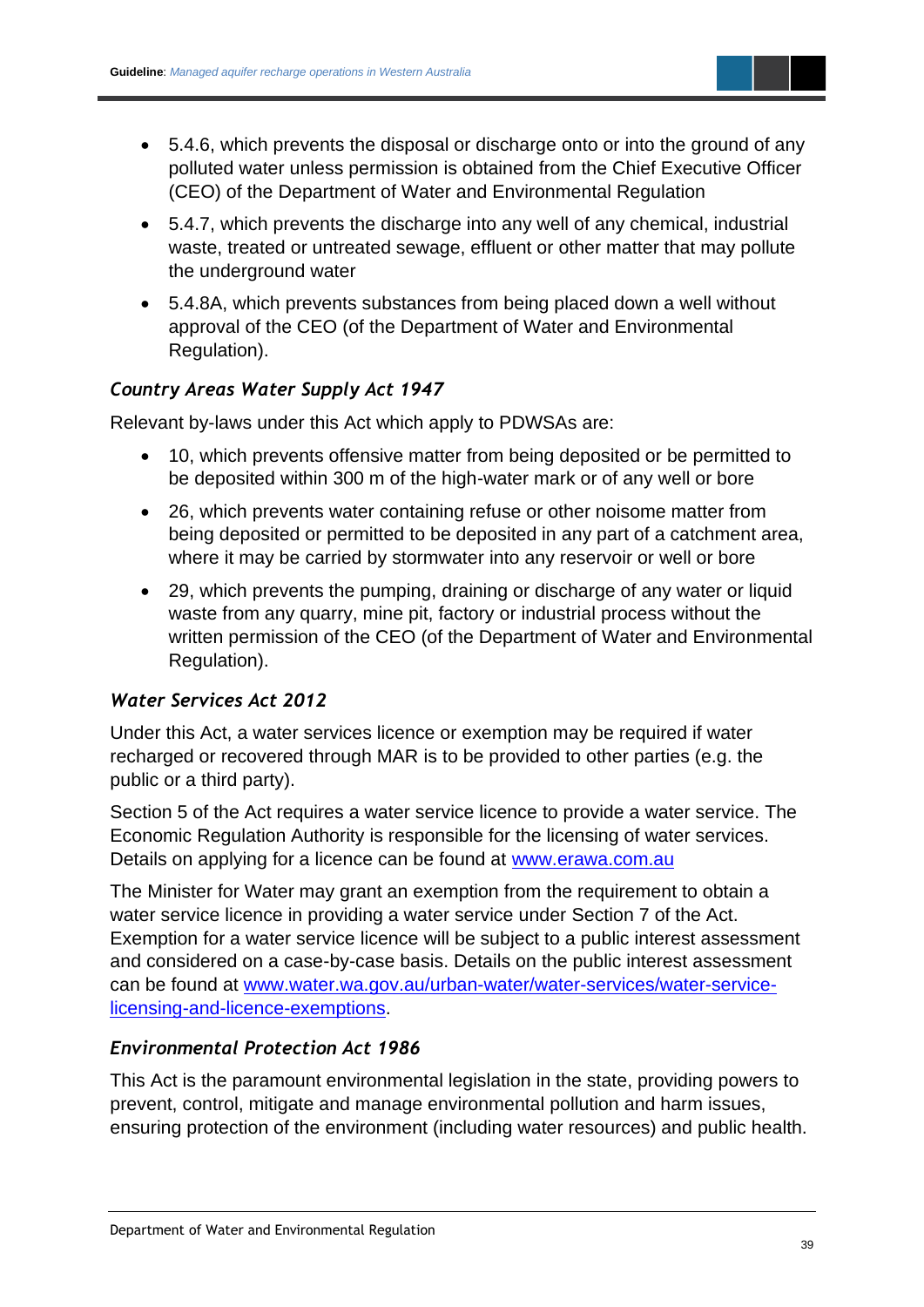

The Department of Water and Environmental Regulation assesses applications for MAR proposals in accordance with their Regulatory Framework which is available at [www.der.wa.gov.au/our-work/regulatory-framework.](www.der.wa.gov.au/our-work/regulatory-framework)

For MAR proposals referred to the Environmental Protection Authority (EPA) under Section 38 of the *Environmental Protection Act 1986*, the EPA will determine whether environmental impact assessment is required. Ministerial conditions may be applied to the proposed operation if it is approved.

Regulation 5 of the Environmental Protection Regulations 1987 states that any premises specified in Schedule 1 of the regulations is a prescribed premises for the purposes of Part V of the Act.

A premises becomes prescribed under Schedule 1, Part 1 and 2 of the Regulations where the threshold of production or design capacity for an activity on that premises is met.

Prescribed premises with the potential to cause emissions and discharges to air, land or water trigger regulation. The department administers this regulation in the form of works approvals to construct facilities and licences to discharge emissions, both of which are usually subject to conditions. In some cases registration is an option, rather than a licence.

A works approval is required under Part V, Division 3 of the Act for any works or construction on a prescribed premises, or works or construction which will cause the premises to become capable of being a prescribed premises. If the department decides to approve the proposed works, it may place conditions upon the approval in accordance with Section 62A of the Act, to prevent, control, abate or mitigate pollution or environmental harm. Submission of a compliance document is required upon completion of works, to verify that works have been completed in accordance with conditions on the works approval and that upon commissioning, operation of the works meets design specifications. Section 57(2) of the Act prevents a licence application from being accepted for assessment if the works are not completed as per the conditions on the works approval.

MAR proposals that use wastewater derived from sewage treatment works as the source water will fall within the description of prescribed premises and require regulation under Part V Division 3 of the EP Act if they are defined as category 54 or 85 (sewage facility) in Schedule 1 of the Environmental Protection Regulations 1987. This includes the treatment of wastewater to make it suitable for re-use and the reuse activity itself. Note that a sewage facility is defined as premises on which sewage is treated (excluding septic tanks), or from which treated sewage is discharged onto land or into water.

Activities with a production or design capacity threshold of 100 cubic metres per day are a category 54 prescribed premises under Schedule 1 of the Regulations, and require a works approval to construct and a licence to operate under Part V Division 3 of the EP Act. Activities with a production or design capacity threshold of 20, but less than 100 cubic metres per day are a category 85 prescribed premises and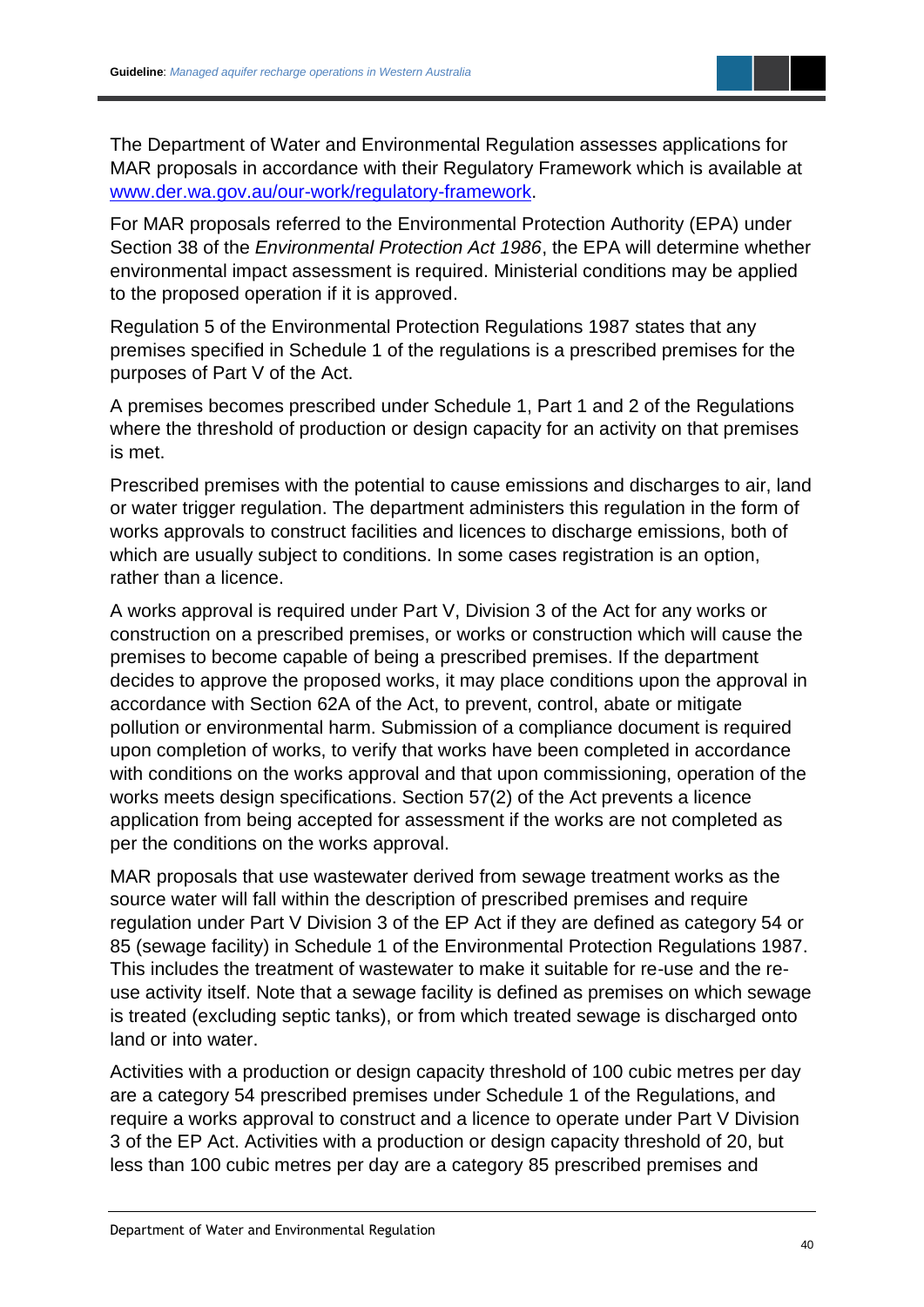require a works approval under Part V, Division 3 of the EP Act, but can be operated under a registration instead of a licence. If an emission is caused or increased, or an occupier alters or permits to be altered the nature of the waste, noise, odour, or electromagnetic radiation emitted or discharged from the prescribed premises, the occupier commits an offence unless they are the holder of a licence or works approval and the emission is in accordance with any conditions to which the licence or works approval is subject.

Conditions may be imposed on the works approval or licence under Section 62 and 62A of the Act. These may include specifications for treatment infrastructure and equipment, recycled water quality and monitoring of the receiving groundwater.

Regulation during operation may include annual audit compliance reports, annual environmental reports, and water quality monitoring.

Under Part IV of the Act, Ministerial conditions may be imposed upon licensees to monitor water quality or water quantity.

A clearing permit is required for any activity that results in the clearing of native vegetation, unless the clearing is of an exempt kind. Exemptions for clearing that is a requirement of a written law, or authorised under certain statutory processes, are contained in Schedule 6 of the Act. Exemptions for low-impact routine land management practices outside of environmentally sensitive areas (ESAs) are contained in the Environmental Protection (Clearing of Native Vegetation) Regulations 2004 (Clearing Regulations).

Under Section 51C, any person who undertakes unauthorised clearing commits an offence.

Under the Act, 'clearing' is defined as 'the killing or destruction of; the removal of; the severing or ringbarking of trunks or stems of; or the doing of any other substantial damage to, some or all of the native vegetation in an area'. This includes the draining or flooding of land, the burning of vegetation, the grazing of stock, or any other act or activity that causes the killing or destruction of; the severing of trunks or stems of; or any other substantial damage to, some or all of the native vegetation in an area.

Therefore, MAR proposals that result in the clearing of native vegetation that is not of an exempt kind, including clearing that is caused by flooding or other changes in groundwater availability, require a clearing permit.

If the department decides to grant a clearing permit, it may place conditions upon the permit in accordance with Section 51H of the Act, to prevent, control, abate or mitigate environmental harm or offset the loss of the cleared vegetation.

#### *Contaminated Sites Act 2003*

The *Contaminated Sites Act 2003* may also be relevant to the establishment of MAR operations. MAR recharge and recovery works within or near a contaminated site could impact on the MAR operations and worsen existing contamination.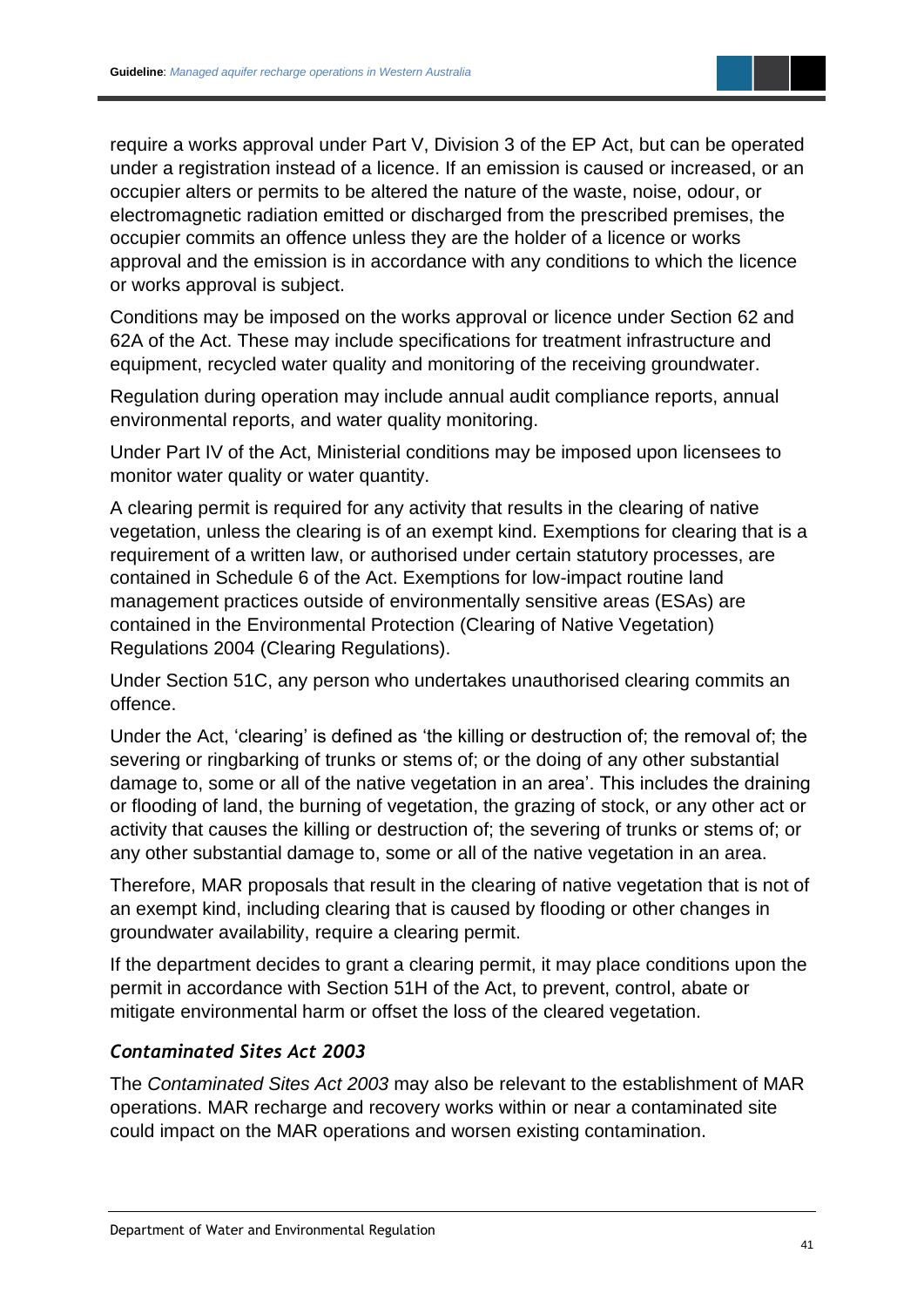

Contaminated sites can be identified through the department's website [www.dwer.wa.gov.au.](www.dwer.wa.gov.au)

There is also the risk that poorly managed MAR operations could themselves become contaminated sites if potentially harmful chemical constituents are introduced into groundwater or released from aquifer sediments. Therefore, laboratory testing of the interaction between recharge water and aquifer sediments is recommended as a preventative measure (refer to section 3.2 risk assessment, Appendix E and F).

#### **Department of Health**

MAR proposals that have the potential to affect public health should be referred to the Department of Health (DoH) for approval under the *Public Health Act 2016.*

This includes proposals for use of alternative water sources to augment drinking water supplies through MAR. DoH may also be interested in proposals with other water sources (such as stormwater) when the intended end use is for an essential service (eg toilet flushing and water based cooling).

Under the *Public Health Act 2016*, all recycled water for drinking purposes is considered to be sewage until it is treated to a level considered to be drinking water quality or above. A water recycling plant that treats water to drinking water quality will require an 'application to construct or install an apparatus for the treatment of sewage' in accordance with the Health (Treatment of Sewage and Disposal of Effluent and Liquid Waste) Regulations 1974.

The DoH may enter into a Memorandum of Understanding (MoU) to ensure protection of public health and the drinking water source, particularly for large MAR schemes such as the Water Corporation's Groundwater Replenishment Scheme in Perth. The MoU will describe requirements for water quality monitoring, review, notification, compliance and audit, with which the proponent must comply.

A Recycled Water Quality Management Plan may also be required as part of the approval process. These plans are designed to manage recycled water quality from catchment to tap by incorporating an integrated quality assurance framework. They align with the DoH's *Guidelines for the non-potable uses of recycled water in Western Australia* (2011), which brings the state's recycled wastewater practices and schemes in line with the *Australian Guidelines for Water Recycling* (2009). The plan, together with a details of a monitoring plan, must be endorsed by DoH before the commencement of recharge for operations that may affect public health or drinking water sources.

Within PDWSAs, DoH will ensure that the water meets drinking water standards (*Australian Drinking Water Guidelines,* NHMRC & NRMMC, 2011 [2018 update]).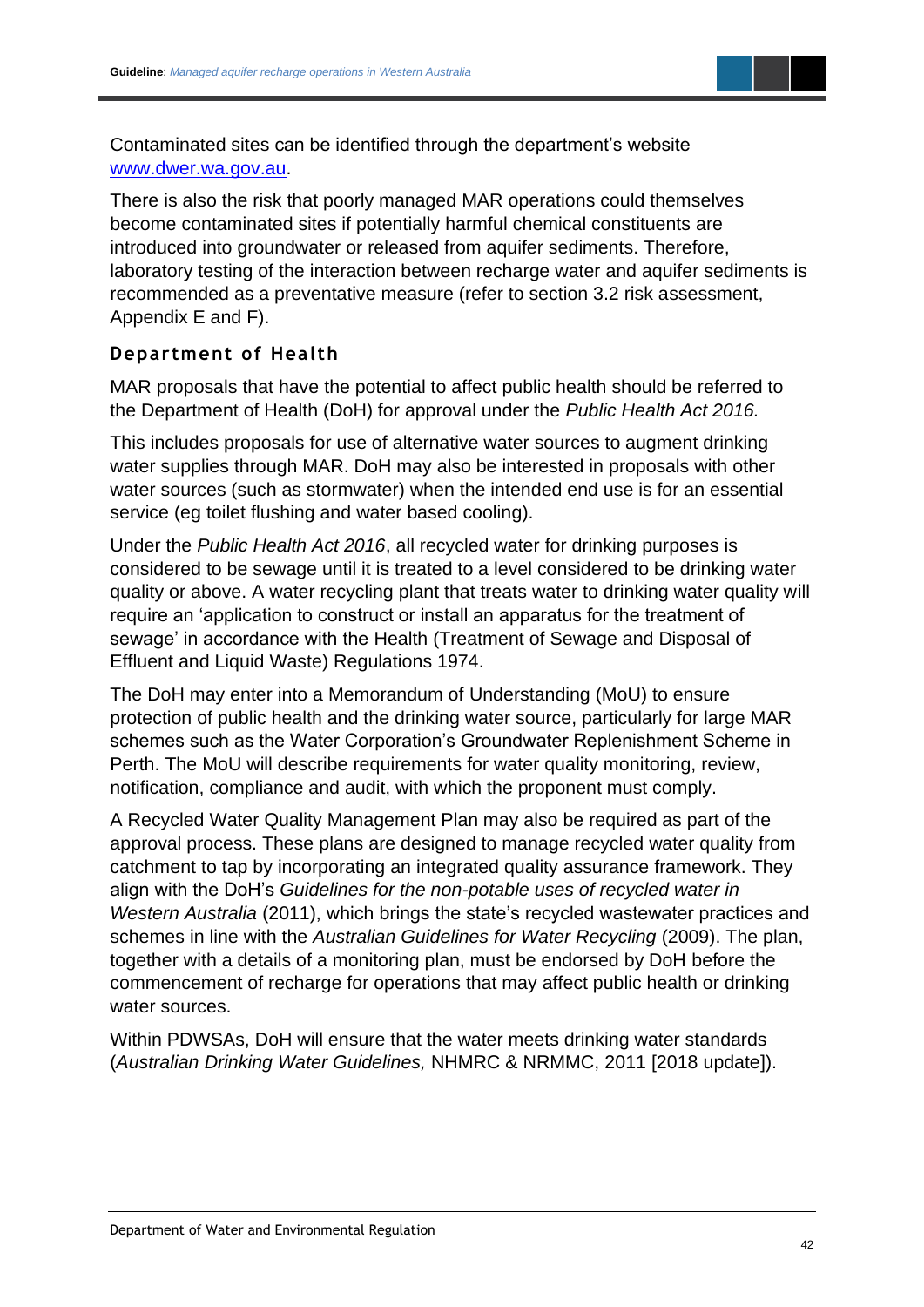

#### **Department of Planning, Lands and Heritage**

The Department of Planning, Lands and Heritage (DPLH) considers MAR proposals under the *Planning and Development Act 2005*.

MAR proposals should be considered early in the land planning process where appropriate. This will ensure an appropriate level of consideration is given to a MAR proposal at each stage of the planning process. Proponents should liaise with DPLH and relevant agencies and refer to the following documents for guidance:

- *Better urban water management framework* (Western Australian Planning Commission, 2008), which recognises that water efficiency, reuse and recycling are integral components of total water cycle management
- Supporting *Guideline for non-drinking water systems in WA* (Department of Water, 2013), which outlines evaluation stages for non-drinking MAR proposals
- *Guidance statement: Land use planning* (Department of Water and Environmental Regulation, 2017), sets out how planning will be considered in the assessment of applications under Part V of the EP Act
- *Australian Guidelines for Water Recycling* (2009)*,* which include guidance on entry-level assessment that incorporates planning and related requirements.

If MAR is being considered as part of a district water management strategy, the proponent should undertake a preliminary study that covers the requirements in the above documents and outlines:

- preliminary concept design with site characteristics, possible constraints and intended use
- the area's environmental features and their values
- potential sources of recharge water
- broad characterisation of the quality of recharge water and native groundwater
- preliminary review of health and environmental risks
- proposed recharge and abstraction details (e.g. land requirements, locations, estimated quantities, MAR methodology)
- institutional arrangements including roles and responsibilities for construction, operation and maintenance of the system initially and in the long term.

After assessing the study, the department will inform the DPLH and the proponent if the proposed MAR operation is considered a viable water supply option from a water resource and environmental management perspective.

If at the district water management strategy stage the proponent requires more certainty that the department will grant a licence for MAR operations, they will need to undertake the investigations required as part of the water licensing process and submit the relevant applications for water and environment licences or permits.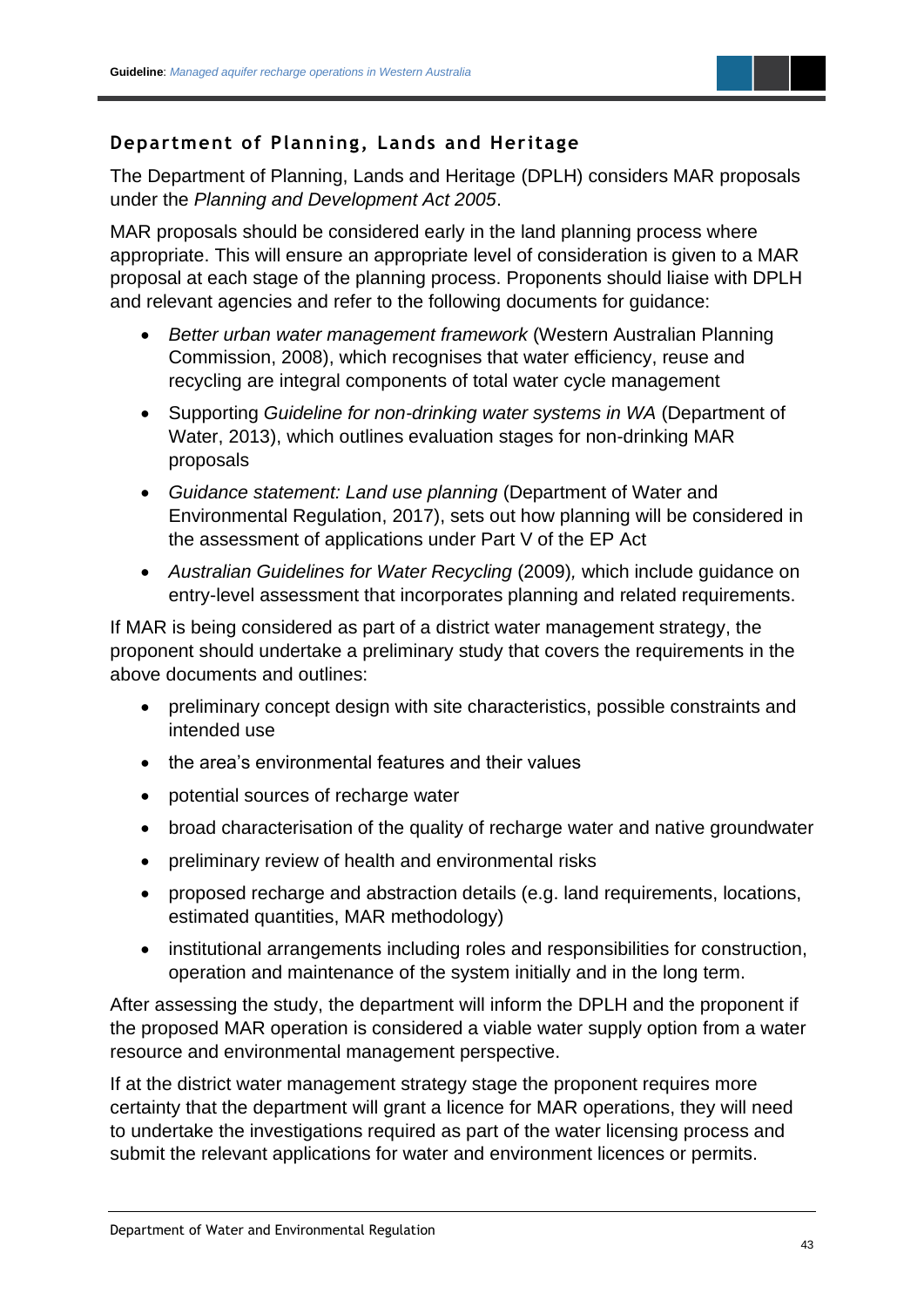DPLH requires the feasibility of MAR proposals to be proven at the local water management strategy stage. If proponents have submitted the necessary applications and the department determines that the potential impacts of the proposed MAR operation are acceptable, but the proponent is not eligible to hold a licence at this stage of the planning process (i.e. has no legal access to land), the department may give an undertaking to grant a licence or permit at a later stage in accordance with its *Operational policy 5.05* (refer to section 2.3).

For MAR proposals that relate to drinking water supply (e.g. in-house/building use in an urban/industrial development), DPLH requires feasibility to be demonstrated earlier – at the district water management strategy stage – before the land is rezoned.

Protection of PDWSAs is implemented through the Western Australian Planning Commission's state planning policies for public drinking water source areas, which are supported by the department's *Strategic policy – Protecting public drinking water source areas in Western Australia* (2016), as well as publicly consulted drinking water source protection plans developed using the *Australian Drinking Water Guidelines* management framework (NHMRC & NRMMC, 2011, [2018 update]).

#### **Local government**

A licence to construct infiltration works may be required from local government authorities or other agencies, in addition to, or in lieu of, any licences required by the department.

#### **Australian Government**

Approval is required under the *Environment Protection and Biodiversity Conservation Act 1999* for MAR proposals that are likely to, or will have, a significant impact on a matter of national environmental significance.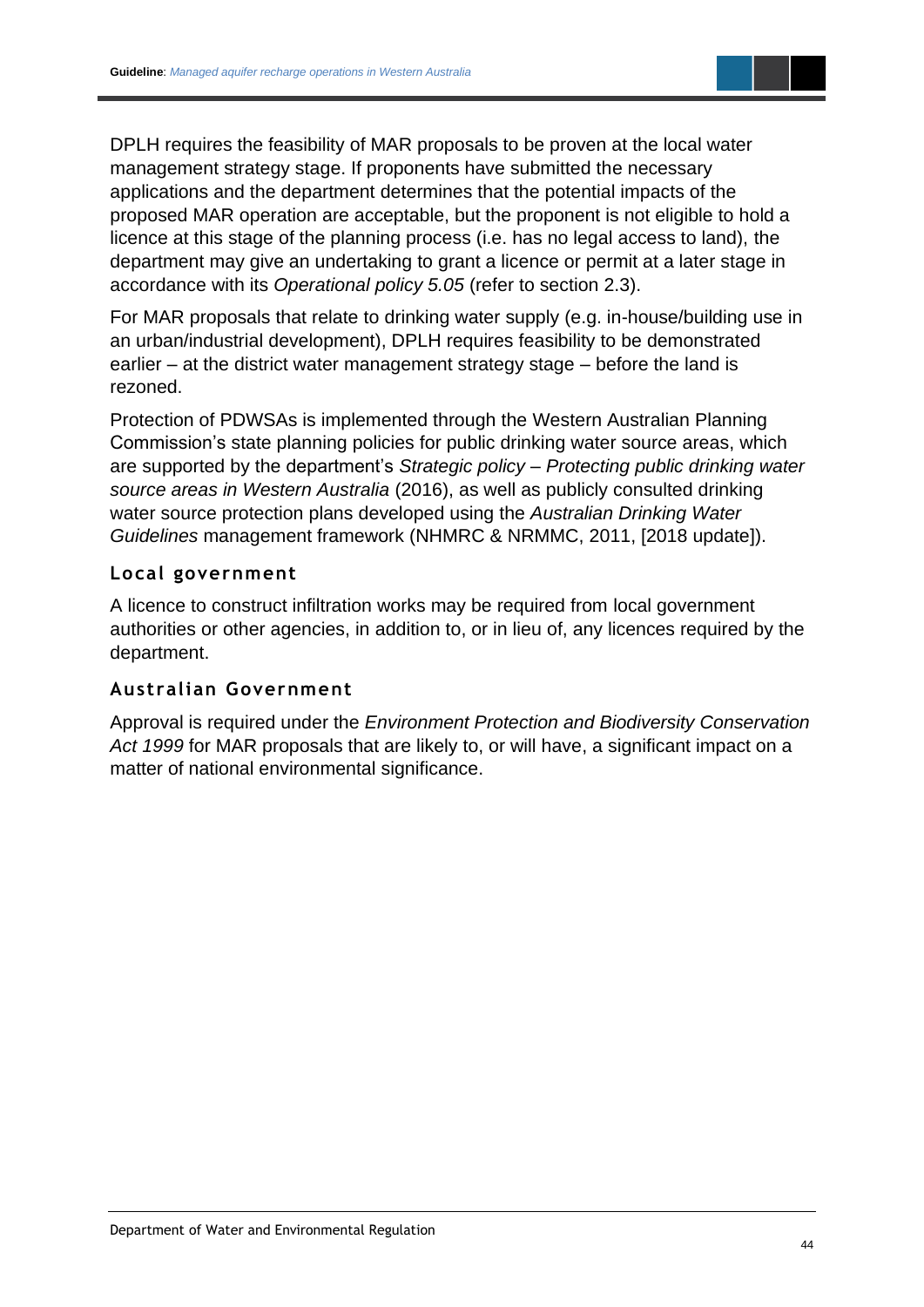

### <span id="page-47-0"></span>Appendix  $D - W$ ater quality testing for MAR operations

The minimum suite of parameters that is generally recommended for MAR operations is outlined below (refer to section 4 for background information). Depending on the source of recharge water, other parameters may need to be considered. This should be informed by the risk assessment.

#### **Field analysis**

- Temperature  $(^{\circ}C)$
- pH
- Eh (oxidation-reduction potential)
- Electrical Conductivity [compensated to  $25^{\circ}$ C; if uncompensated report value measured and temperature; report complete units (e.g. mS/cm, not mS)]
- Dissolved oxygen
- Bicarbonate (HCO<sub>3</sub>)

#### **Laboratory analysi s**

#### *Physico-chemical*

- pH
- Electrical Conductivity [preferably compensated to  $25^{\circ}$ C; report value measured; compensation factor and complete units (e.g. mS/cm, not mS)]
- Total dissolved solids (calculated  $@$  180 $°C$ )
- Total hardness (as  $CaCO<sub>3</sub>$ )
- Total alkalinity (as  $CaCO<sub>3</sub>$ )

#### *Ions (mg/L)*

- Calcium  $(Ca^{2+})$
- Magnesium  $(Mg^{2+})$
- Sodium (Na<sup>+</sup>)
- Potassium (K<sup>+</sup>)
- $\bullet$  Ammonium (NH<sub>4</sub><sup>+</sup>)
- Phosphate  $(PO<sub>4</sub><sup>3</sup>)$
- Carbonate  $(CO<sub>3</sub><sup>2</sup>)$
- $\bullet$  Bicarbonate (HCO<sub>3</sub>)
- Chloride (CI<sup>-</sup>)
- Sulphate  $(SO<sub>4</sub><sup>2</sup>)$
- Silica (SiO<sub>2</sub>)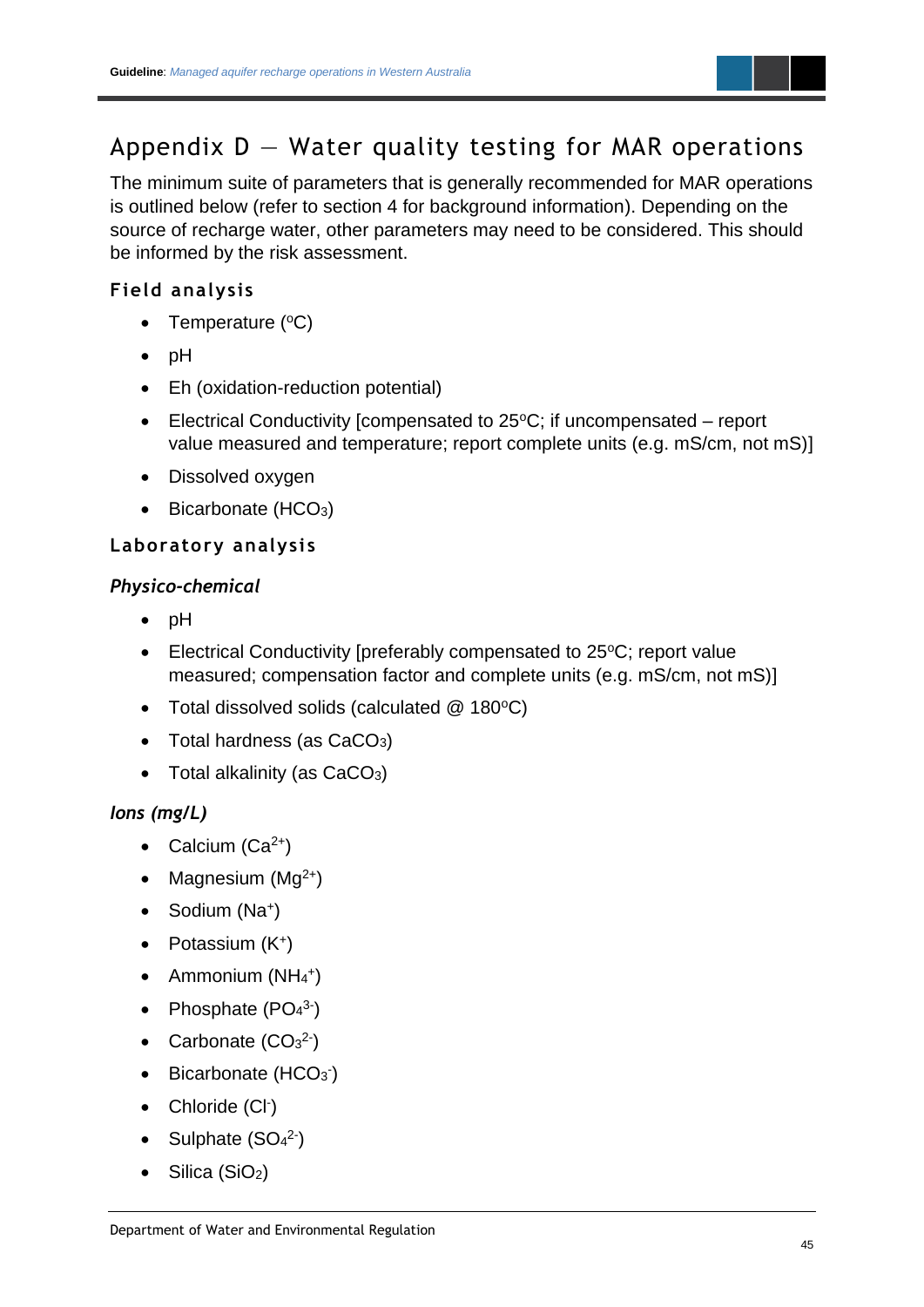

• Boron  $(B^{3+})$ 

#### *Metals*

Analyse both total metals (unacidified, unfiltered), and filtered and acidified in field.

- Aluminium (Al)
- Arsenic (As)
- Cadmium (Cd)
- Chromium (Cr)
- Copper (Cu)
- Iron ( $Fe<sup>2+</sup>$ )
- Iron  $(Fe^{3+})$
- Lead (Pb)
- Manganese (Mn)
- Mercury (Hg)
- Nickel (Ni)
- Selenium (Se)
- Zinc (Zn)

Other metals depending on hydrogeological environment (e.g. molybdenum, vanadium, uranium).

#### *Nutrients*

- $\bullet$  Ammonium (NH<sub>4</sub><sup>+</sup>)
- Nitrate  $(NO<sub>3</sub>)$
- Nitrite  $(NO<sub>2</sub>)$
- Total Kjeldahl Nitrogen (TKN)
- Total phosphorus (TP)

#### *Other chemical parameters*

- Methane  $(CH_4)$
- N-nitrosodimethylamine (NDMA)
- Total organic carbon (TOC)

Other analytes where appropriate (e.g. bromide, other organics, pathogens, pesticides). Refer to *Australian Guidelines for Water Recycling* (2009) and *Australian Drinking Water Guidelines* (NHMRC & NRMMC, 2011, [2018 update]) for more guidance.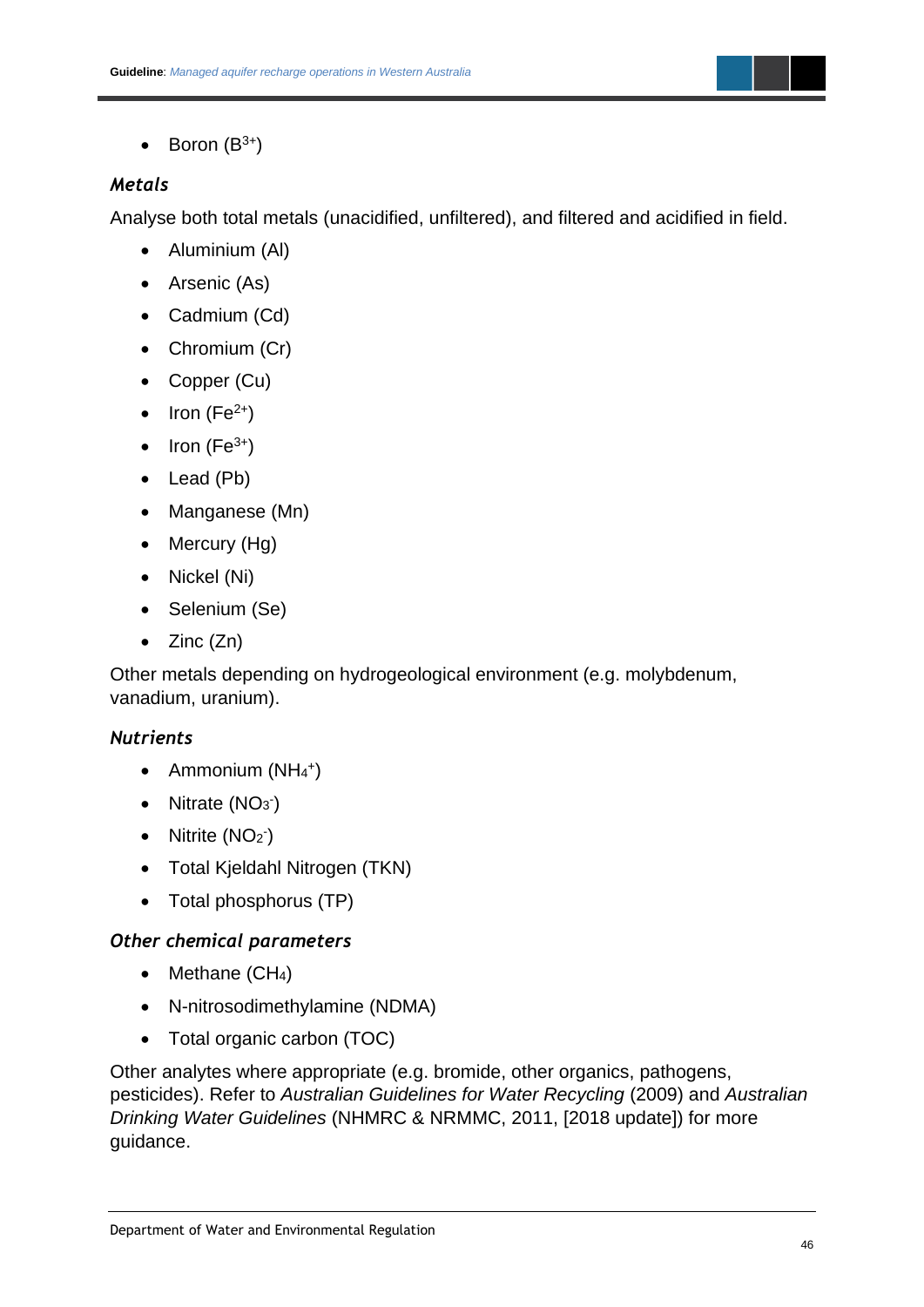

### <span id="page-49-0"></span>Appendix  $E -$  Testing for reactions with aquifer materials

To assess aquifer vulnerability to changing Eh and pH conditions, and reduce the risk of release of metals and metalloids into groundwater, sampling of the aquifer matrix or solids and sequential chemical extraction techniques may be undertaken as part of the risk assessment. Further details are provided in the Department of Water and Environmental Regulation's guideline: *Use of monitored natural attenuation (MNA) for groundwater clean-up, Contaminated sites guidelines* (Department of Water and Environmental Regulation, in prep.)*.*

Key parameters that should be considered for laboratory analysis include:

- Total Organic Carbon (TOC)
- Cation Exchange Capacity (CEC)
- Anion Exchange Capacity (AEC)
- Total Inorganic Carbon (TIC)
- Chromium Reducible Sulfur (SCr)
- Acid Volatile Sulfides (AVS)
- Metal and metalloid concentrations by sequential extraction techniques (mg/kg)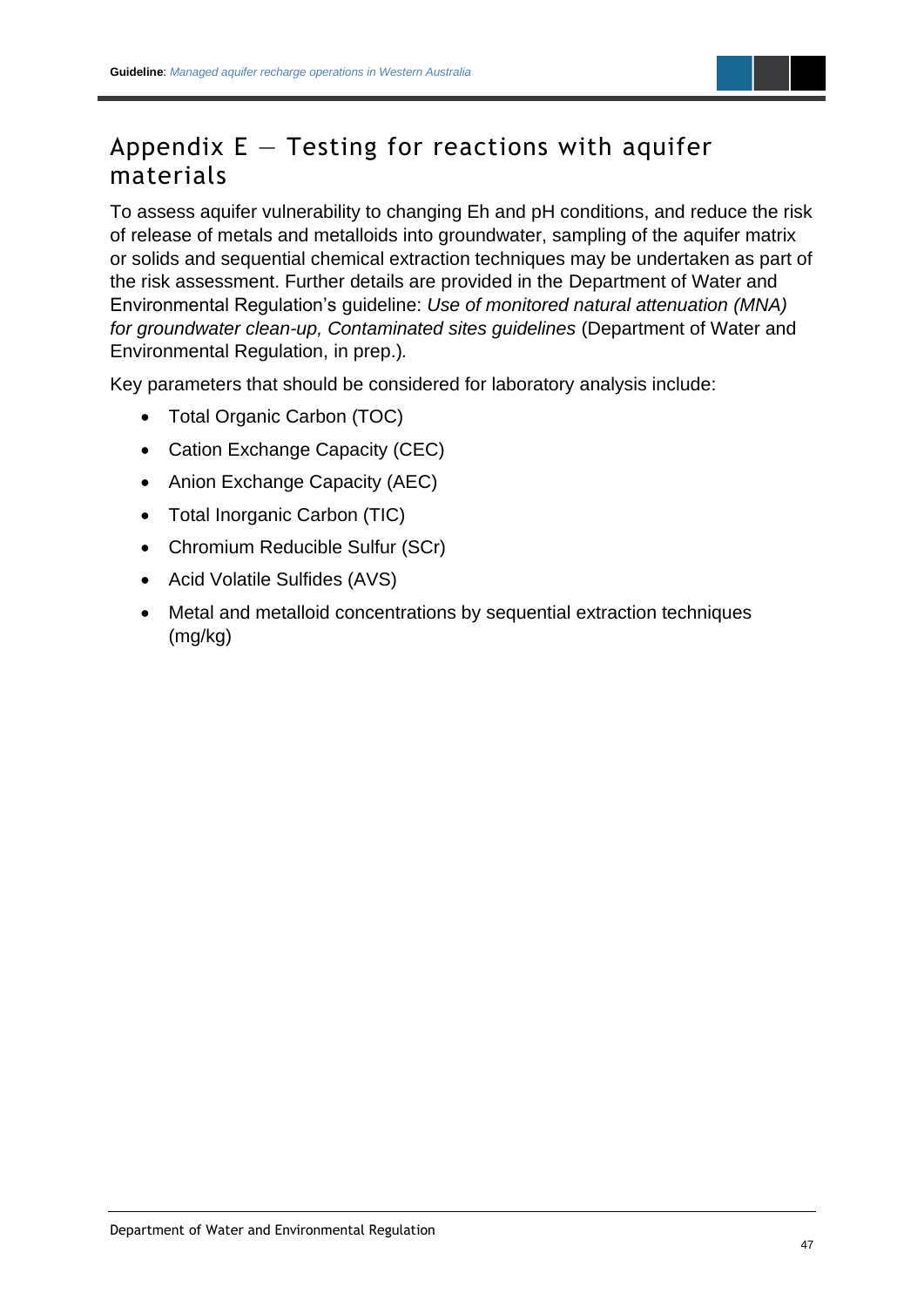### <span id="page-50-0"></span>Appendix  $F -$  Guidance for predicting iron and arsenic mobilisation

The risks of iron and arsenic mobilisation should be assessed using the decision trees in the *Australian Guidelines for Water Recycling: Managed Aquifer Recharge Phase 2,* (NRMMC, EPHC, NHMRC 2009*)*. As stated in the guidelines, arsenic release may also indicate release of other hazards such as cobalt, chromium, copper, nickel and zinc.

A helpful pictorial guide for predicting arsenic mobilisation is also included in *Figure 1*  (from Neil et.al, 2012).

If potential for iron mobilisation is identified, mitigation measures should be proposed for managing clogging. High iron levels also present a significant risk of arsenic release, although that is not always the case.

If it is determined from the decision tree that there is potential for arsenic mobilisation, geochemical modelling should be undertaken using appropriate modelling tools, to predict the conditions where arsenic release into groundwater would take place. The life cycle and pathways of arsenic mobilisation during MAR must be thoroughly addressed as shown in *Figure 2* (Neil et.al, 2012).

In addition, samples of the aquifer matrix can be tested to determine the capacity and nature of potential reaction with recharge water [refer to Appendix E for more detail, and the Department of Water and Environmental Regulation's guideline, *Use of monitored natural attenuation (MNA) for groundwater clean-up*].

Further preventative measures may be undertaken to reduce the risk as outlined in the Australian guidelines noted above.

The source water used for MAR can increase the risk of arsenic mobilisation. For example, source waters such as treated sewage contain organic matter that is highly digestible for bacteria and can trigger arsenic release from the reductive dissolution of Fe oxide minerals. Increased levels of treatment can reduce these risks.

The above information and any additional information on risk assessment should be submitted to the department to support water and environmental licence applications.

Further guidance on prediction of iron and arsenic mobilisation can be obtained from technical sources such as journal papers as more knowledge on this issue and how to manage it becomes available.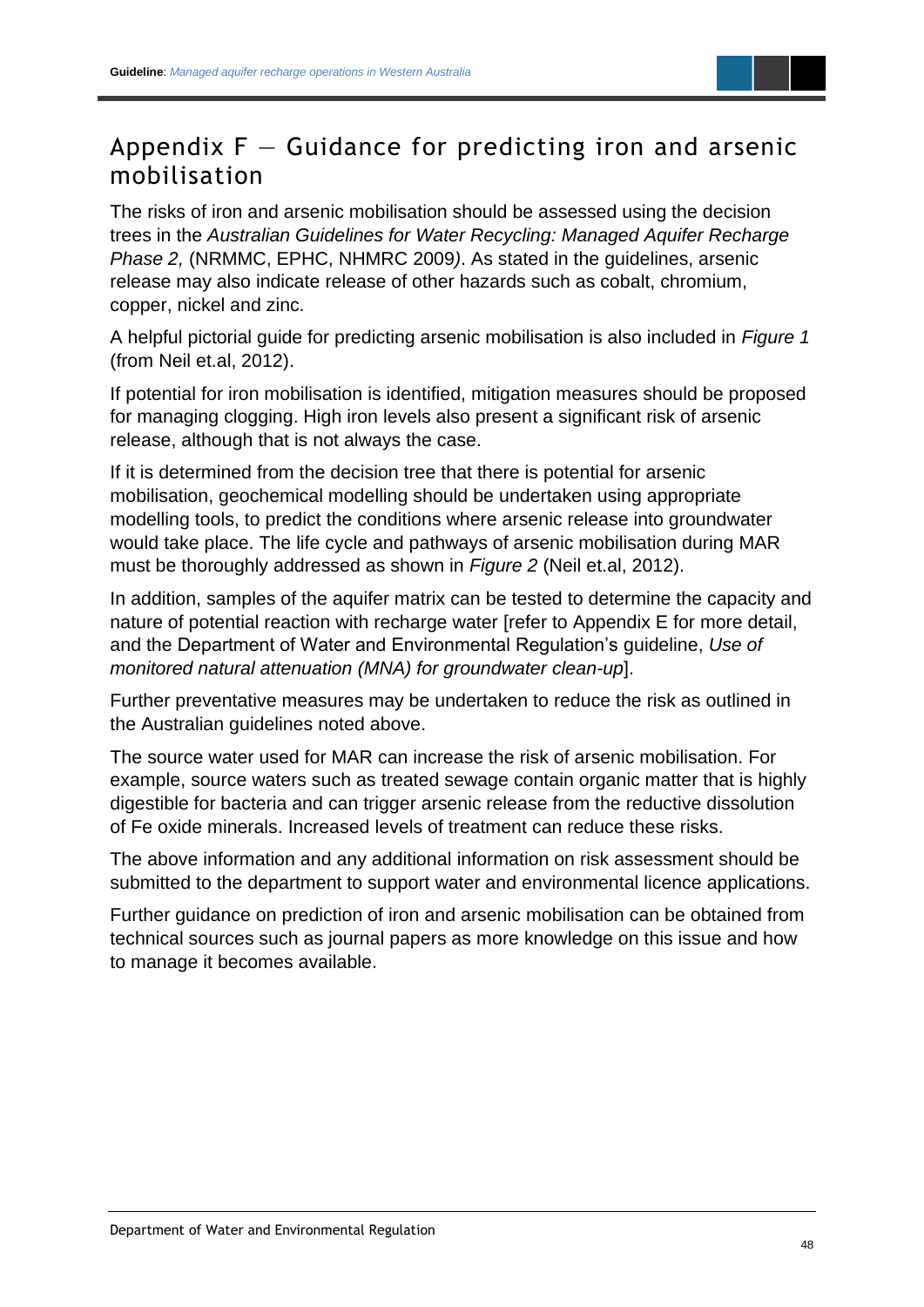#### A. As associated with Fe oxides

**B. As associated with Pyrite** 



*Figure 1. Pictorial guide for arsenic mobilisation prediction during MAR operation under changing redox conditions and injection water chemistry. The location of site indicators is not to scale (Neil et.al, 2012).*



*Figure 2. Life cycle analysis of arsenic remobilised during managed aquifer recharge.*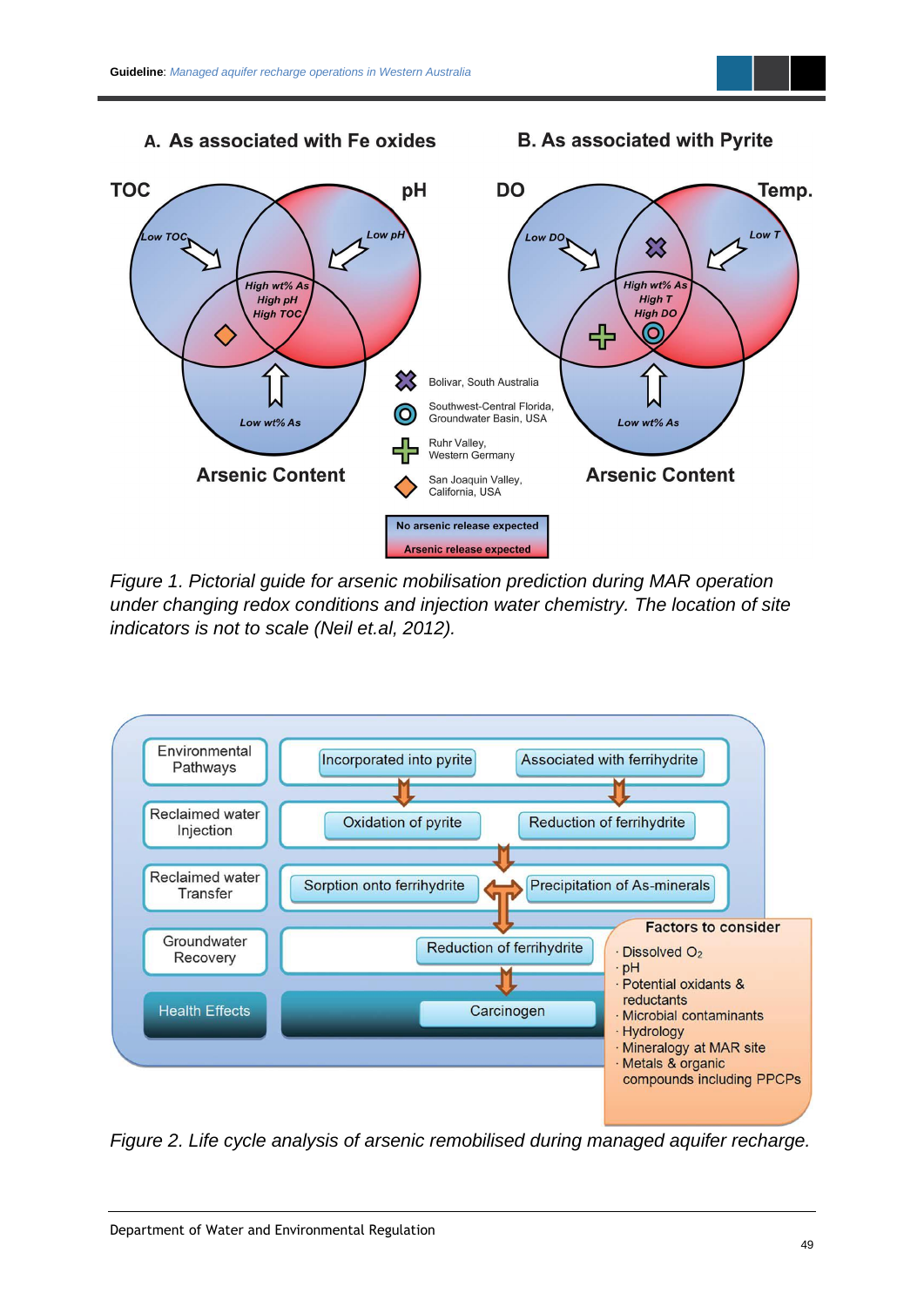

### <span id="page-52-0"></span>Appendix G — Schematic MAR management zone

A MAR management zone may contain some or all of the zones shown in the schematic diagram below as discussed in section 3.1, Defining a MAR management zone.



*Figure 3. Schematic diagram of a MAR management zone* (*Australian Guidelines for Water Recycling, Managed Aquifer Recharge,* NRMMC, EPHC, NHMRC, 2009*)*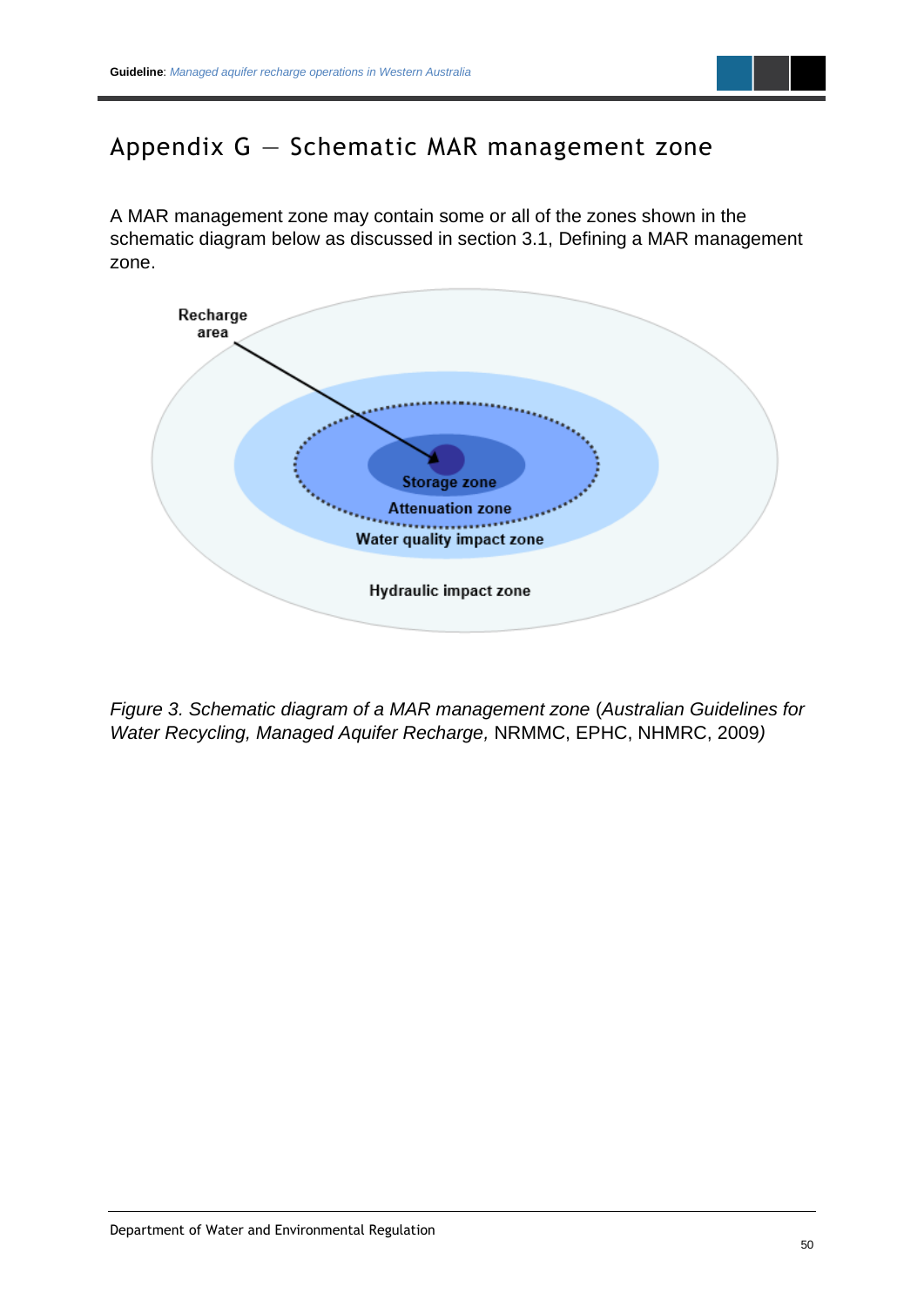

## <span id="page-53-0"></span>Glossary

Abstraction Pumping groundwater from an aquifer.

**Allocation** The volume of water taken from a water source (groundwater or surface water) for use by an individual, usually in accordance with a licence granted under the *Rights in Water and Irrigation Act 1914*. Also referred to as 'water entitlement'.

**Allocation limit** Annual volume of water set aside for consumptive use from a water resource.

**Aquifer** A geological formation or group of formations capable of receiving, storing and transmitting significant quantities of water. Usually described by whether they consist of sedimentary deposits (sand, gravel, sandstone) or fractured rock. Aquifer types include unconfined, confined and artesian.

**Banking** The storing of recharge water in the aquifer for a period of time, so that it can be recovered when required.

**Bore** A small-diameter, normally vertical hole, usually drilled with machinery to obtain access to underground water for monitoring, injection or abstraction purposes. Referred to as a 'well' in the *Rights in Water and Irrigation Act 1914*.

**Built environment** The term 'built environment' refers to the human-made environment in which people live and work, ranging in scale from buildings to cities and beyond.

**Confined aquifer** An aquifer saturated with water which is under pressure because it is situated between relatively impervious layers.

**Ecological values** The natural ecological processes occurring within water-dependent ecosystems and the biodiversity of these systems.

**Ecological water requirements**  The water regime needed to maintain the ecological values (including assets, functions and processes) of water-dependent ecosystems at a low level of risk.

**Ecosystem** A term used to describe a specific environment (e.g. lake), including all of the biological, chemical and physical resources and the interrelationships and dependencies that occur between those resources.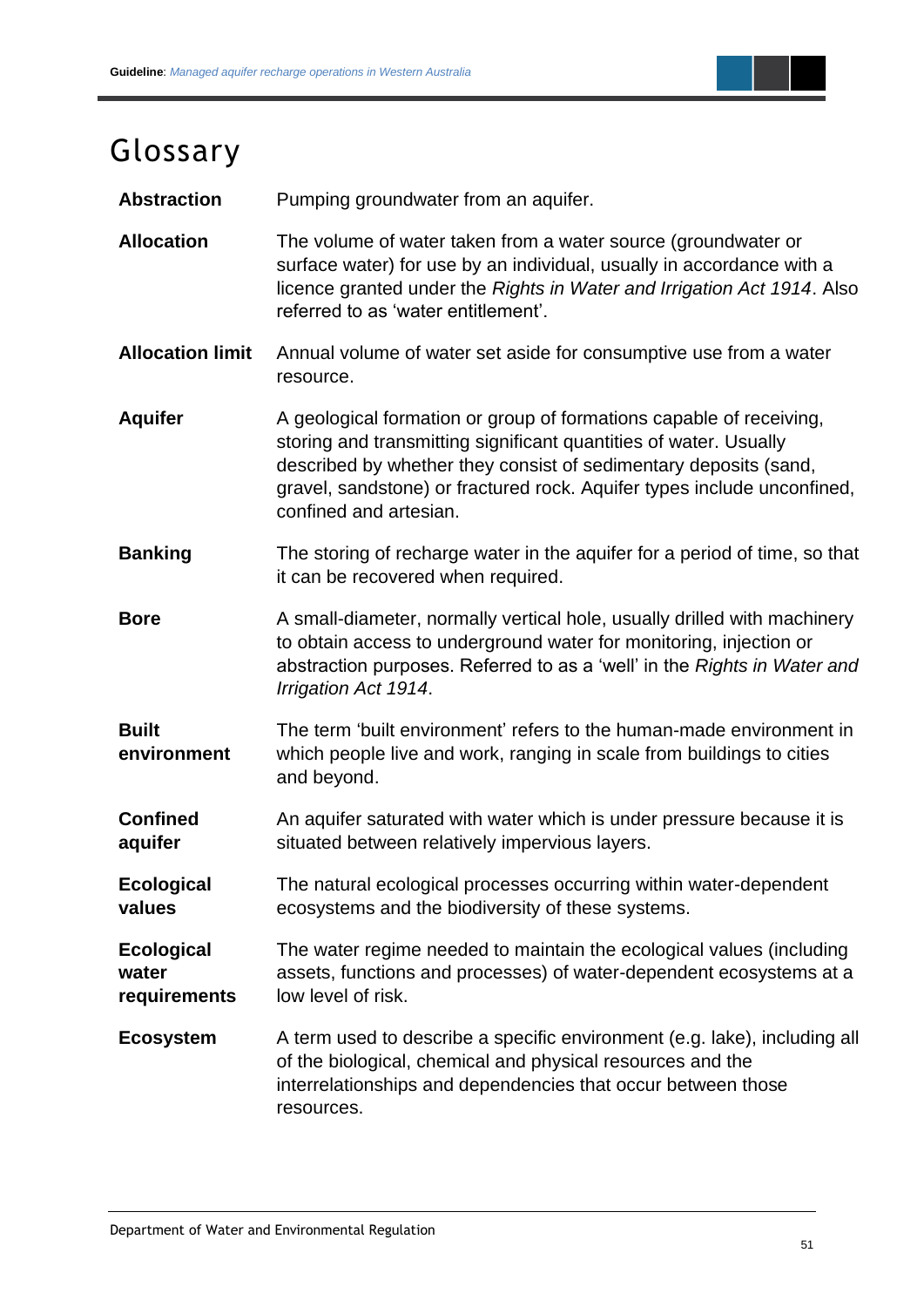

| <b>Environment</b>                     | Living things, their physical, biological and social surrounding and<br>interactions between all of these (refer to the Environmental Protection<br>Act 1986).                                                                                                                                                                                                       |
|----------------------------------------|----------------------------------------------------------------------------------------------------------------------------------------------------------------------------------------------------------------------------------------------------------------------------------------------------------------------------------------------------------------------|
| <b>Environmental</b><br>values         | Environmental values (as defined by ARMCANZ & ANZECC, 1994) are<br>particular values or uses of the environment that contribute to a healthy<br>ecosystem, or public or private benefit, welfare, safety or health and<br>which require protection from the effects of pollution, waste discharges<br>and deposits (refer to the Environmental Protection Act 1986). |
| <b>Groundwater</b>                     | The water that occurs in pore spaces and fractures in soil and rock<br>beneath the ground surface.                                                                                                                                                                                                                                                                   |
| Groundwater-<br>dependent<br>ecosystem | An ecosystem that depends on groundwater for its existence and<br>health.                                                                                                                                                                                                                                                                                            |
| <b>Hydrology</b>                       | The scientific study of the properties, distribution, use and circulation of<br>the water on Earth and in the atmosphere in all of its forms.                                                                                                                                                                                                                        |
| <b>Infiltration</b>                    | Where fluids make their way under gravity to the watertable over time<br>through purposeful activities. Only the volume of water that enters the<br>aquifer within a suitable time period for the MAR project will be<br>considered as infiltrate. This must be demonstrated by the proponent in<br>their hydrogeological analyses.                                  |
| <b>Injection</b>                       | Pumping of water into an aquifer under pressure via a bore/well.                                                                                                                                                                                                                                                                                                     |
| <b>Policy</b>                          | A guiding principle that may not be directly supported by any legislation<br>but has been adopted by the department as its guide to undertaking its<br>business.                                                                                                                                                                                                     |
| <b>Potentiometric</b><br>level         | An imaginary surface representing the total head of groundwater and<br>defined by the level (surface) to which water will rise in a well.                                                                                                                                                                                                                            |
| Recharge                               | All water reaching the saturated part of an aquifer (through natural or<br>artificial means), such as rainfall recharge, managed aquifer recharge,<br>induced recharge from other aquifers or throughflow.                                                                                                                                                           |
| Recharge water                         | Water that is infiltrated or injected into an aquifer to purposefully<br>recharge the aquifer.                                                                                                                                                                                                                                                                       |
| <b>Recovery</b>                        | Retrieval of recharge water infiltrated or injected as part of an MAR<br>operation, via abstraction from a bore/well.                                                                                                                                                                                                                                                |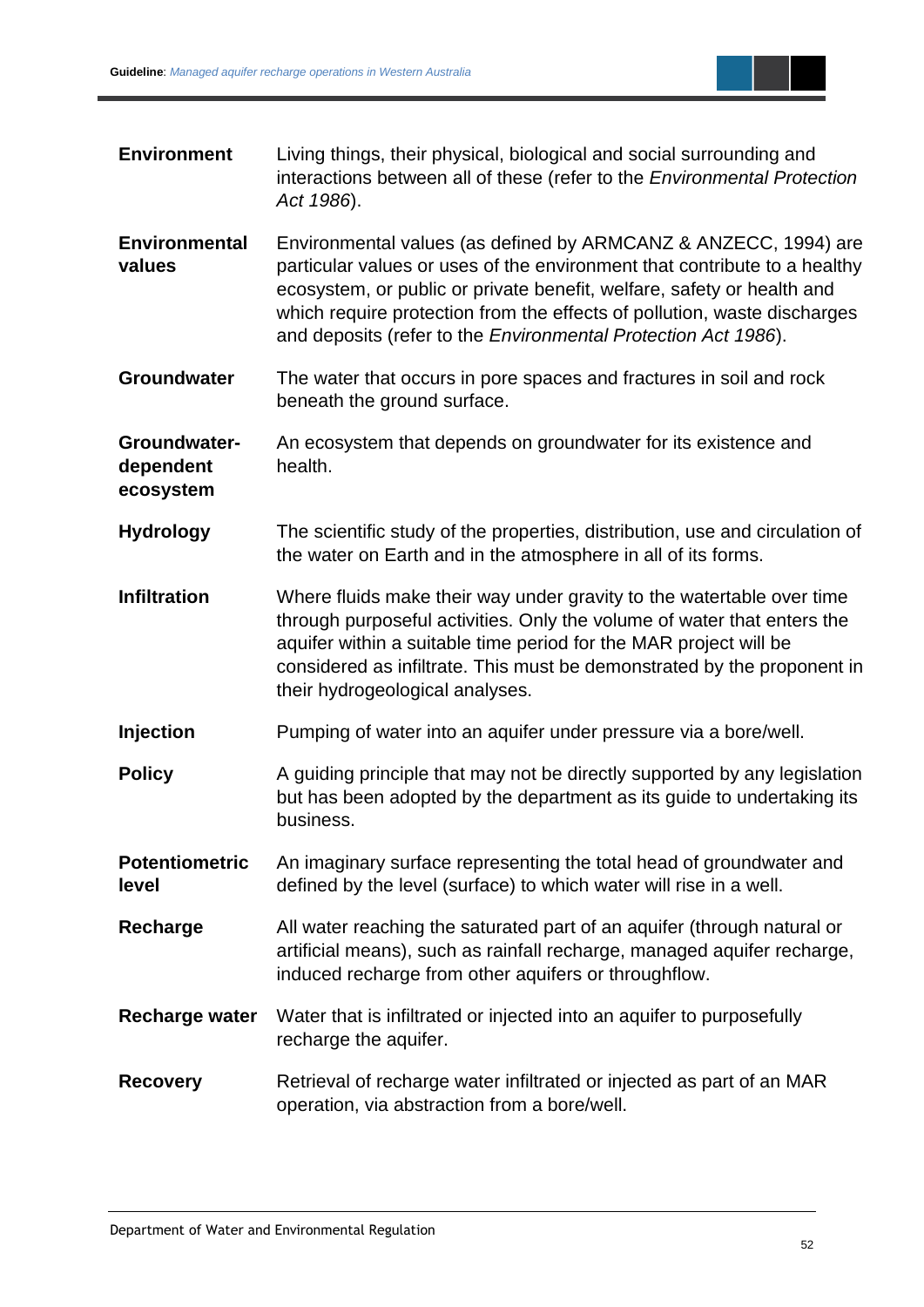

| <b>Stormwater</b>                             | Water that flows over ground surfaces and in natural watercourses and<br>drains, as a direct result of rainfall over a catchment. Stormwater<br>consists of rainfall runoff and any material (soluble or insoluble)<br>mobilised in its path of flow.                                                   |
|-----------------------------------------------|---------------------------------------------------------------------------------------------------------------------------------------------------------------------------------------------------------------------------------------------------------------------------------------------------------|
| <b>Unconfined or</b><br>watertable<br>aquifer | An aquifer which is nearest the surface in the geological sequence,<br>having no overlying confining layer to limit its volume or exert pressure.<br>The upper surface of the groundwater within the aquifer is called the<br>watertable. The aquifer generally receives direct recharge from rainfall. |
| <b>Water</b><br>entitlement                   | The quantity of groundwater permitted to be abstracted by a licence to<br>take water, usually specified in kilolitres/year (kL/year).                                                                                                                                                                   |
| Watertable                                    | The saturated level of the unconfined aquifer. Wetlands in low-lying<br>areas are often seasonal or permanent surface expressions of the<br>watertable.                                                                                                                                                 |
| Well                                          | An opening in the ground made or used to obtain access to<br>underground water. This includes soaks, wells, bores and excavations.                                                                                                                                                                      |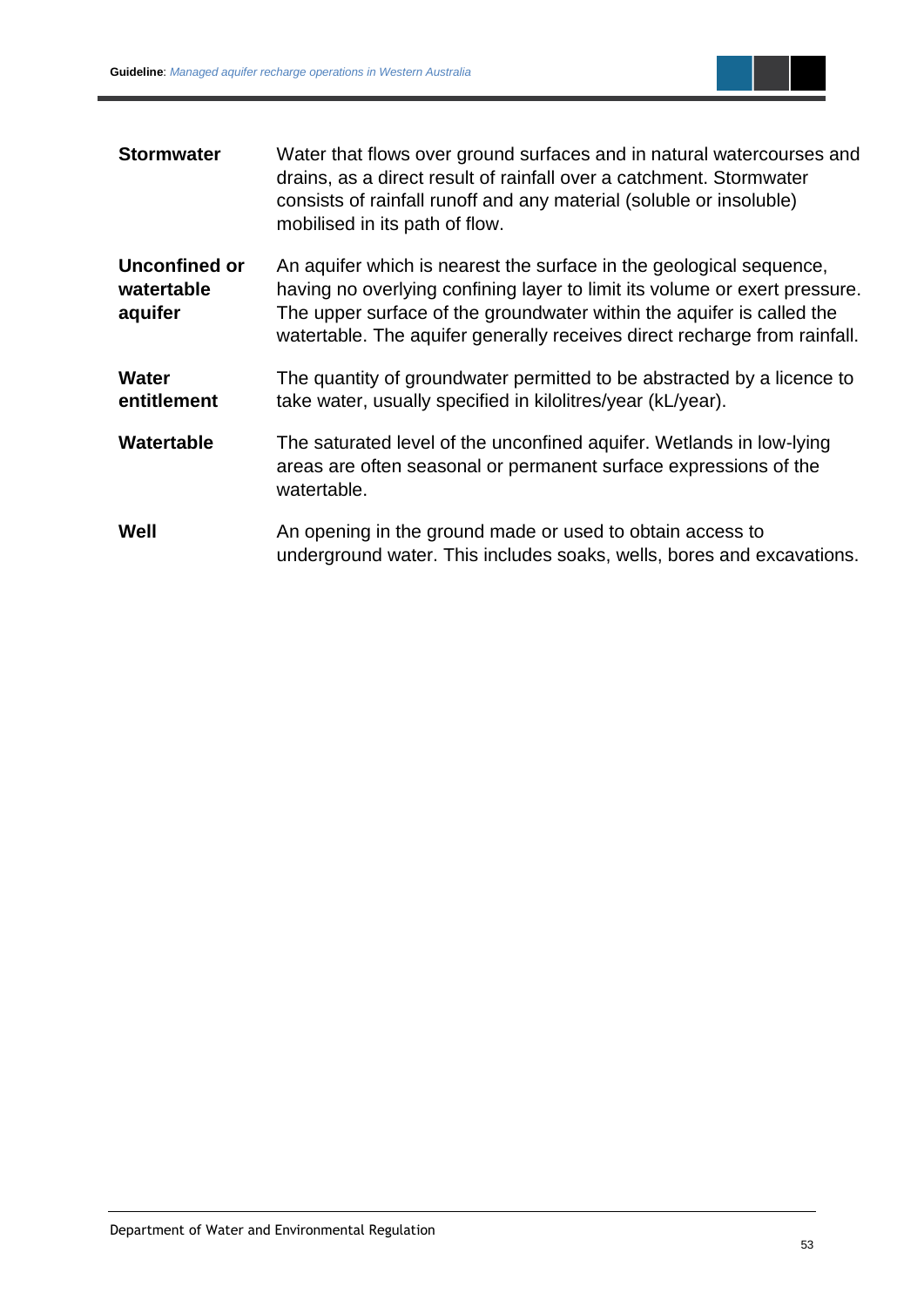### <span id="page-56-0"></span>References and further reading

- ANZECC & ARMCANZ 2018, *Australian and New Zealand Guidelines for Fresh and Marine Water Quality*, Australian and New Zealand Environment and Conservation Council, and Agriculture and Resource Management Council of Australia and New Zealand, Canberra.
- ARMCANZ & ANZECC 1994, *National Water Quality Management Strategy: Policies and principles – a reference document,* Paper no. 2, Agriculture and Resource Management Council of Australia and New Zealand, and Australian and New Zealand Environment and Conservation Council, Canberra.
- ARMCANZ & ANZECC 1995, *Guidelines for groundwater protection in Australia,*  National Water Quality Management Strategy, Agriculture and Resource Management Council of Australia and New Zealand, and Australian and New Zealand Environment and Conservation Council, Canberra.
- Australian Government 2018, *Charter: National Water Quality Management Strategy*, Department of Agriculture and Water Resources, Canberra.
- Department of Health 2011, *Guidelines for the non-potable uses of recycled water in Western Australia,* Department of Health, Perth.
- Department of Water 2004–2007, *Stormwater management manual for Western Australia,* Department of Water, Perth.
- Department of Water 2009, *Guidelines for water meter installation,* Department of Water, Perth.
- Department of Water 2009, *Operational policy 5.12 – Hydrogeological reporting associated with a groundwater well licence,* Department of Water, Perth*.*
- Department of Water 2010, *Operational policy 5.05 – Giving an undertaking to grant a water licence or permit,* Department of Water, Perth.
- Department of Water 2010, *Operational policy 5.08 – Use of operating strategies in the water licensing process*, Department of Water, Perth.
- Department of Water 2012, *Operational policy: Identifying and establishing waterways foreshore areas,* Department of Water, Perth.
- Department of Water 2013, *Guideline for the approval of non-drinking water systems in Western Australia – urban developments,* Department of Water, Perth.
- Department of Water 2016, *Measuring the taking of water*, Department of Water, Perth.
- Department of Water 2016, *Strategic policy – Protecting public drinking water source areas in Western Australia,* Department of Water, Perth.
- Department of Water 2016, *Water quality protection note no.25: Land use compatibility in public drinking water source areas*, Department of Water, Perth.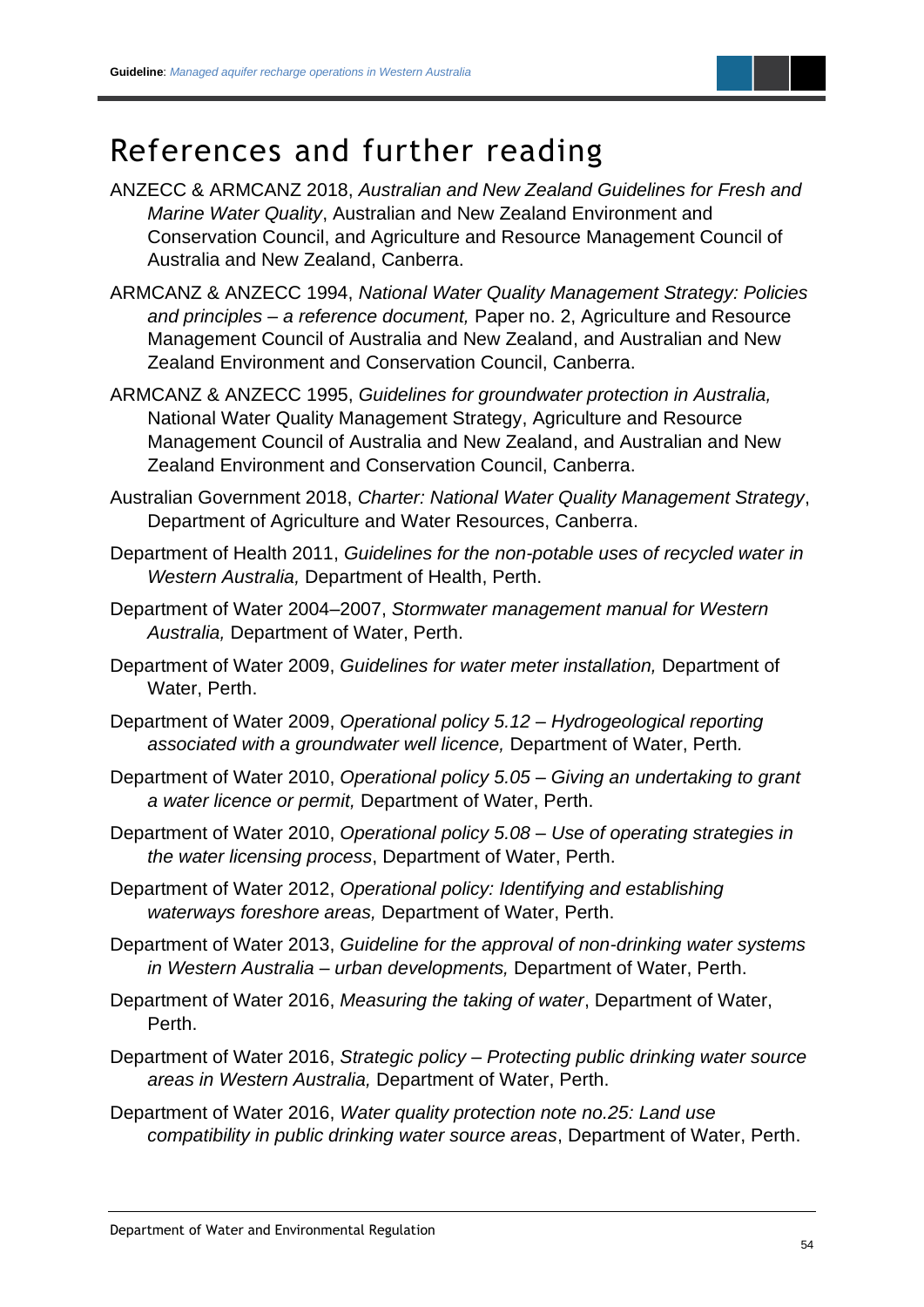

- Department of Water and Environmental Regulation 2017, *Guidance Statement: Land Use Planning*, Department of Water and Environmental Regulation, Perth.
- Department of Water and Environmental Regulation 2018 (in prep.), *Use of monitored natural attenuation (MNA) for groundwater clean-up, Contaminated sites guidelines*, Department of Water and Environmental Regulation, Perth.
- Department of Water and Environmental Regulation 2019, *Guideline, Industry regulation guide to licensing. Activities regulated under the: Environmental Protection Act 1986, Environmental Protection Regulations 1987*, Department of Water and Environmental Regulation, Perth.
- Department of Water and Environmental Regulation 2020 *Policy, Managed aquifer recharge in Western Australia*, Department of Water and Environmental Regulation, Perth.
- Environmental Protection Authority 2008, *Environmental guidance for planning and development – Guidance statement 33,* EPA, Perth.
- National Uniform Driller's Licensing Committee 2012, *Minimum construction requirements for water bores in Australia,* Edition 3*,* Australian Government and National Water Commission, Canberra.
- Neil, CW et al. 2012, "Arsenic mobilization and attenuation by mineral–water interactions: implications for managed aquifer recharge"*, Journal of Environmental Monitoring* 14, 1772. Available at: [www.rsc.org/jem.](http://www.rsc.org/jem)

NHMRC & NRMMC 2011 [2018 update], *Australian Drinking Water Guidelines, paper 6*, National Water Quality Management Strategy, National Health and Medical Research Council, National Resource Management Ministerial Council, Commonwealth of Australia, Canberra.

- NRMMC, EPHC, AHMC 2006, *Australian Guidelines for Water Recycling: Managing health and environmental risks (Phase 1)*, Natural Resource Management Ministerial Council, Environment Protection & Heritage Council and the Australian Health Ministers' Conference*,* Canberra.
- NRMMC, EPHC, NHMRC 2008, *Australian Guidelines for Water Recycling: Managing health and environmental risks (Phase 2), Augmentation of Drinking Water Supplies.* Natural Resource Management Ministerial Council, Environment Protection & Heritage Council and the National Health and Medical Research Council, Canberra.
- NRMMC, EPHC, NHMRC 2009, *Australian Guidelines for Water Recycling: Managing health and environmental risks (Phase 2), Stormwater harvesting and reuse.* Natural Resource Management Ministerial Council, Environment Protection & Heritage Council and the National Health and Medical Research Council, Canberra.
- NRMMC, EPHC, NHMRC 2009, *Australian Guidelines for Water Recycling: Managing health and environmental risks (Phase 2)*, *Managed Aquifer*